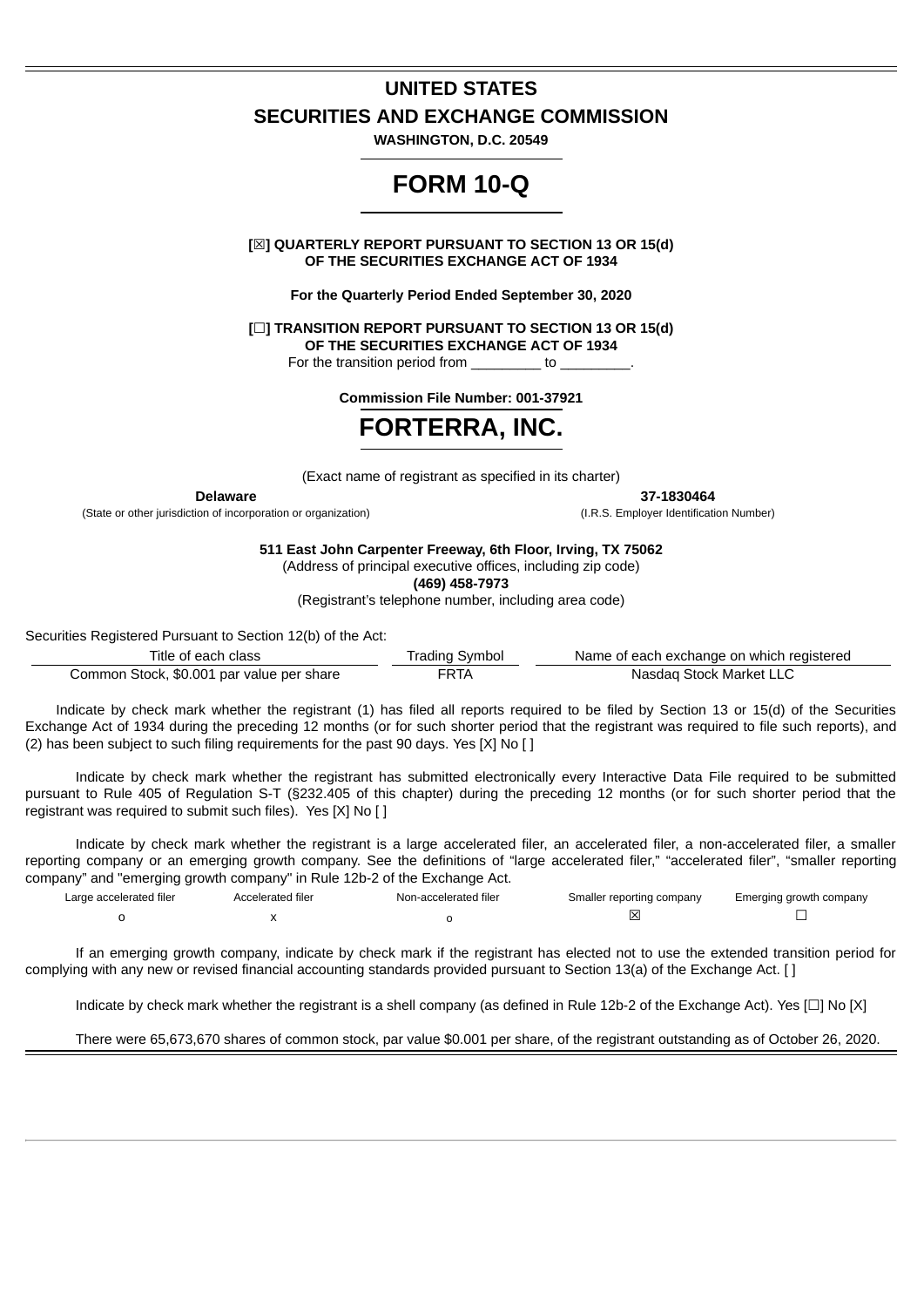## **TABLE OF CONTENTS**

<span id="page-1-0"></span>

|                |                                                                                       | Page                    |
|----------------|---------------------------------------------------------------------------------------|-------------------------|
| <b>Part I</b>  | <b>Financial Information</b>                                                          |                         |
| Item 1.        | <b>Financial Statements</b>                                                           |                         |
|                | <b>Condensed Consolidated Statements of Operations</b>                                | $\overline{\mathbf{1}}$ |
|                | Condensed Consolidated Statements of Comprehensive Income (Loss)                      | $\overline{2}$          |
|                | <b>Condensed Consolidated Balance Sheets</b>                                          | $\overline{3}$          |
|                | Condensed Consolidated Statements of Shareholders' Equity                             | $\overline{4}$          |
|                | Condensed Consolidated Statements of Cash Flows                                       |                         |
|                | Notes to the Unaudited Condensed Consolidated Financial Statements                    | $\frac{6}{7}$           |
| Item 2.        | Management's Discussion and Analysis of Financial Condition and Results of Operations | 28                      |
| Item 3.        | Quantitative and Qualitative Disclosures About Market Risk                            | 41                      |
| Item 4.        | <b>Controls and Procedures</b>                                                        | 42                      |
| <b>Part II</b> | <b>Other Information</b>                                                              |                         |
| Item 1.        | Legal Proceedings                                                                     | 44                      |
| Item 1A.       | <b>Risk Factors</b>                                                                   | 44                      |
| Item 2.        | Unregistered Sales of Equity Securities and Use of Proceeds                           | 45                      |
| Item 3.        | Defaults Upon Senior Securities                                                       | 45                      |
| Item 4.        | Mine Safety Disclosures                                                               | 45                      |
| Item 5.        | Other Information                                                                     | 45                      |
| Item 6.        | <b>Exhibits</b>                                                                       | 46                      |

**Page**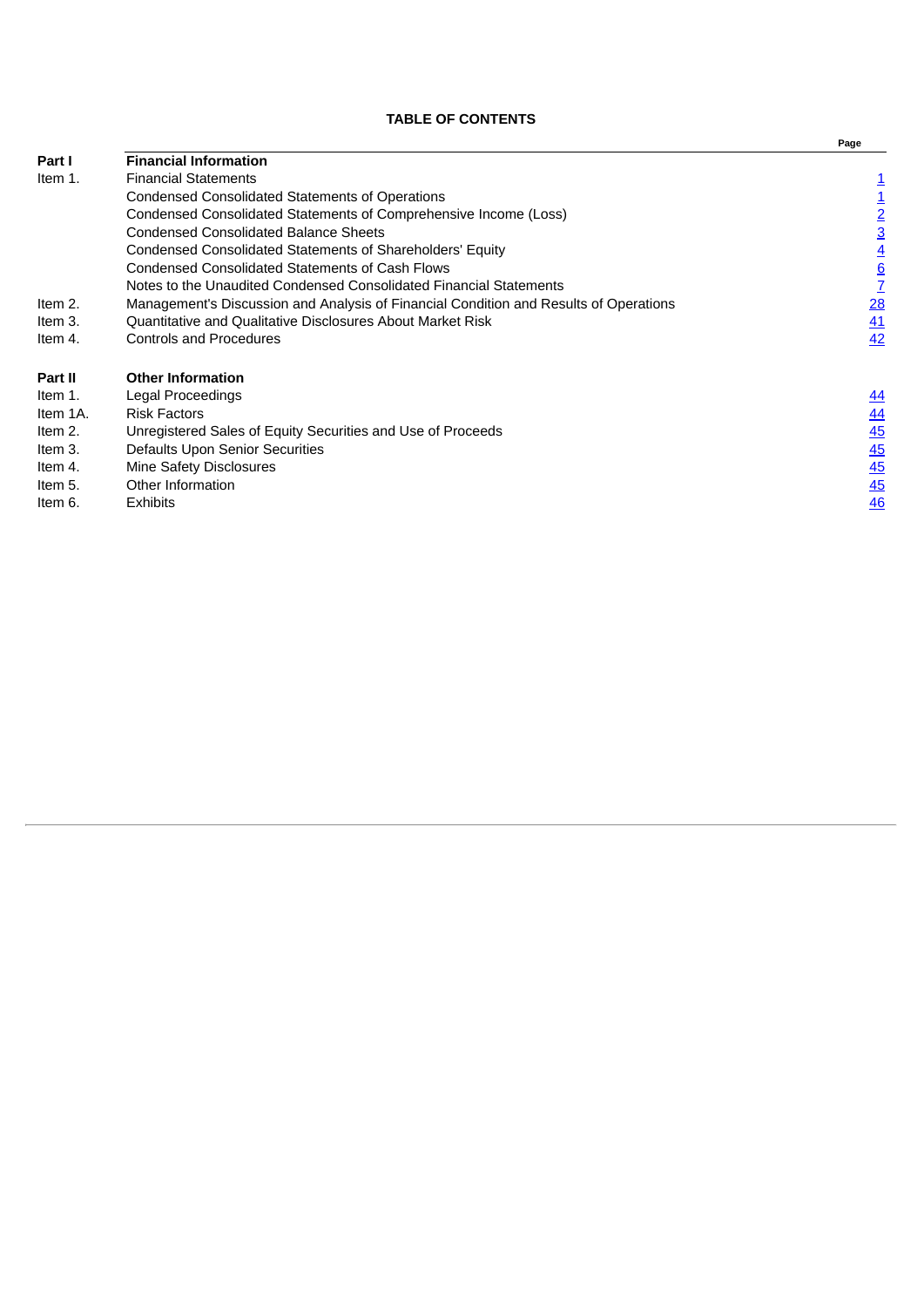# <span id="page-2-0"></span>**Item 1. Financial Statements**

## **FORTERRA, INC. Condensed Consolidated Statements of Operations** *(in thousands, except per share data)*

|                                             |               | Three months ended<br>September 30, |               |           |    |             | Nine months ended<br>September 30, |            |
|---------------------------------------------|---------------|-------------------------------------|---------------|-----------|----|-------------|------------------------------------|------------|
|                                             |               | 2020                                |               | 2019      |    | 2020        |                                    | 2019       |
|                                             |               | (unaudited)                         |               |           |    | (unaudited) |                                    |            |
| <b>Net sales</b>                            | $\frac{2}{3}$ | 457,557                             | \$            | 464,526   | \$ | 1,214,619   | \$                                 | 1,166,603  |
| Cost of goods sold                          |               | 331,284                             |               | 362,362   |    | 924,025     |                                    | 936,820    |
| <b>Gross profit</b>                         |               | 126,273                             |               | 102,164   |    | 290,594     |                                    | 229,783    |
| Selling, general & administrative expenses  |               | (57,050)                            |               | (55, 234) |    | (164, 573)  |                                    | (165, 265) |
| Impairment and exit charges                 |               | (1,389)                             |               | (510)     |    | (2, 478)    |                                    | (1, 323)   |
| Other operating income (loss), net          |               | 224                                 |               | 815       |    | (447)       |                                    | 1,018      |
|                                             |               | (58, 215)                           |               | (54, 929) |    | (167, 498)  |                                    | (165, 570) |
| Income from operations                      |               | 68,058                              |               | 47,235    |    | 123,096     |                                    | 64,213     |
|                                             |               |                                     |               |           |    |             |                                    |            |
| Other income (expense)                      |               |                                     |               |           |    |             |                                    |            |
| Interest expense                            |               | (20, 055)                           |               | (23, 272) |    | (60, 502)   |                                    | (73, 720)  |
| (Loss) gain on extinguishment of debt       |               | (11, 547)                           |               | 374       |    | (11, 481)   |                                    | 374        |
| Earnings from equity method investee        |               | 2,295                               |               | 3,990     |    | 8,220       |                                    | 8,959      |
| Income (loss) before income taxes           |               | 38,751                              |               | 28,327    |    | 59,333      |                                    | (174)      |
| Income tax (expense) benefit                |               | (9,924)                             |               | (5,897)   |    | (17, 457)   |                                    | 519        |
|                                             |               |                                     |               |           |    |             |                                    |            |
| <b>Net income</b>                           | $\frac{1}{2}$ | 28,827                              | \$            | 22,430    | \$ | 41,876      | \$                                 | 345        |
|                                             |               |                                     |               |           |    |             |                                    |            |
| Earnings per share:                         |               |                                     |               |           |    |             |                                    |            |
| <b>Basic</b>                                | \$            | 0.44                                | \$            | 0.35      | \$ | 0.64        | \$                                 | 0.01       |
| <b>Diluted</b>                              | $\frac{2}{3}$ | 0.42                                | $\frac{3}{2}$ | $0.34$ \$ |    | 0.62        | $\sqrt{3}$                         | 0.01       |
| Weighted average common shares outstanding: |               |                                     |               |           |    |             |                                    |            |
| <b>Basic</b>                                |               | 65,336                              |               | 64,210    |    | 65,078      |                                    | 64,119     |
| <b>Diluted</b>                              |               | 68,717                              |               | 64,998    |    | 67.878      |                                    | 64,528     |

<span id="page-2-1"></span>*See accompanying notes to unaudited condensed consolidated financial statements*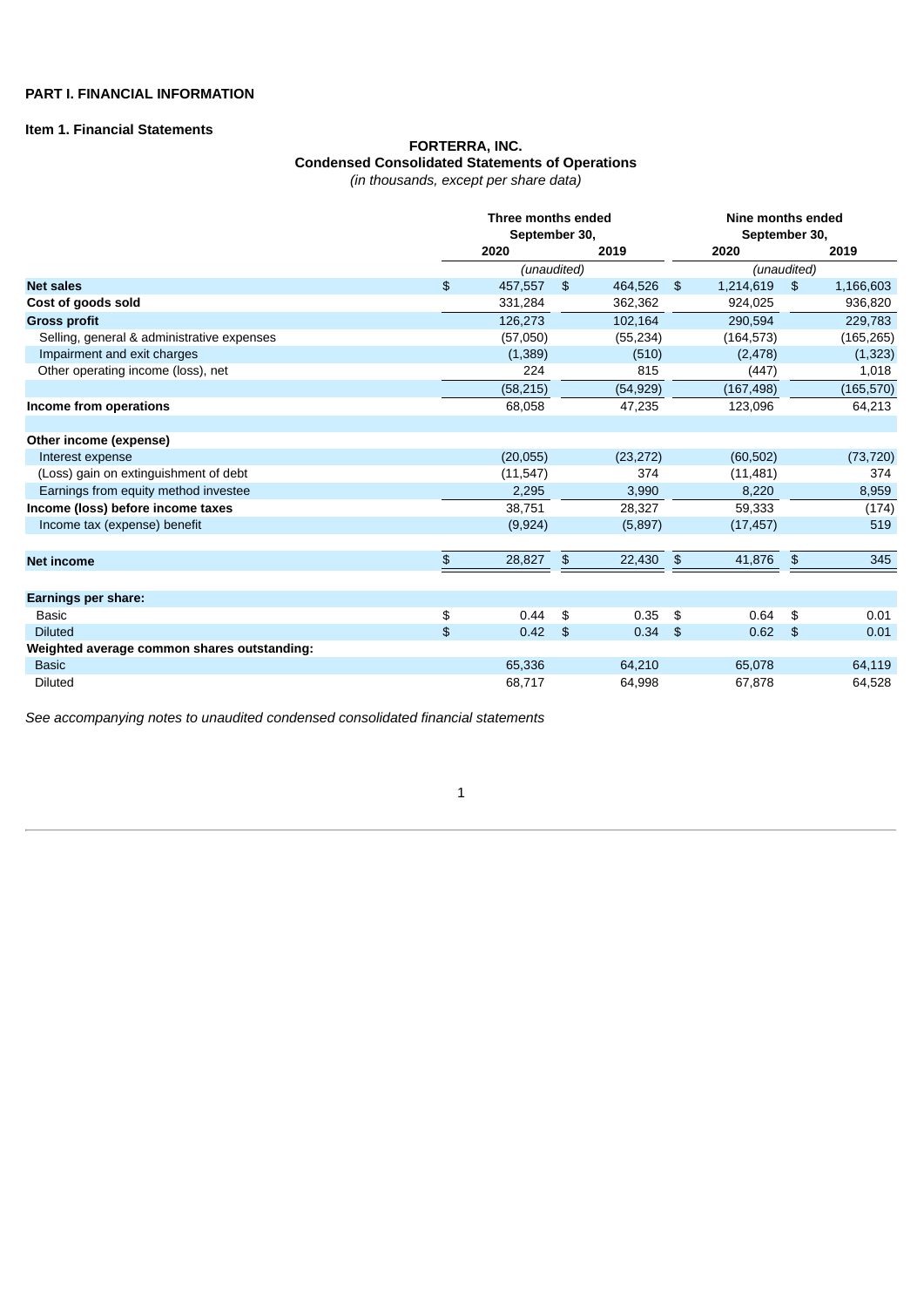## **FORTERRA, INC. Condensed Consolidated Statements of Comprehensive Income**

*(in thousands)*

|                                                          | Three months ended<br>September 30, |        |    | Nine months ended<br>September 30, |     |             |    |       |  |
|----------------------------------------------------------|-------------------------------------|--------|----|------------------------------------|-----|-------------|----|-------|--|
|                                                          |                                     | 2020   |    | 2019                               |     | 2020        |    | 2019  |  |
|                                                          | (unaudited)                         |        |    |                                    |     | (unaudited) |    |       |  |
| Net income                                               |                                     | 28,827 | \$ | 22,430                             | \$. | 41.876      | \$ | 345   |  |
| Change in other postretirement benefit plans, net of tax |                                     |        |    |                                    |     | (681)       |    | 373   |  |
| Foreign currency translation adjustment                  |                                     | 1.275  |    | (710)                              |     | (1,987)     |    | 2,118 |  |
| Comprehensive income                                     |                                     | 30.102 | \$ | 21,720                             |     | 39,208      |    | 2,836 |  |

<span id="page-3-0"></span>*See accompanying notes to unaudited condensed consolidated financial statements*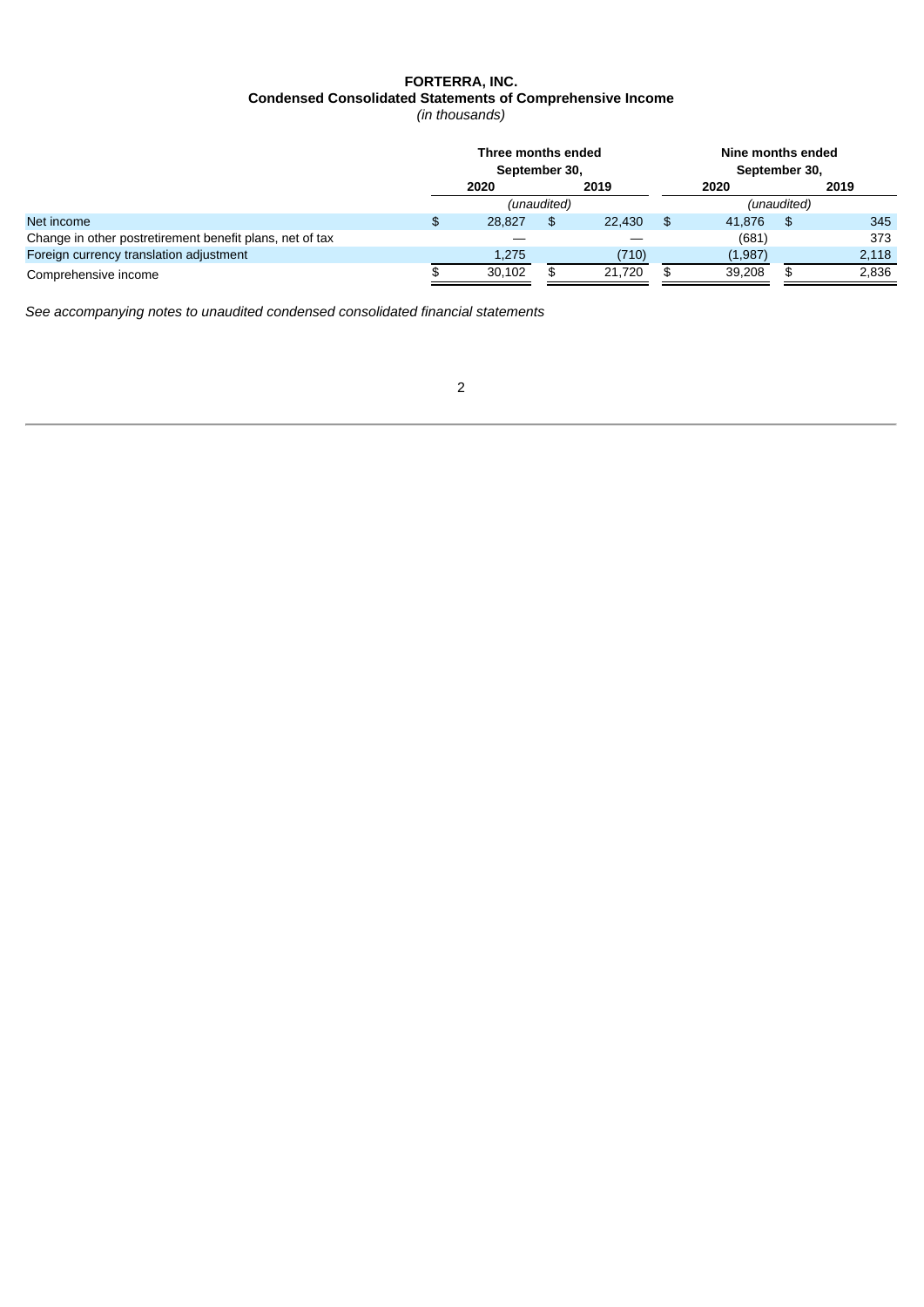# **FORTERRA, INC. Condensed Consolidated Balance Sheets**

*(in thousands)*

|                                                                                                                |                | September 30,<br>2020 | December 31,<br>2019 |            |  |
|----------------------------------------------------------------------------------------------------------------|----------------|-----------------------|----------------------|------------|--|
| <b>ASSETS</b>                                                                                                  |                | (unaudited)           |                      |            |  |
| <b>Current assets</b>                                                                                          |                |                       |                      |            |  |
| Cash and cash equivalents                                                                                      | $\mathfrak{D}$ | 32,758                | \$                   | 34,800     |  |
| Receivables, net                                                                                               |                | 276.818               |                      | 205,801    |  |
| <b>Inventories</b>                                                                                             |                | 219,336               |                      | 238,483    |  |
| Prepaid expenses                                                                                               |                | 11,782                |                      | 11,021     |  |
| Other current assets                                                                                           |                | 1,456                 |                      | 8.890      |  |
| Total current assets                                                                                           |                | 542,150               |                      | 498,995    |  |
| <b>Non-current assets</b>                                                                                      |                |                       |                      |            |  |
| Property, plant and equipment, net                                                                             |                | 444,668               |                      | 475,575    |  |
| Operating lease right-of-use assets                                                                            |                | 55,800                |                      | 60,253     |  |
| Goodwill                                                                                                       |                | 508,460               |                      | 508,826    |  |
| Intangible assets, net                                                                                         |                | 111,682               |                      | 142,674    |  |
| Investment in equity method investee                                                                           |                | 50,754                |                      | 50,034     |  |
| Other long-term assets                                                                                         |                | 5,215                 |                      | 3,701      |  |
| <b>Total assets</b>                                                                                            | \$             | 1,718,729             | \$                   | 1,740,058  |  |
|                                                                                                                |                |                       |                      |            |  |
| <b>LIABILITIES AND EQUITY</b>                                                                                  |                |                       |                      |            |  |
| <b>Current liabilities</b>                                                                                     |                |                       |                      |            |  |
| Trade payables                                                                                                 | \$             | 143,279               | \$                   | 102,426    |  |
| <b>Accrued liabilities</b>                                                                                     |                | 109,927               |                      | 88,839     |  |
| Deferred revenue                                                                                               |                | 8,232                 |                      | 9,527      |  |
| Current portion of long-term debt                                                                              |                | 12,510                |                      | 12,510     |  |
| Current portion of tax receivable agreement                                                                    |                | 8,734                 |                      | 13,145     |  |
| <b>Total current liabilities</b>                                                                               |                | 282.682               |                      | 226,447    |  |
| <b>Non-current liabilities</b>                                                                                 |                |                       |                      |            |  |
| Senior term loan                                                                                               |                | 456,698               |                      | 1,085,793  |  |
| Senior secured notes                                                                                           |                | 491,601               |                      |            |  |
| Long-term finance lease liabilities                                                                            |                | 141.396               |                      | 137,365    |  |
| Long-term operating lease liabilities                                                                          |                | 51,623                |                      | 54,411     |  |
| Deferred tax liabilities                                                                                       |                | 25,456                |                      | 28,929     |  |
| Other long-term liabilities                                                                                    |                | 35,369                |                      | 21,906     |  |
| Long-term tax receivable agreement                                                                             |                | 64,240                |                      | 64,240     |  |
| <b>Total liabilities</b>                                                                                       |                | 1,549,065             |                      | 1,619,091  |  |
| Commitments and Contingencies (Note 14)                                                                        |                |                       |                      |            |  |
| <b>Equity</b>                                                                                                  |                |                       |                      |            |  |
| Common stock, \$0.001 par value, 190,000 shares authorized; 65,673 and 64,741 shares issued<br>and outstanding |                | 19                    |                      | 19         |  |
| Additional paid-in-capital                                                                                     |                | 253,861               |                      | 244,372    |  |
| Accumulated other comprehensive loss                                                                           |                | (9,731)               |                      | (7,063)    |  |
| Retained deficit                                                                                               |                | (74, 485)             |                      | (116, 361) |  |
| Total shareholders' equity                                                                                     |                | 169,664               |                      | 120,967    |  |
| Total liabilities and shareholders' equity                                                                     | \$             | 1.718.729             | \$                   | 1.740.058  |  |

<span id="page-4-0"></span>*See accompanying notes to unaudited condensed consolidated financial statements*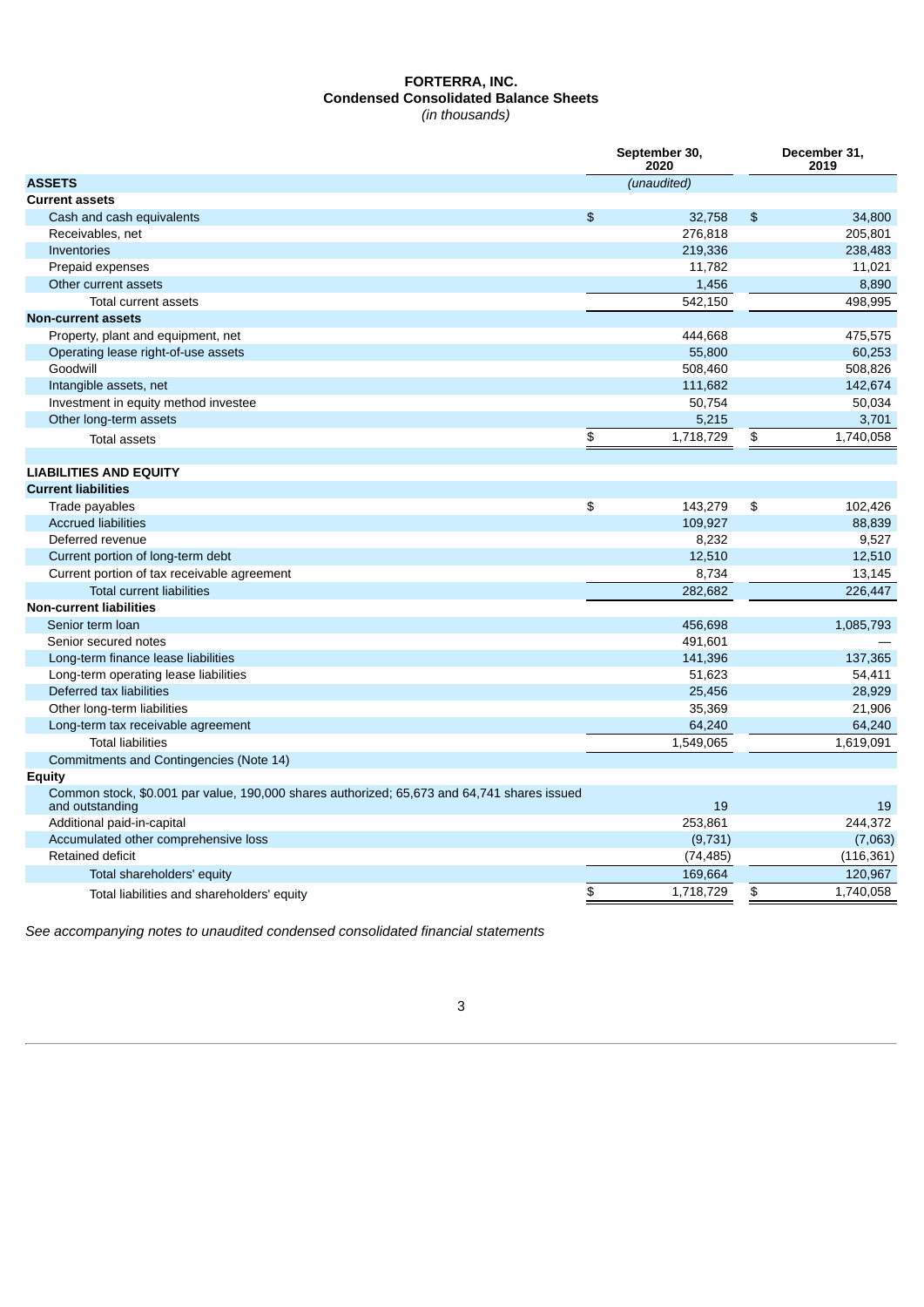# **FORTERRA, INC. Condensed Consolidated Statements of Shareholders' Equity**

*(in thousands, except share data)*

*(unaudited)*

|                                                             | <b>Common Stock</b> |          |                                      |                                                            |    |                            |    |                                                |
|-------------------------------------------------------------|---------------------|----------|--------------------------------------|------------------------------------------------------------|----|----------------------------|----|------------------------------------------------|
|                                                             | <b>Shares</b>       | Amount   | <b>Additional</b><br>Paid-in-Capital | <b>Accumulated Other</b><br>Comprehensive<br>Income (Loss) |    | Retained<br><b>Deficit</b> |    | <b>Total</b><br>Shareholders'<br><b>Equity</b> |
| Balance at December 31, 2019                                | 64,740,667          | 19<br>\$ | \$<br>244,372                        | (7,063)<br>\$                                              | \$ | (116, 361)                 | \$ | 120,967                                        |
| Share-based compensation expense                            |                     |          | 2,864                                |                                                            |    |                            |    | 2,864                                          |
| Stock-based plan activity                                   | 336,752             |          | (194)                                |                                                            |    |                            |    | (194)                                          |
| Comprehensive loss:                                         |                     |          |                                      |                                                            |    |                            |    |                                                |
| <b>Net loss</b>                                             |                     |          |                                      |                                                            |    | (14,066)                   |    | (14,066)                                       |
| Change in other postretirement benefit plans, net<br>of tax |                     |          |                                      | (681)                                                      |    |                            |    | (681)                                          |
| Foreign currency translation adjustment                     |                     |          |                                      | (5,699)                                                    |    |                            |    | (5,699)                                        |
| Balance at March 31, 2020                                   | 65,077,419          | 19       | 247,042                              | (13, 443)                                                  |    | (130, 427)                 |    | 103,191                                        |
| Share-based compensation expense                            |                     |          | 2,607                                |                                                            |    |                            |    | 2,607                                          |
| Stock-based plan activity                                   | 133,488             |          | 46                                   |                                                            |    |                            |    | 46                                             |
| Comprehensive income:                                       |                     |          |                                      |                                                            |    |                            |    |                                                |
| Net income                                                  |                     |          |                                      |                                                            |    | 27,115                     |    | 27,115                                         |
| Foreign currency translation adjustment                     |                     |          |                                      | 2,437                                                      |    |                            |    | 2,437                                          |
| Balance at June 30, 2020                                    | 65,210,907          | 19       | 249,695                              | (11,006)                                                   |    | (103, 312)                 |    | 135,396                                        |
| Share-based compensation expense                            |                     |          | 2,330                                |                                                            |    |                            |    | 2,330                                          |
| Stock-based plan activity                                   | 462,495             |          | 1,836                                |                                                            |    |                            |    | 1,836                                          |
| Comprehensive income:                                       |                     |          |                                      |                                                            |    |                            |    |                                                |
| Net income                                                  |                     |          |                                      |                                                            |    | 28,827                     |    | 28,827                                         |
| Foreign currency translation adjustment                     |                     |          |                                      | 1,275                                                      |    |                            |    | 1,275                                          |
| Balance at September 30, 2020                               | 65,673,402          | 19<br>\$ | \$<br>253,861                        | (9,731)<br>\$                                              | \$ | (74, 485)                  | \$ | 169,664                                        |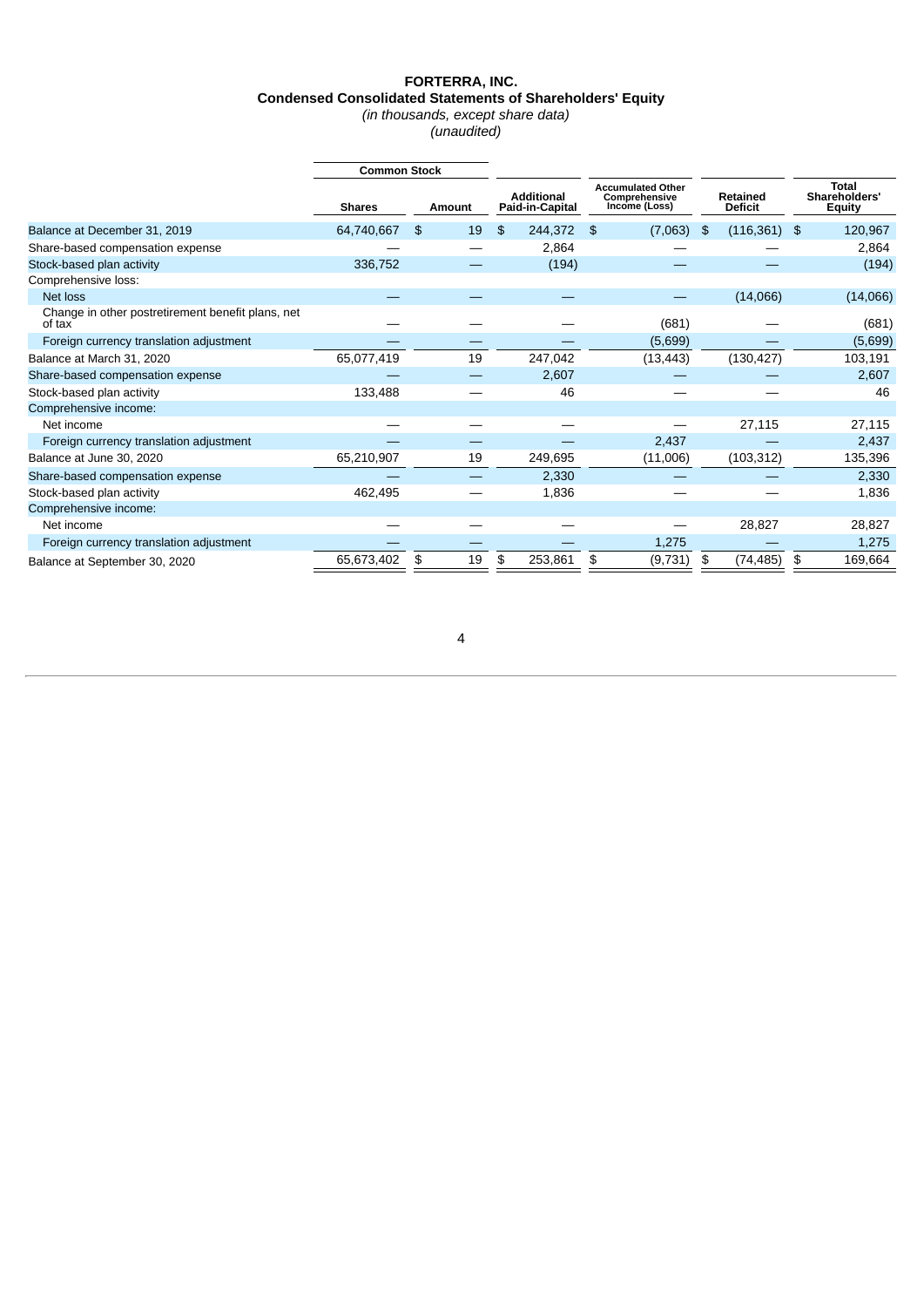|                                                             | <b>Common Stock</b> |                      |                                      |                                                            |                                   |                                                |
|-------------------------------------------------------------|---------------------|----------------------|--------------------------------------|------------------------------------------------------------|-----------------------------------|------------------------------------------------|
|                                                             | <b>Shares</b>       | Amount               | <b>Additional</b><br>Paid-in-Capital | <b>Accumulated Other</b><br>Comprehensive<br>Income (Loss) | <b>Retained</b><br><b>Deficit</b> | <b>Total</b><br>Shareholders'<br><b>Equity</b> |
| Balance at December 31, 2018                                | 64,205,604          | 18<br>\$             | 234,931<br>\$                        | (10, 740)<br>\$                                            | (115, 987)<br>\$                  | 108,222<br>\$                                  |
| Cumulative effect of accounting changes, net of tax         |                     |                      |                                      |                                                            | 6,957                             | 6,957                                          |
| Share-based compensation expense                            |                     |                      | 1,529                                |                                                            |                                   | 1,529                                          |
| Stock-based plan activity                                   | 57,106              |                      | (26)                                 |                                                            |                                   | (26)                                           |
| Comprehensive loss:                                         |                     |                      |                                      |                                                            |                                   |                                                |
| Net loss                                                    |                     |                      |                                      |                                                            | (25,039)                          | (25,039)                                       |
| Change in other postretirement benefit plans, net<br>of tax |                     |                      |                                      | 373                                                        |                                   | 373                                            |
| Foreign currency translation adjustment                     |                     |                      |                                      | 1,508                                                      |                                   | 1,508                                          |
| Balance at March 31, 2019                                   | 64,262,710          | 18                   | 236,434                              | (8, 859)                                                   | (134,069)                         | 93,524                                         |
| Share-based compensation expense                            |                     |                      | 1,132                                |                                                            |                                   | 1,132                                          |
| Stock-based plan activity                                   | 35,447              |                      | (88)                                 |                                                            |                                   | (88)                                           |
| Comprehensive income:                                       |                     |                      |                                      |                                                            |                                   |                                                |
| Net income                                                  |                     |                      |                                      |                                                            | 2,954                             | 2,954                                          |
| Foreign currency translation adjustment                     |                     |                      |                                      | 1,320                                                      |                                   | 1,320                                          |
| Balance at June 30, 2019                                    | 64,298,157          | 18                   | 237,478                              | (7,539)                                                    | (131, 115)                        | 98,842                                         |
| Share-based compensation expense                            |                     |                      | 2,172                                |                                                            |                                   | 2,172                                          |
| Stock-based plan activity                                   | 241,433             |                      | 1,270                                |                                                            |                                   | 1,270                                          |
| Comprehensive income:                                       |                     |                      |                                      |                                                            |                                   |                                                |
| Net income                                                  |                     |                      |                                      |                                                            | 22,430                            | 22,430                                         |
| Foreign currency translation adjustment                     |                     |                      |                                      | (710)                                                      |                                   | (710)                                          |
| Balance at September 30, 2019                               | 64,539,590          | 18<br>$\mathfrak{L}$ | 240,920<br>\$                        | (8, 249)<br>\$                                             | \$<br>(108, 685)                  | 124,004<br>\$                                  |

<span id="page-6-0"></span>*See accompanying notes to unaudited condensed consolidated financial statements*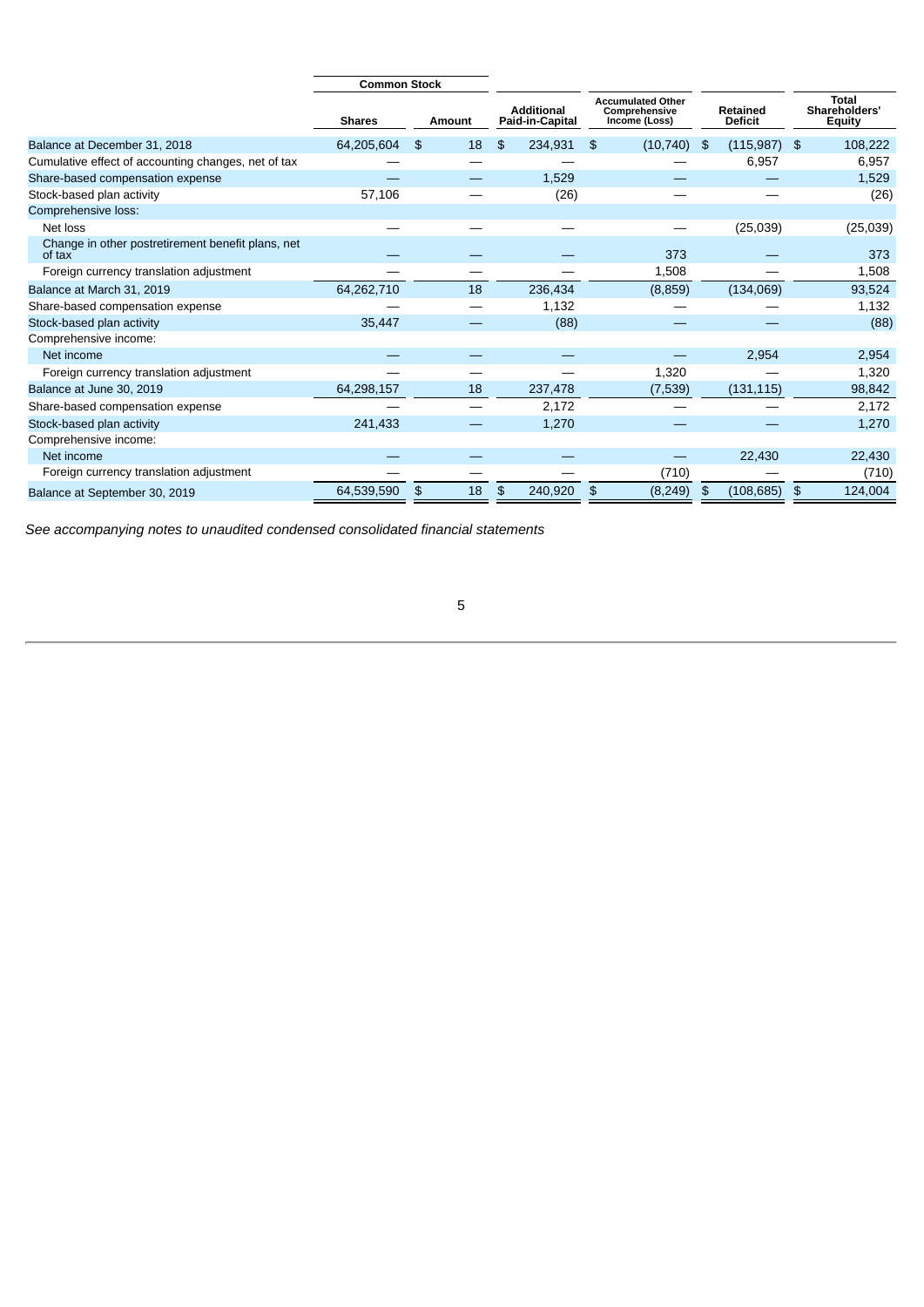# **FORTERRA, INC. Condensed Consolidated Statements of Cash Flows**

*(in thousands)*

|                                                                                   |                | Nine months ended<br>September 30, |           |
|-----------------------------------------------------------------------------------|----------------|------------------------------------|-----------|
|                                                                                   |                | 2020                               | 2019      |
| CASH FLOWS FROM OPERATING ACTIVITIES                                              |                | (unaudited)                        |           |
| Net income                                                                        | $\mathfrak{L}$ | 41.876 \$                          | 345       |
| Adjustments to reconcile net income to net cash provided by operating activities: |                |                                    |           |
| Depreciation & amortization expense                                               |                | 67,271                             | 72,954    |
| Loss on disposal of property, plant and equipment                                 |                | 1,949                              | 1,551     |
| (Gain) loss on extinguishment of debt                                             |                | 11,481                             | (374)     |
| Amortization of debt discount and issuance costs                                  |                | 5,292                              | 6,022     |
| Stock-based compensation expense                                                  |                | 7,801                              | 4,833     |
| Impairment charges                                                                |                | 1,332                              |           |
| Earnings from equity method investee                                              |                | (8, 220)                           | (8,959)   |
| Distributions from equity method investee                                         |                | 7,500                              | 6,500     |
| Unrealized loss on derivative instruments, net                                    |                | 894                                | 5,892     |
| Unrealized foreign currency loss, net                                             |                | 261                                | 35        |
| Provision (recoveries) for doubtful accounts                                      |                | 166                                | 511       |
| Deferred taxes                                                                    |                | (3, 473)                           | (11, 672) |
| Other non-cash items                                                              |                | 3,841                              | (188)     |
| Change in assets and liabilities:                                                 |                |                                    |           |
| Receivables, net                                                                  |                | (71, 203)                          | (88, 138) |
| Inventories                                                                       |                | 18,775                             | 29,109    |
| Other current assets                                                              |                | 6,350                              | 1,296     |
| Accounts payable and accrued liabilities                                          |                | 59,307                             | 37,259    |
| Other assets and liabilities                                                      |                | 11,427                             | 8,746     |
| NET CASH PROVIDED BY OPERATING ACTIVITIES                                         |                | 162,627                            | 65,722    |
|                                                                                   |                |                                    |           |
| CASH FLOWS FROM INVESTING ACTIVITIES                                              |                |                                    |           |
| Purchase of property, plant and equipment, and intangible assets                  |                | (15, 454)                          | (44, 321) |
| Proceeds from sale of fixed assets                                                |                | 10,678                             | 10,580    |
| NET CASH USED IN INVESTING ACTIVITIES                                             |                | (4,776)                            | (33, 741) |
| CASH FLOWS FROM FINANCING ACTIVITIES                                              |                |                                    |           |
| Proceeds from senior secured notes                                                |                | 500,000                            |           |
| Payment of debt issuance costs                                                    |                | (11, 299)                          |           |
| Repayments of term loans                                                          |                | (644, 923)                         | (25, 110) |
| Proceeds from revolver                                                            |                | 180,000                            | 54,000    |
| Repayments of revolver                                                            |                | (180,000)                          | (54,000)  |
| Proceeds from issuance of common stock                                            |                | 2,275                              | 1,282     |
| Payment pursuant to tax receivable agreement                                      |                | (4, 411)                           |           |
| Other financing activities                                                        |                | (1, 172)                           | (552)     |
| NET CASH USED IN FINANCING ACTIVITIES                                             |                | (159, 530)                         | (24, 380) |
|                                                                                   |                | (363)                              | 458       |
| Effect of exchange rate changes on cash                                           |                |                                    |           |
| Net change in cash and cash equivalents                                           |                | (2,042)                            | 8,059     |
| Cash and cash equivalents, beginning of period                                    |                | 34,800                             | 35,793    |
| Cash and cash equivalents, end of period                                          | \$             | 32,758<br>\$                       | 43.852    |
| SUPPLEMENTAL DISCLOSURES:                                                         |                |                                    |           |
| Cash interest paid                                                                | \$             | 44,333<br>$\mathfrak{S}$           | 59,138    |
| Income taxes paid, net                                                            |                | 8.770                              | 5.054     |

<span id="page-7-0"></span>*See accompanying notes to unaudited condensed consolidated financial statements*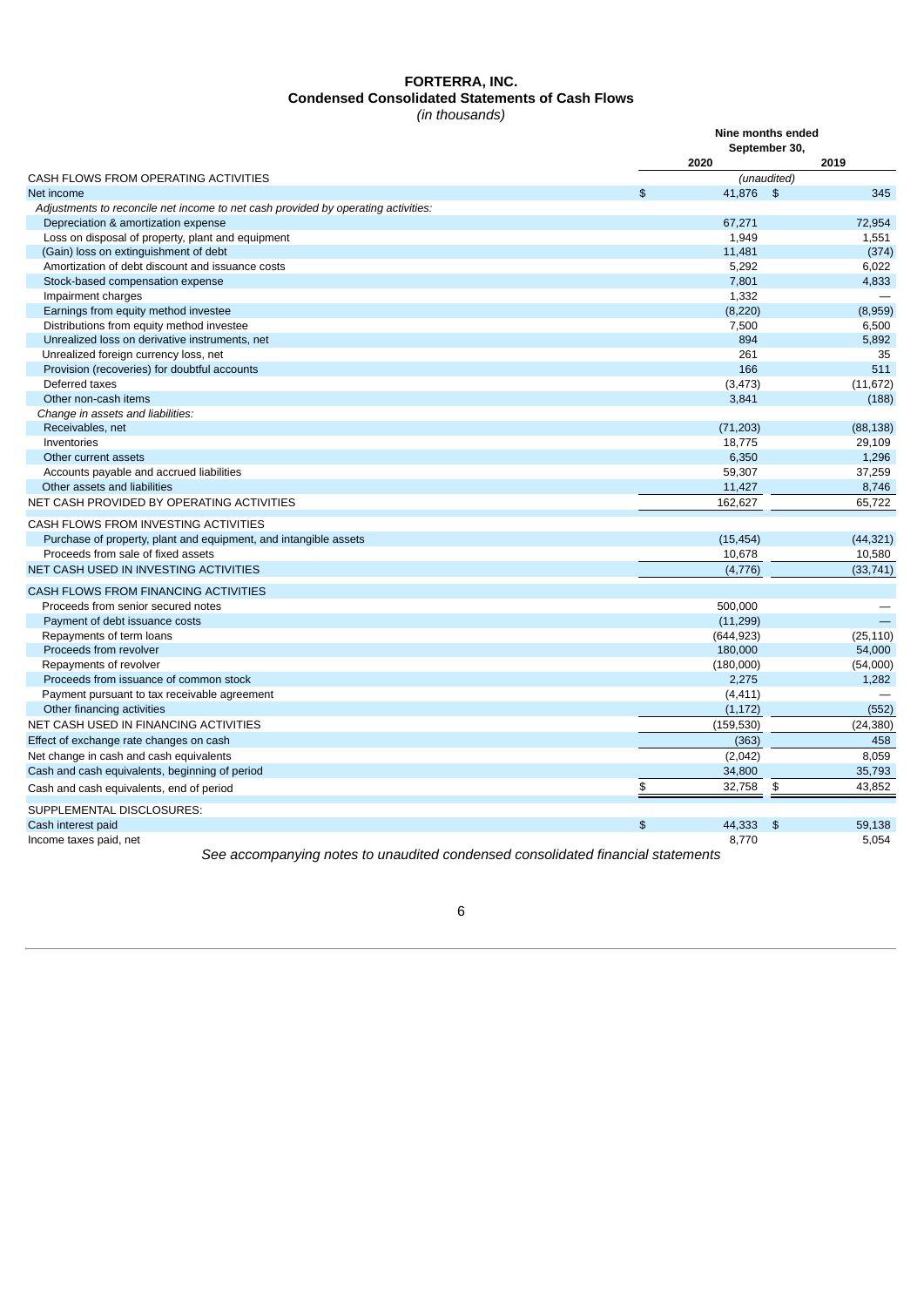## **1. Description of the business**

Forterra, Inc. ("Forterra" or the ''Company'') is involved in the manufacturing, sale and distribution of building products in the United States ("U.S.") and Eastern Canada. Forterra's primary products are concrete drainage pipe, precast concrete structures, and water transmission pipe used in drinking and wastewater systems. These products are used in the infrastructure, residential and non-residential sectors of the construction industry.

## **2. Summary of significant accounting policies**

## *General*

The Company's condensed consolidated financial statements have been prepared in accordance with generally accepted accounting principles in the United States ("U.S. GAAP") and include the accounts and results of operations of the Company and its consolidated subsidiaries. All intercompany transactions have been eliminated in consolidation.

The condensed consolidated balance sheets and the condensed consolidated statements of operations, comprehensive income (loss), cash flows and equity for the periods presented herein reflect all adjustments that are of a normal recurring nature and are necessary for a fair statement of the results of the periods shown. Certain information and note disclosures normally included in annual financial statements have been condensed or omitted pursuant to the rules and regulations of the U.S. Securities and Exchange Commission ("SEC").

The results of operations for the periods presented are not necessarily indicative of the results that may be expected for the year ending December 31, 2020. Seasonal changes and other conditions can affect the sales volumes of the Company's products. The financial results for any interim period do not necessarily indicate the expected results for the year.

These condensed consolidated financial statements should be read in conjunction with the audited consolidated financial statements and notes thereto for the year ended December 31, 2019 as provided in Forterra, Inc.'s Annual Report on Form 10-K for the year ended December 31, 2019 filed with the SEC on February 27, 2020 (the "2019 10-K"). The Company has continued to follow the accounting policies set forth in those financial statements, except as supplemented and documented below. Certain prior year numbers were reclassified to conform with current year presentation. Such reclassification had no impact on the previously reported results of operations.

#### *Use of estimates*

The preparation of the condensed consolidated financial statements in conformity with U.S. GAAP requires management to make estimates and assumptions that affect the reported amounts of assets and liabilities, the disclosure of contingent assets and liabilities as of the reporting date, and the reported amounts of revenues and expenses during the reporting period. Actual results could differ from these estimates. These estimates are based on management's best knowledge of current events and actions that the Company may undertake in the future. The more significant estimates made by management relate to fair value estimates for assets and liabilities acquired in business combinations; estimates for accrued liabilities for environmental cleanup, bodily injury and insurance claims; estimates for commitments and contingencies; and estimates for the realizability of deferred tax assets, the tax receivable agreement obligation, inventory reserves, allowance for doubtful accounts and impairment of goodwill and long-lived assets.

Certain accounting matters that generally require consideration of forecasted financial information were assessed in light of the impact from the coronavirus disease 2019 ("COVID-19") pandemic. The accounting matters assessed included, but were not limited to, the Company's allowance for doubtful accounts, inventory reserves, goodwill impairment, impairment of property and equipment and valuation allowances for tax assets.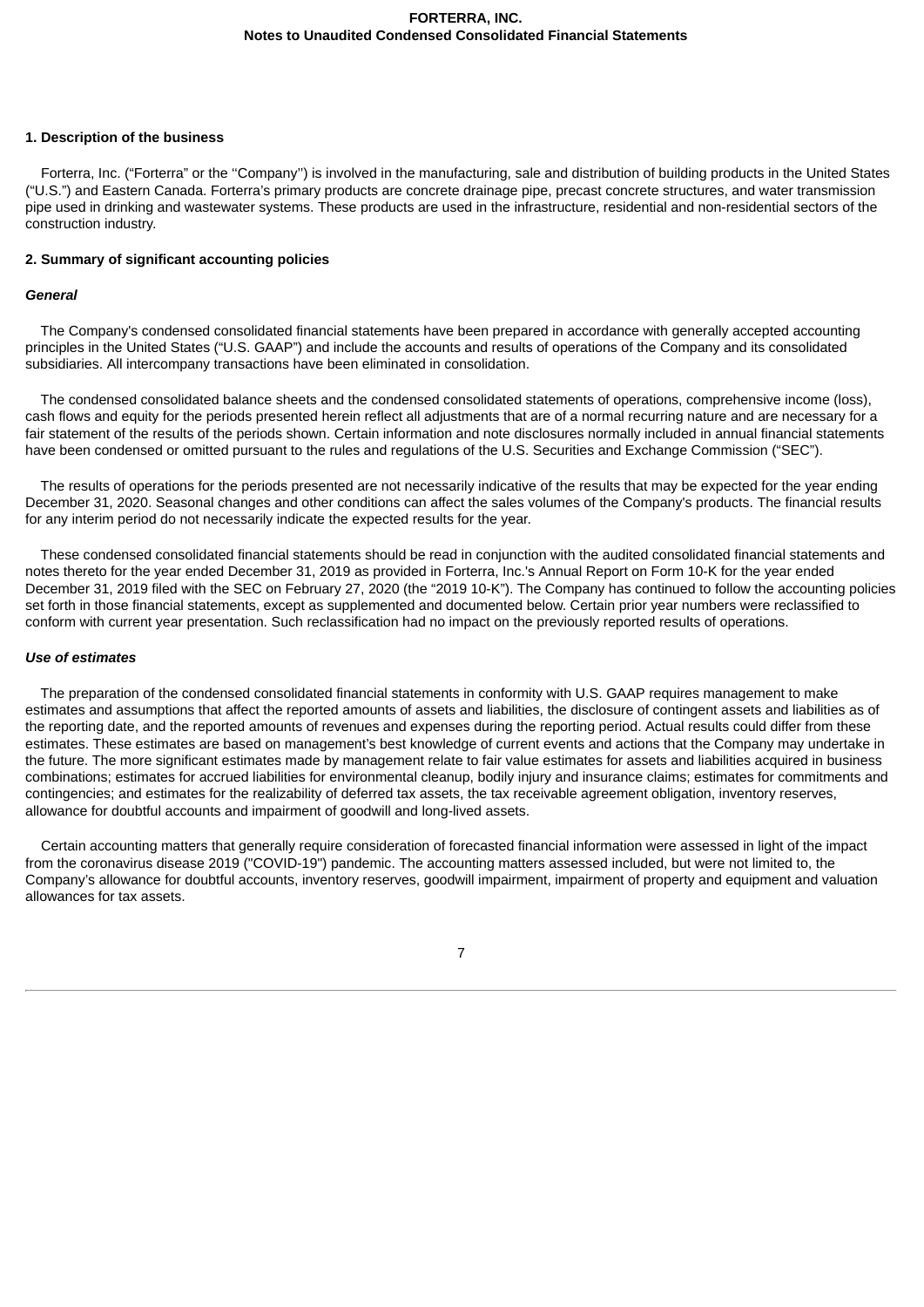While the assessments resulted in no material impacts to the Company's condensed consolidated financial statements as of and for the three and nine months ended September 30, 2020, the Company believes the full impact of the COVID-19 outbreak remains uncertain and will continue to assess if ongoing developments related to the outbreak may cause future material impacts to its consolidated financial statements.

## *Concentration of Credit Risk*

The Company had an individual customer within its Water Pipe & Products segment that accounted for approximately 16% and 14% of the Company's total net sales for the nine months ended September 30, 2020 and 2019, respectively, and receivables at September 30, 2020 and December 31, 2019 representing 17% and 13% of the Company's total receivables, net, respectively.

#### *Credit Losses*

*Trade accounts receivable.* The allowance for doubtful accounts is based on the Company's assessment of the collectability of customer accounts. The Company regularly reviews the allowance by considering factors such as historical experience, credit quality, the age of the accounts receivable balances, and current economic conditions that may affect a customer's ability to pay.

The Company's exposure to credit losses may increase if one or more of its customers are adversely affected by changes in laws or other government recommendations or mandates, economic pressures or uncertainty associated with local or global economic recessions, disruption or other impacts associated with the COVID-19 pandemic, or other customer-specific factors. Although the Company has historically not experienced significant credit losses, it is possible that there could be a material adverse impact from potential adjustments of the carrying amount of trade receivables as customers are impacted by the COVID-19 pandemic.

## *Recent Accounting Guidance Adopted*

In June 2016, the Financial Accounting Standards Board ("FASB") issued Accounting Standards Update ("ASU") 2016-13, *Financial Instruments–Credit Losses (Topic 326): Measurement of Credit Losses on Financial Instruments.* The standard replaces the incurred loss impairment methodology under current U.S. GAAP with a methodology that reflects expected credit losses and requires the use of a forwardlooking expected credit loss model for accounts receivables, loans, and other financial instruments. The Company adopted this ASU on January 1, 2020 using a modified retrospective approach, which did not have a material impact on the Company's condensed consolidated financial statements.

In March 2020, the FASB issued ASU 2020-04, *Reference Rate Reform (Topic 848): Facilitation of the Effects of Reference Rate Reform on Financial Reporting.* The amendments in the ASU provide optional guidance for a limited time to ease the potential burden in accounting for reference rate reform. The new guidance provides optional expedients and exceptions for applying U.S. GAAP to contracts, hedging relationships and other transactions affected by reference rate reform if certain criteria are met. The amendments apply only to contracts and hedging relationships that reference London Interbank Offered Rate ("LIBOR") or another reference rate expected to be discontinued due to reference rate reform. The guidance was effective upon issuance and generally can be applied through December 31, 2022 and has not had any material impact to the Company's condensed consolidated financial statements.

#### *Recent Accounting Guidance Not Yet Adopted*

In December 2019, the FASB issued ASU No. 2019-12, *Simplifying the Accounting for Income Taxes (Topic 740)*. The new guidance simplifies the accounting for income taxes by eliminating certain exceptions related to the approach for intraperiod tax allocation, the methodology for calculating income taxes in an interim period, hybrid taxes, and the recognition of deferred tax liabilities for outside basis differences. It also clarifies and simplifies other aspects of the accounting for income taxes. For public companies, the amendments in this ASU are effective for fiscal years beginning after December 15, 2020 and interim periods within those fiscal years. Early adoption is permitted in interim or annual periods with any adjustments reflected as of the beginning

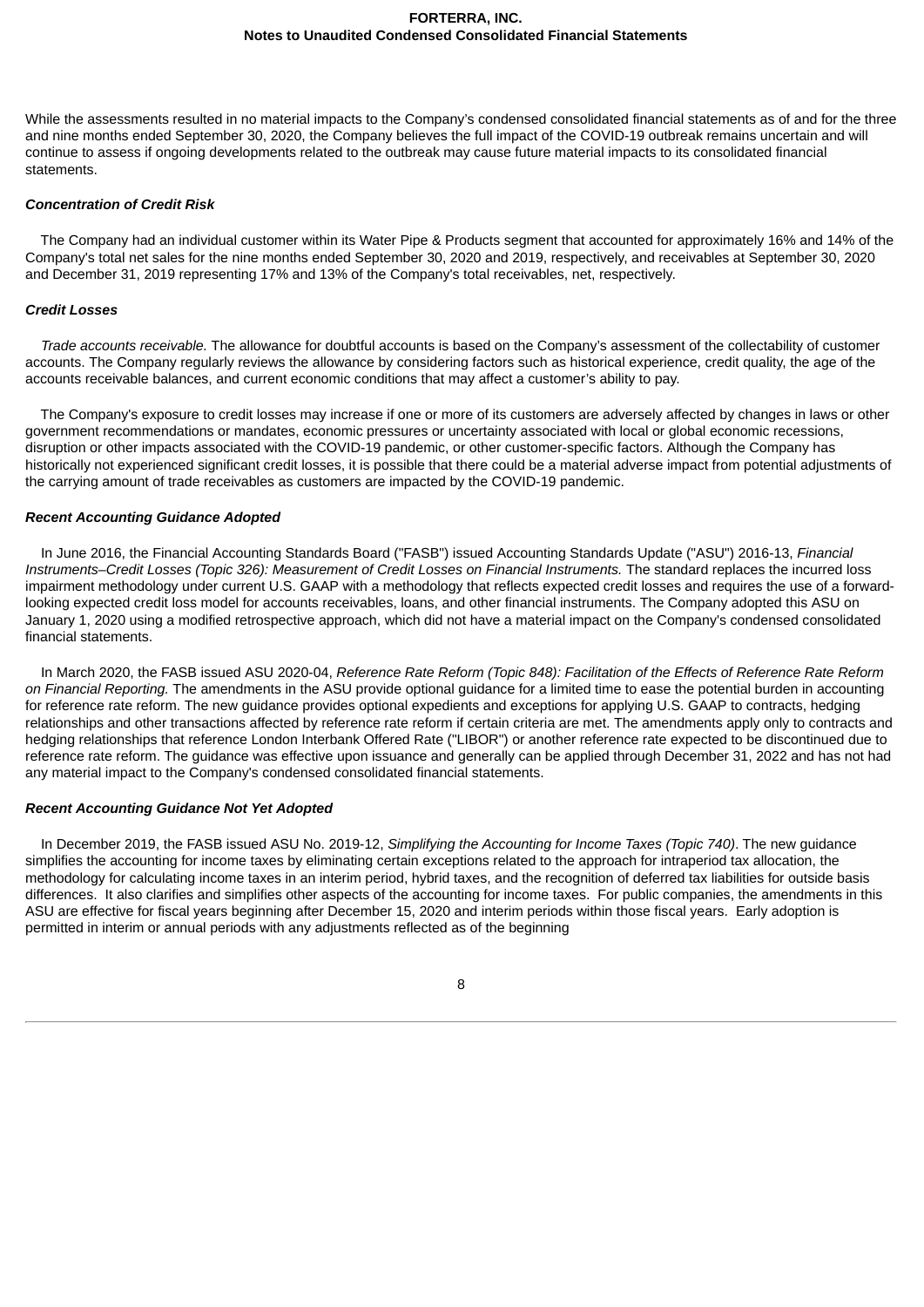of the annual period that includes that interim period. Additionally, entities that elect early adoption must adopt all the amendments in the same period. Amendments are to be applied prospectively, except for certain amendments that are to be applied either retrospectively or with a modified retrospective approach through a cumulative effect adjustment recorded to retained earnings. The effects of this standard on the Company's condensed consolidated financial statements are not expected to be material.

## **3. Acquisitions**

On March 1, 2019, the Company acquired certain assets of Texas limited liability companies Houston Buckner Precast, LLC, Buckner Precast, LLC, Montgomery 18905 E. Industrial, LLC, and 1763 Old Denton Road, LLC (altogether "Buckner") for consideration of \$11.8 million in cash, inclusive of a working capital adjustment. The acquired Buckner assets did not meet the definition of a business and, as such, the transaction was accounted for as an asset acquisition pursuant to the guidance in subsection 805-50 of Accounting Standards Codification ("ASC") 805, *Business Combinations.* The assets operate as part of the Company's Drainage Pipe & Products segment.

## **4. Receivables, net**

Receivables consist of the following *(in thousands)*:

|                                                            | September 30, | December 31.<br>2019 |    |         |
|------------------------------------------------------------|---------------|----------------------|----|---------|
| Trade receivables                                          | \$            | 249.311              | \$ | 178,698 |
| Amounts billed but not yet paid under retainage provisions |               | 4.328                |    | 3.093   |
| Other receivables                                          |               | 25.026               |    | 26.078  |
| <b>Total receivables</b>                                   |               | 278,665              |    | 207,869 |
| Less: Allowance for doubtful accounts                      |               | (1, 847)             |    | (2,068) |
| Receivables, net                                           |               | 276,818              |    | 205.801 |

## **5. Inventories**

Inventories consist of the following *(in thousands)*:

|                   | September 30,<br>2020 | December 31,<br>2019 |
|-------------------|-----------------------|----------------------|
| Finished goods    | 138,426               | 161,440              |
| Raw materials     | 80,333                | 76,237               |
| Work in process   | 577                   | 806                  |
| Total inventories | 219,336               | \$<br>238,483        |

## **6. Investment in equity method investee**

The Company owns 50% of the Common Unit voting shares of Concrete Pipe & Precast LLC ("CP&P") and consequently, has recorded its investment in the Common Unit voting shares in accordance with ASC 323, *Investments – Equity Method and Joint Ventures*, under the equity method of accounting.

The Company's investment in the joint venture was \$50.8 million at September 30, 2020, which is included within the Drainage Pipe & Products segment. At September 30, 2020, the difference between the amount at which the Company's investment is carried and the amount of the Company's share of the underlying equity in net assets of CP&P was approximately \$13.0 million. The basis difference is primarily attributed to the value of land and equity method goodwill associated with the investment.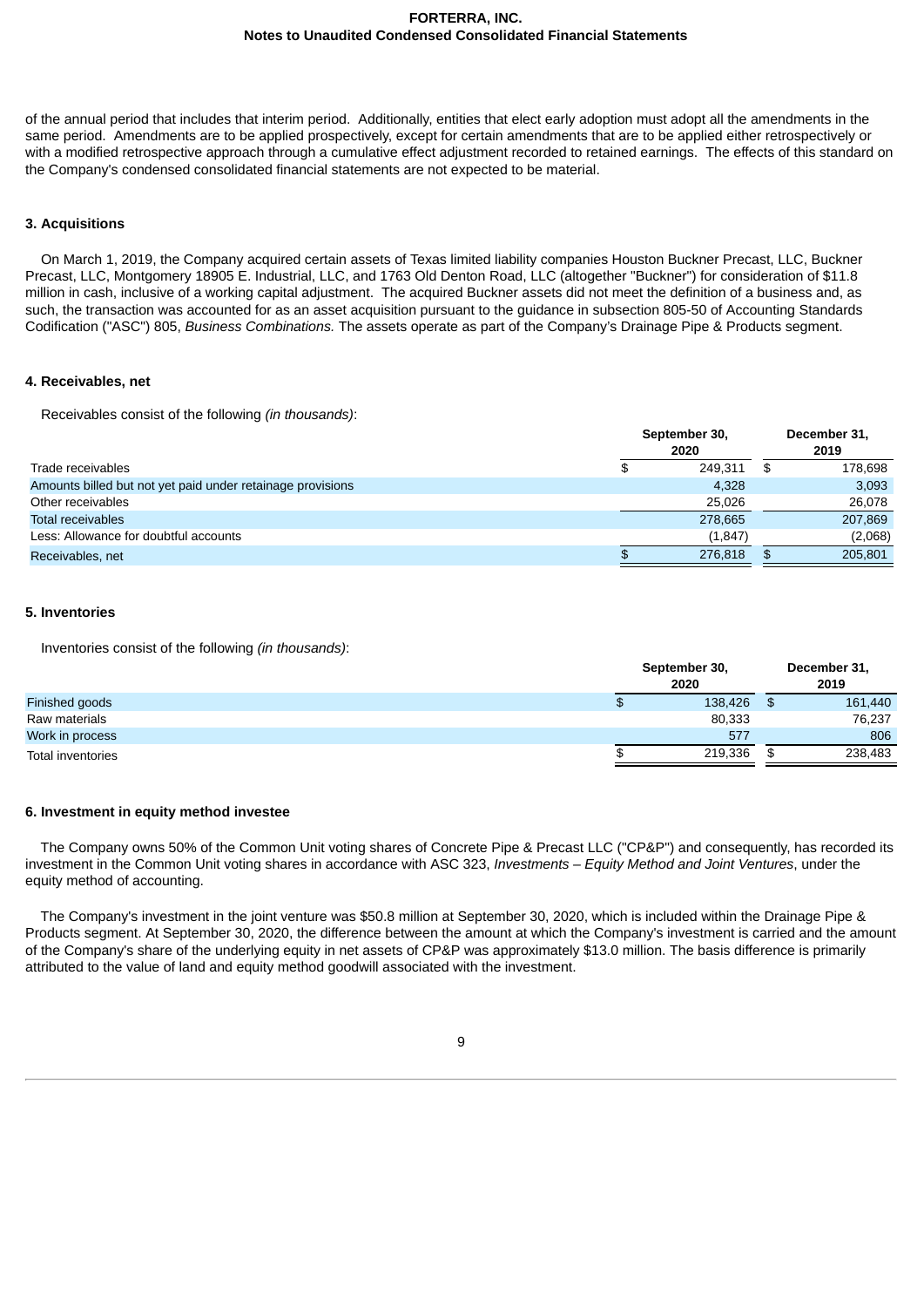The following reflects the Company's distribution and earnings in the equity investment *(in thousands)*:

|                                                 | Three months ended<br>September 30, |         | Nine months ended<br>September 30, |         |
|-------------------------------------------------|-------------------------------------|---------|------------------------------------|---------|
|                                                 | 2020                                | 2019    | 2020                               | 2019    |
| Distribution received from CP&P                 | \$<br>$(3,000)$ \$                  | (5,000) | $(7,500)$ \$                       | (6,500) |
| Share of earnings in CP&P                       | 2.313                               | 4.008   | 8.274                              | 9,013   |
| Amortization of excess fair value of investment | (18)                                | (18)    | (54)                               | (54)    |

Selected financial data for CP&P on a 100% basis is as follows (*in thousands*):

|                        | Three months ended |        |    | Nine months ended |         |
|------------------------|--------------------|--------|----|-------------------|---------|
|                        | September 30,      |        |    | September 30,     |         |
|                        | 2020               | 2019   |    | 2020              | 2019    |
| <b>Net sales</b>       | $33.094$ \$        | 38.210 | \$ | 103,884 \$        | 103,812 |
| Gross profit           | 9.047              | 12,632 |    | 30.517            | 32,307  |
| Income from operations | 4.608              | 8,021  |    | 16,487            | 18,041  |
| Net income             | 4.547              | 7.959  |    | 16,314            | 17,852  |

## **7. Property, plant and equipment, net**

Property, plant and equipment, net, consist of the following *(in thousands)*:

|                                     | September 30, |           |     | December 31, |
|-------------------------------------|---------------|-----------|-----|--------------|
|                                     |               | 2020      |     | 2019         |
| Machinery and equipment             |               | 413.148   | -SS | 398,127      |
| Land, buildings and improvements    |               | 231.958   |     | 240,403      |
| Other equipment                     |               | 12,548    |     | 8,660        |
| Construction-in-progress            |               | 14.107    |     | 29,157       |
| Total property, plant and equipment |               | 671.761   |     | 676.347      |
| Less: accumulated depreciation      |               | (227,093) |     | (200, 772)   |
| Property, plant and equipment, net  |               | 444.668   |     | 475,575      |

Depreciation expense totaled \$12.0 million and \$36.3 million for the three and nine months ended September 30, 2020, respectively, and \$12.3 million and \$37.4 million for the three and nine months ended September 30, 2019, respectively, which is included in cost of goods sold and selling, general and administrative expenses in the condensed consolidated statements of operations.

## **8. Goodwill and other intangible assets, net**

The Company has recorded goodwill in connection with its acquisition of businesses. The following table summarizes the changes in goodwill by operating segment for the nine months ended September 30, 2020 (*in thousands*):

|                                        | Drainage Pipe &<br><b>Products</b> | <b>Water Pipe &amp;</b><br><b>Products</b> | <b>Total</b> |         |
|----------------------------------------|------------------------------------|--------------------------------------------|--------------|---------|
| Balance at December 31, 2019           | 190.466                            | 318,360                                    |              | 508,826 |
| Foreign currency and other adjustments | (366)                              |                                            |              | (366)   |
| Balance at September 30, 2020          | 190.100                            | 318,360                                    |              | 508,460 |
|                                        |                                    |                                            |              |         |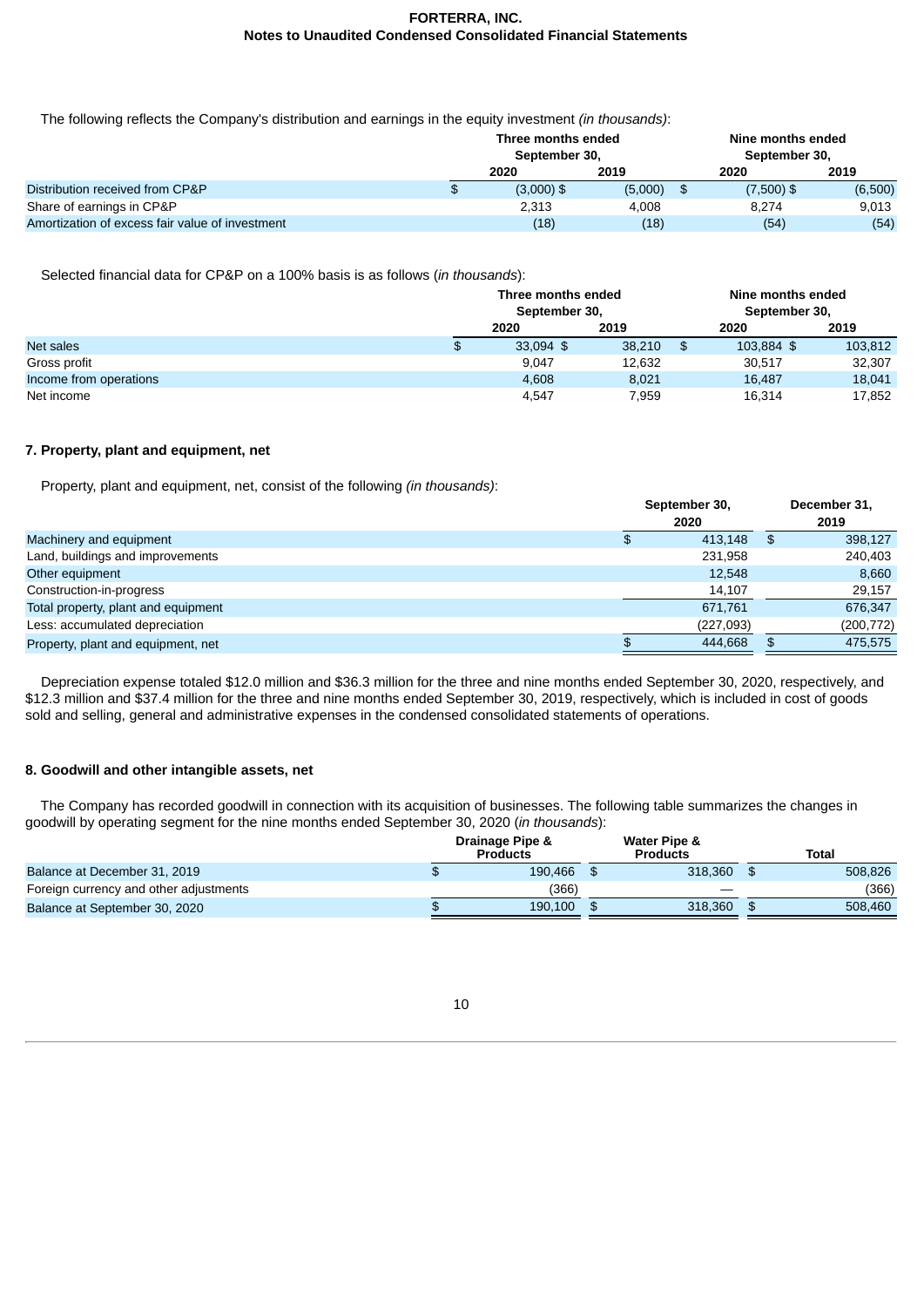Intangible assets other than goodwill at September 30, 2020 and December 31, 2019 included the following (*in thousands*):

|                               | Net carrying value as of<br>September 30, 2020 |      | Net carrying value as of<br>December 31, 2019 |
|-------------------------------|------------------------------------------------|------|-----------------------------------------------|
| <b>Customer relationships</b> | 78,095                                         | - \$ | 100,869                                       |
| Trade names                   | 16.108                                         |      | 19,626                                        |
| <b>Patents</b>                | 5,690                                          |      | 7,673                                         |
| Non-compete agreements        | 5.696                                          |      | 8.070                                         |
| Developed technology          | 5,700                                          |      | 5,980                                         |
| Other                         | 393                                            |      | 456                                           |
| Total intangible assets       | 111,682                                        | -\$  | 142.674                                       |

Amortization expense totaled \$10.3 million and \$31.0 million for the three and nine months ended September 30, 2020, respectively, and \$11.9 million and \$35.5 million for the three and nine months ended September 30, 2019, respectively, which is included in selling, general and administrative expenses in the condensed consolidated statements of operations. All of the Company's intangible assets are amortizable.

#### **9. Fair value measurement**

The Company's financial instruments consist primarily of cash and cash equivalents, trade and other receivables, derivative instruments, accounts payable, long-term debt, operating and finance lease liabilities, accrued liabilities and the tax receivable agreement obligation. The carrying value of the Company's trade receivables, other receivables, trade payables, the asset-based revolver and accrued liabilities approximates fair value due to their short-term maturity or other terms related to these financial instruments. The Company may adjust the carrying amount of certain non-financial assets to fair value on a non-recurring basis when they are impaired.

The estimated carrying amount and fair value of the Company's financial instruments measured and recorded at fair value on a recurring basis are as follows for the dates indicated *(in thousands)*:

|                      | Fair value measurements at September 30, 2020 using                                |                                                                   |                                                               |                                              |
|----------------------|------------------------------------------------------------------------------------|-------------------------------------------------------------------|---------------------------------------------------------------|----------------------------------------------|
|                      | <b>Ouoted Prices in Active</b><br><b>Markets for Identical</b><br>Assets (Level 1) | <b>Significant Other</b><br>Observable Inputs<br>(Level 2)        | <b>Significant Unobservable</b><br><b>Inputs</b><br>(Level 3) | Total Fair Value<br>September 30, 2020       |
| Liabilities:         |                                                                                    |                                                                   |                                                               |                                              |
| Derivative liability | \$<br>$-$ \$                                                                       | 636 \$                                                            | $-$ \$                                                        | 636                                          |
|                      | Fair value measurements at December 31, 2019 using                                 |                                                                   |                                                               |                                              |
|                      | Ouoted Prices in Active<br><b>Markets for Identical</b><br>Assets (Level 1)        | <b>Significant Other</b><br><b>Observable Inputs (Level</b><br>2) | <b>Significant Unobservable</b><br>Inputs (Level 3)           | <b>Total Fair Value</b><br>December 31, 2019 |
| Assets:              |                                                                                    |                                                                   |                                                               |                                              |
| Derivative asset     | \$<br>$-$ \$                                                                       | $258$ \$                                                          | $-$ \$                                                        | 258                                          |

Liabilities and assets classified as level 2 which are recorded at fair value are valued using observable market inputs. The fair values of derivative assets and liabilities are determined using quantitative models that utilize multiple market inputs including interest rates and exchange rates to generate continuous yield or pricing curves and volatility factors to value the position. The majority of market inputs are actively quoted and can be validated through external sources, including brokers, market transactions and third-party pricing services. The fair values of derivative assets and liabilities include adjustments for market liquidity, counter-party credit quality,

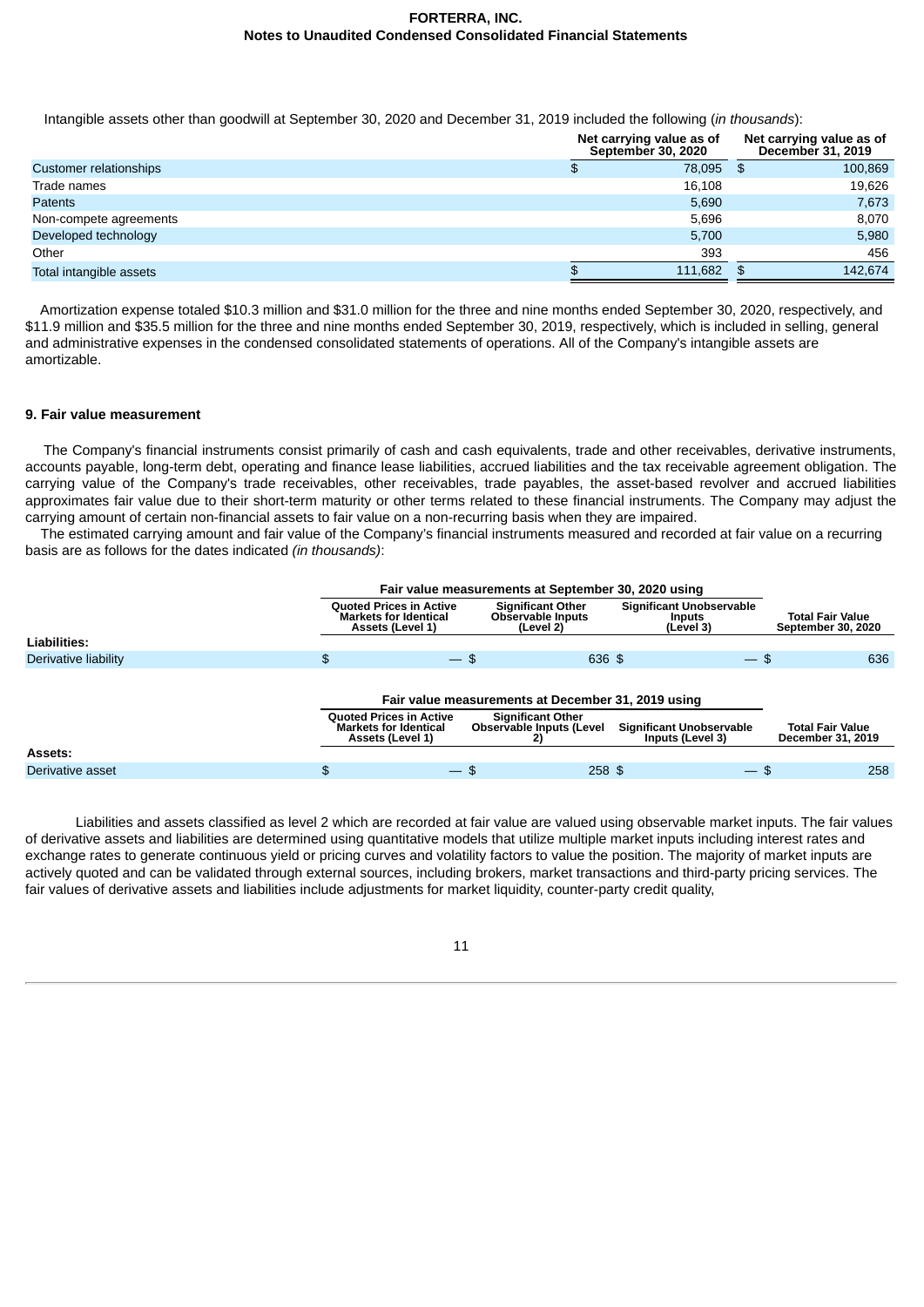and other instrument-specific factors, where appropriate. In addition, the Company incorporates within its fair value measurements a valuation adjustment to reflect the credit risk associated with the net position. Positions are netted by counterparties, and fair value for net long exposures is adjusted for counter-party credit risk while the fair value for net short exposures is adjusted for the Company's own credit risk.

The estimated carrying amount and fair value of the Company's financial instruments and liabilities for which fair value is only disclosed is as follows *(in thousands)*:

|                                  | Fair value measurements at September 30, 2020 using |  |                                                                                    |                                                            |  |                                                 |  |                                               |
|----------------------------------|-----------------------------------------------------|--|------------------------------------------------------------------------------------|------------------------------------------------------------|--|-------------------------------------------------|--|-----------------------------------------------|
|                                  | <b>Carrying Amount</b><br>September 30, 2020        |  | <b>Ouoted Prices in Active</b><br><b>Markets for Identical</b><br>Assets (Level 1) | <b>Significant Other</b><br>Observable Inputs<br>(Level 2) |  | Significant<br>Unobservable Inputs<br>(Level 3) |  | <b>Total Fair Value</b><br>September 30, 2020 |
| <b>Liabilities:</b>              |                                                     |  |                                                                                    |                                                            |  |                                                 |  |                                               |
| <b>Term Loan</b>                 | \$<br>469,208 \$                                    |  | $-$ \$                                                                             | 473,638 \$                                                 |  | $-$ \$                                          |  | 473,638                                       |
| <b>Senior Secured Notes</b>      | \$<br>491.601                                       |  | — \$                                                                               | 529.715                                                    |  |                                                 |  | 529,715                                       |
| Tax receivable agreement payable | 72.974                                              |  |                                                                                    |                                                            |  | 46.044                                          |  | 46.044                                        |
|                                  |                                                     |  |                                                                                    |                                                            |  |                                                 |  |                                               |
|                                  |                                                     |  |                                                                                    |                                                            |  |                                                 |  |                                               |

|                                  |                                                    | Fair value measurements at December 31, 2019 using |                                                                             |                                                                   |  |                                                        |  |                                              |  |
|----------------------------------|----------------------------------------------------|----------------------------------------------------|-----------------------------------------------------------------------------|-------------------------------------------------------------------|--|--------------------------------------------------------|--|----------------------------------------------|--|
|                                  | <b>Carrying Amount</b><br><b>December 31, 2019</b> |                                                    | Ouoted Prices in Active<br><b>Markets for Identical</b><br>Assets (Level 1) | <b>Significant Other</b><br><b>Observable Inputs</b><br>(Level 2) |  | <b>Significant</b><br>Unobservable Inputs<br>(Level 3) |  | <b>Total Fair Value</b><br>December 31, 2019 |  |
| <b>Liabilities:</b>              |                                                    |                                                    |                                                                             |                                                                   |  |                                                        |  |                                              |  |
| <b>Term Loan</b>                 | 1.098.303 \$                                       |                                                    | $-$ \$                                                                      | $1.102.295$ \$                                                    |  | $-$ \$                                                 |  | 1.102.295                                    |  |
| Tax receivable agreement payable | 77.385                                             |                                                    |                                                                             |                                                                   |  | 47.625                                                 |  | 47.625                                       |  |

The fair value of debt is valued using a market approach based on indicative quoted prices for the Company's debt instruments traded in over-the-counter markets and, therefore, is classified as Level 2 within the fair value hierarchy. See Note 11, Debt and deferred financing costs, for a further discussion of Company debt.

The determination of the fair value of the Company's tax receivable agreement payable was made using a discounted cash flow methodology with level 3 inputs as defined by ASC 820, *Fair Value Measurements and Disclosures*. The determination of fair value required significant judgment, including estimates of the timing and amounts of various tax attributes. These estimates are based on management's best knowledge of current events and actions that the Company may undertake in the future. Actual results could differ from these estimates. See Note 14, Commitments and contingencies, for a further discussion of the Company's tax receivable agreement.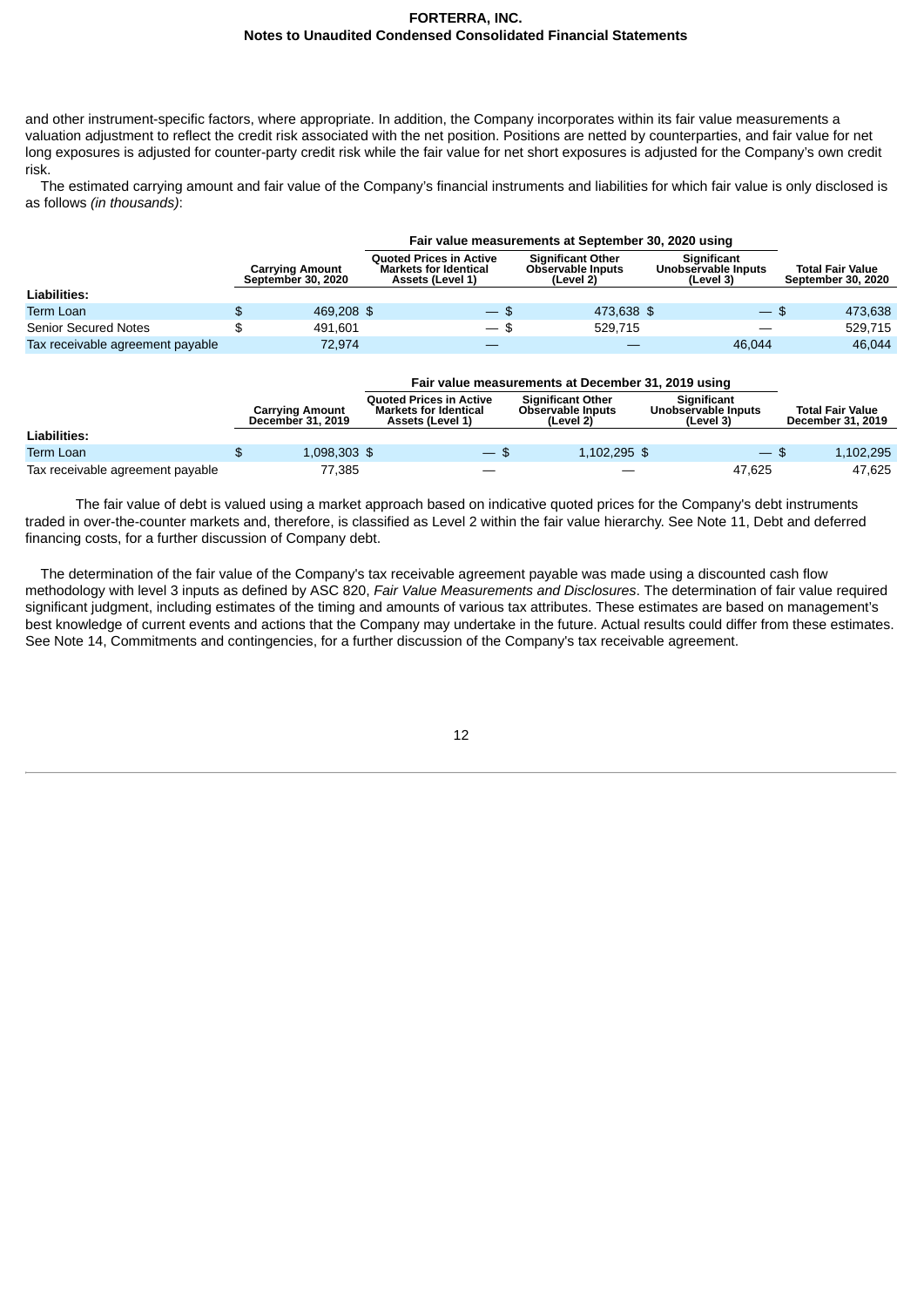## **10. Accrued liabilities**

Accrued liabilities consist of the following *(in thousands)*:

|                                         | September 30,<br>2020 | December 31,<br>2019 |
|-----------------------------------------|-----------------------|----------------------|
| Accrued payroll and employee benefits   | 42.541                | \$<br>32,815         |
| Short-term finance leases               | 17,001                | 16,542               |
| Short-term operating leases             | 7,979                 | 8,784                |
| Accrued taxes                           | 16,483                | 5,354                |
| Warranty                                | 5,960                 | 5,536                |
| Accrued rebates                         | 14,685                | 9,895                |
| Short-term derivative liability         | 332                   |                      |
| Environmental obligation                | 63                    | 718                  |
| Other miscellaneous accrued liabilities | 4.883                 | 9,195                |
| Total accrued liabilities               | 109,927               | 88,839               |

## **11. Debt and deferred financing costs**

The Company's debt consisted of the following *(in thousands)*:

|  |                                                                                                                     | September 30,<br>2020 | December 31.<br>2019 |
|--|---------------------------------------------------------------------------------------------------------------------|-----------------------|----------------------|
|  | Term Loan, net of debt issuance costs and original issuance discount of \$8,611 and \$25,055,<br>respectively       | \$<br>469.208         | \$<br>1,098,303      |
|  | Senior Secured Notes, net of debt issuance costs and original issuance discount of \$8,399 and \$0,<br>respectively | 491.601               |                      |
|  | <b>Total debt</b>                                                                                                   | 960,809               | \$<br>1,098,303      |
|  | Less: current portion debt                                                                                          | (12,510)              | (12,510)             |
|  | Total long-term debt                                                                                                | 948.299               | \$<br>1,085,793      |
|  |                                                                                                                     |                       |                      |

As of September 30, 2020, Forterra had no borrowings under its \$350 million asset based revolving credit facility under its ABL Credit Agreement dated October 25, 2016 (the "ABL Credit Agreement") for working capital and general corporate purposes ("Revolver"), \$477.8 million outstanding under its senior term loan facility ("Term Loan") and \$500 million senior secured notes due 2025 (the "Notes").

## *Senior Secured Notes*

On July 16, 2020, Forterra Finance, LLC and FRTA Finance Corp., both wholly-owned subsidiaries of the Company, completed the issuance of \$500 million aggregate principal amount of senior secured notes due in 2025. The Notes have a fixed annual interest rate of 6.50% which will be paid semi-annually on January 15 and July 15 of each year. The Notes will mature on July 15, 2025. The Company used the net proceeds from the offering to repay \$492.5 million of the principal amount of the Term Loan at par, plus accrued interest. The Company incurred debt issuance costs of \$8.8 million and will amortize them over the term of the Notes under the effective interest method.

Obligations under the Notes are guaranteed by the Company and the Company's existing and future subsidiaries (other than the issuing companies) that guarantee the Term Loan and the obligations of the U.S. borrowers under the Revolver. The Notes and the related guarantees are secured by first-priority liens on the collateral that secures the Term Loan on a first-priority basis (which is generally all assets other than those that secure the Revolver on a first-priority basis as set forth below) and second-priority liens on the collateral that secures the Revolver on a first-priority basis (which is generally inventory, accounts receivable, deposit accounts,

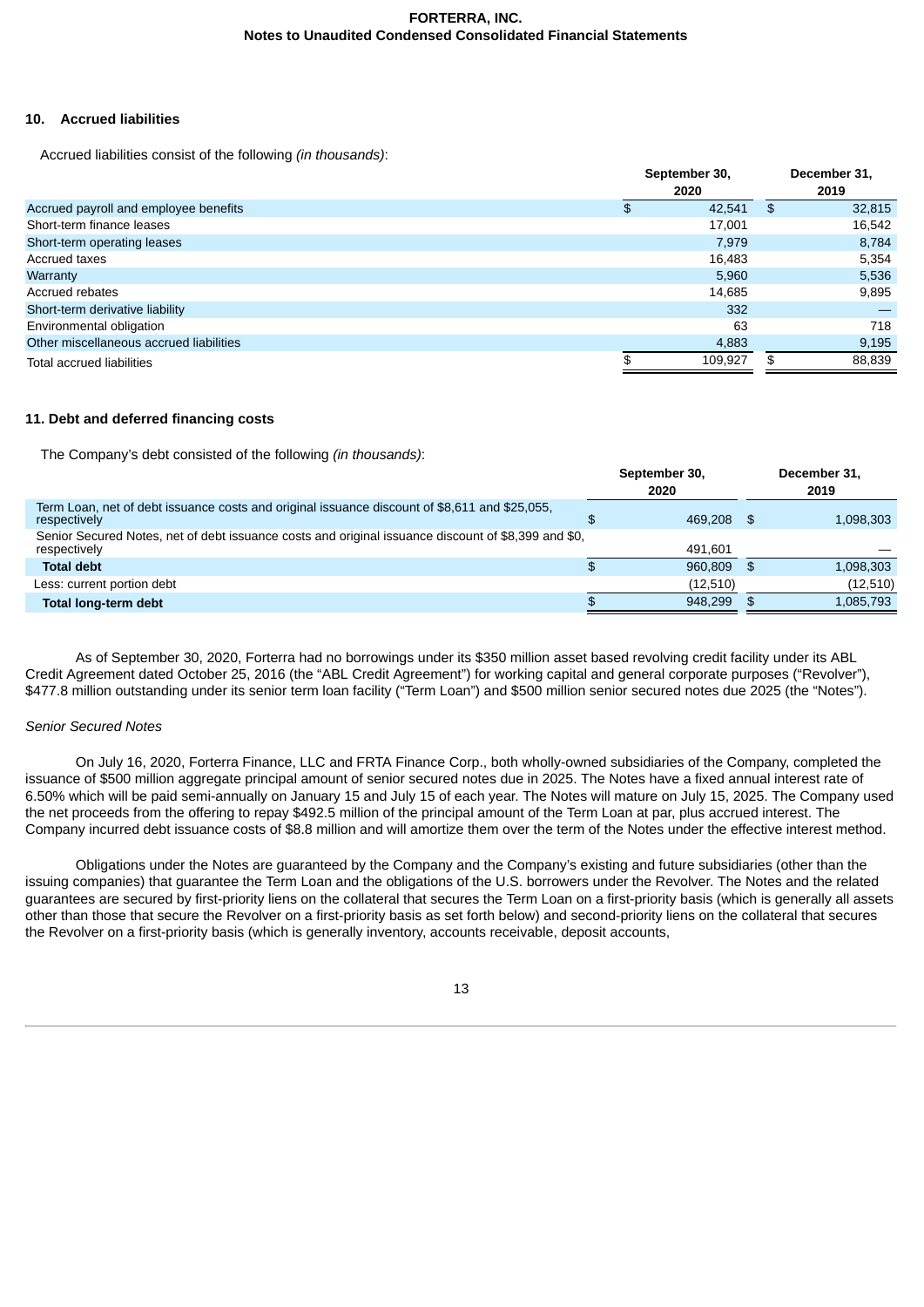securities accounts, certain intercompany loans and related assets), which second-priority liens will be ratable with the liens on such assets securing the obligations under the Term Loan and junior to the liens on such assets securing the Revolver.

At any time prior to July 15, 2022, the Company may on any one or more occasions redeem all or part of the Notes at a redemption price equal to 100% of the principal amount of the Notes redeemed, plus a "make whole premium" as of, and accrued and unpaid interest to the date of redemption, subject to the right of holders of Notes on the relevant record date to receive interest due on an interest payment date occurring on or prior to the redemption date. In addition, at any time prior to July 15, 2022, the Company may on any one or more occasions redeem up to 40% of the aggregate principal amount of the Notes (calculated after giving effect to the issuance of any additional notes) issued under the Indenture at a redemption price equal to 106.500% of the principal amount of Notes redeemed, plus accrued and unpaid interest to the date of redemption (subject to the right of holders of Notes on the relevant record date to receive interest due on an interest payment date occurring on or prior to the redemption date), with the net cash proceeds of an equity offering. Furthermore, at any time on or after July 15, 2022, the Company may on any one or more occasions redeem all or part of the Notes at the redemption prices (expressed as percentages of principal amount) set forth below, plus accrued and unpaid interest on the Notes redeemed, to the applicable date of redemption, if redeemed during the 12-month period beginning on July 15 of the years indicated below, subject to the rights of holders of Notes on a relevant record date to receive interest on an interest payment date occurring on or prior to the redemption date:

|                     | Percentage |
|---------------------|------------|
| 2022                | 103.250 %  |
| 2023                | 101.625 %  |
| 2024 and thereafter | 100.000 %  |

The Notes contain customary negative covenants, including, among other things, limitations or prohibitions on restricted payments, incurrence of additional indebtedness, liens, mergers, asset sales and transactions with affiliates. In addition, the Indenture contains customary events of default.

#### *Senior Term Loan*

The Term Loan provides for a \$1.25 billion senior secured term loan. Subject to the conditions set forth in the term loan agreement, the Term Loan may be increased by (i) up to the greater of \$285.0 million and 1.0x consolidated EBITDA (defined below) of Forterra and its restricted subsidiaries for the four quarters most recently ended prior to such incurrence plus (ii) the aggregate amount of any voluntary prepayments, plus (iii) an additional unlimited amount, provided (x) in the case of any incremental debt that is secured by a lien that is pari passu with the liens securing the Term Loan, the first lien leverage ratio does not exceed 4.10 to 1.00, (y) in the case of incremental debt that is secured by a lien that is junior to the liens securing the Term Loan, the total leverage ratio does not exceed 5.50 to 1.00 and (z) in the case of incremental debt that is unsecured, the total leverage ratio does not exceed 5.75 to 1.00, in each case, determined on a pro forma basis.

The Term Loan matures on October 25, 2023 and is subject to quarterly amortization equal to 0.25% of the initial principal amount. Interest accrues on outstanding borrowings thereunder at a rate equal to adjusted LIBOR (with a floor of 1.0%) or an alternate base rate (the base rate, which is the highest of the then current federal funds rate plus 0.50%, the prime rate most recently announced by the administrative agent under the Term Loan, and the one-month adjusted LIBOR plus 1.00%), in each case plus a margin of 3.00% or 2.00%, respectively. The weighted average interest rates for the Term Loan were 4.0%, 4.2%, 5.2% and 5.4% for the three and nine months ended September 30, 2020 and September 30, 2019, respectively.

During the nine months ended September 30, 2020, the Company repurchased \$636.1 million of the Term Loan before its maturity at a market value of \$635.5 million. Consequently, the Company wrote off a proportionate share of debt issuance costs of \$12.1 million and recognized a net loss of \$11.5 million which was included in the condensed consolidated statements of operations.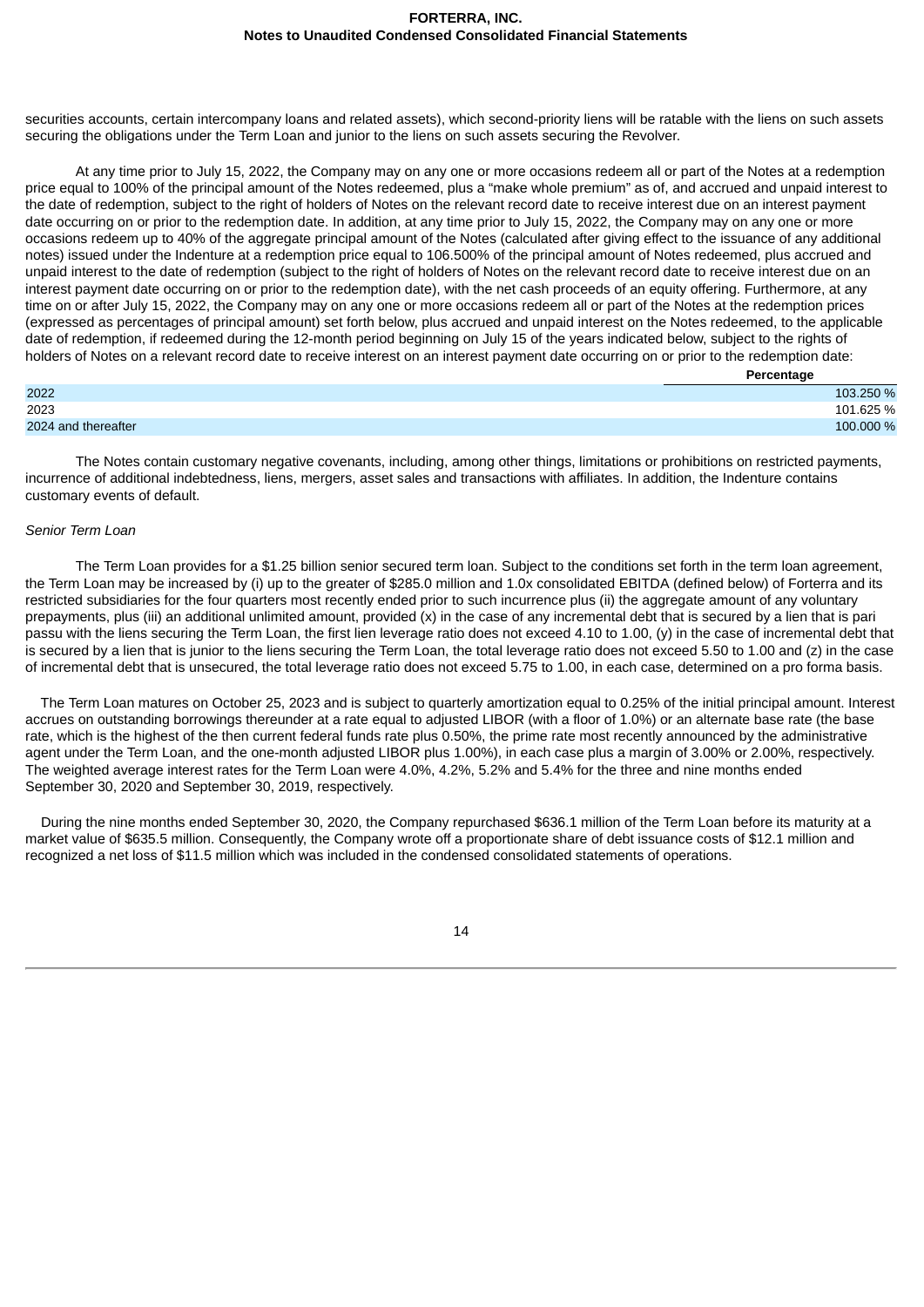Outstanding borrowings under the Term Loan are guaranteed by Forterra and each of its direct and indirect material wholly-owned domestic subsidiaries except certain excluded subsidiaries (the "Guarantors"). The Term Loan is secured by substantially all of the assets of Forterra, the borrower and the Guarantors; provided that the obligations under the Term Loan are not secured by any liens on more than 65% of the voting stock of foreign subsidiaries or assets of foreign subsidiaries. The Term Loan contains customary representations and warranties, and affirmative and negative covenants, that, among other things, restrict the ability of Forterra and its restricted subsidiaries to incur additional debt, incur or permit liens on assets, make investments and acquisitions, consolidate or merge with any other company, engage in asset sales and pay dividends and make distributions. The Term Loan does not contain any financial covenants. Obligations under the Term Loan may be accelerated upon certain customary events of default (subject to grace periods, as appropriate).

#### *Asset Based Revolving Facility*

On June 17, 2020, the Company entered into a First Amendment (the "Amendment") to the ABL Credit Agreement. The Amendment, among other things, (i) increased the size of the Revolver from \$300.0 million to \$350.0 million of aggregate commitments, with up to \$330.0 million to be made available to the U.S. Borrowers and up to \$20.0 million to be made available to the Canadian Borrowers (the allocation may be modified periodically at the Company's request), (ii) extended the maturity date of the Revolver to June 17, 2025, subject to earlier maturity if greater than \$75.0 million of the Company's Term Loan remains outstanding 91 days prior to the scheduled maturity of the term loan credit facility or any refinancing thereof, and (iii) modified the interest rates on outstanding borrowings under the Revolver to a rate equal to LIBOR or CDOR plus a margin ranging from 1.75% to 2.25% per annum, or an alternate base rate, Canadian prime rate or Canadian base rate plus a margin ranging from 0.75% to 1.25% per annum, in each case, based upon the average excess availability under the Revolver for the most recently completed calendar quarter and the Company's total leverage ratio as of the end of the most recent fiscal quarter for which financial statements have been delivered. The Company incurred \$2.6 million of fees and expenses in connection with this Amendment and recorded it to "Other Long-term Assets" in its condensed consolidated balance sheet. In addition, the Company wrote off \$0.4 million of previously deferred issuance cost related to the banks that are no longer part of the ABL Credit Facility.

Subject to the conditions set forth in the ABL Credit Agreement, as amended, the Revolver may be increased by up to the greater of (i) \$100.0 million and (ii) such amount as would not cause the aggregate borrowing base to be exceeded by more than \$50.0 million. Borrowings under the Revolver may not exceed a borrowing base equal to the sum of (i) 100% of eligible cash, (ii) 85% of eligible accounts receivable and (iii) the lesser of (a) 75% of eligible inventory and (b) 85% of the orderly liquidation value of eligible inventory, with the U.S. and Canadian borrowings being subject to separate borrowing base limitations. The advance rates for accounts receivable and inventory are subject to increase by 2.5% during certain periods. As of September 30, 2020 and December 31, 2019, the Revolver had no outstanding borrowings. The weighted average interest rates for the borrowings under the Revolver were 2.00% and 3.72% for the nine months ended September 30, 2020 and September 30, 2019, respectively.

The Revolver also provides for the issuance of letters of credit of up to an agreed sublimit. The obligations of the borrowers under the Revolver are guaranteed by Forterra and its direct and indirect wholly-owned restricted subsidiaries other than certain excluded subsidiaries; provided that the obligations of the U.S. borrowers are not guaranteed by the Canadian subsidiaries. The Revolver is secured by substantially all of the assets of the borrowers; provided that the obligations of the U.S. borrowers are not secured by any liens on more than 65% of the voting stock of foreign subsidiaries or assets of foreign subsidiaries.

In addition, Forterra pays a facility fee of between 20.0 and 32.5 basis points per annum based upon the utilization of the total Revolver. Availability under the Revolver, based on draws, outstanding letters of credit of \$26.8 million, as well as allowable borrowing base as of September 30, 2020, was \$250.6 million.

The Revolver and the Term Loan contain customary representations and warranties, and affirmative and negative covenants, including representations, warranties, and covenants that, among other things, restrict the ability of Forterra and its restricted subsidiaries to incur additional debt, incur or permit liens on assets, make

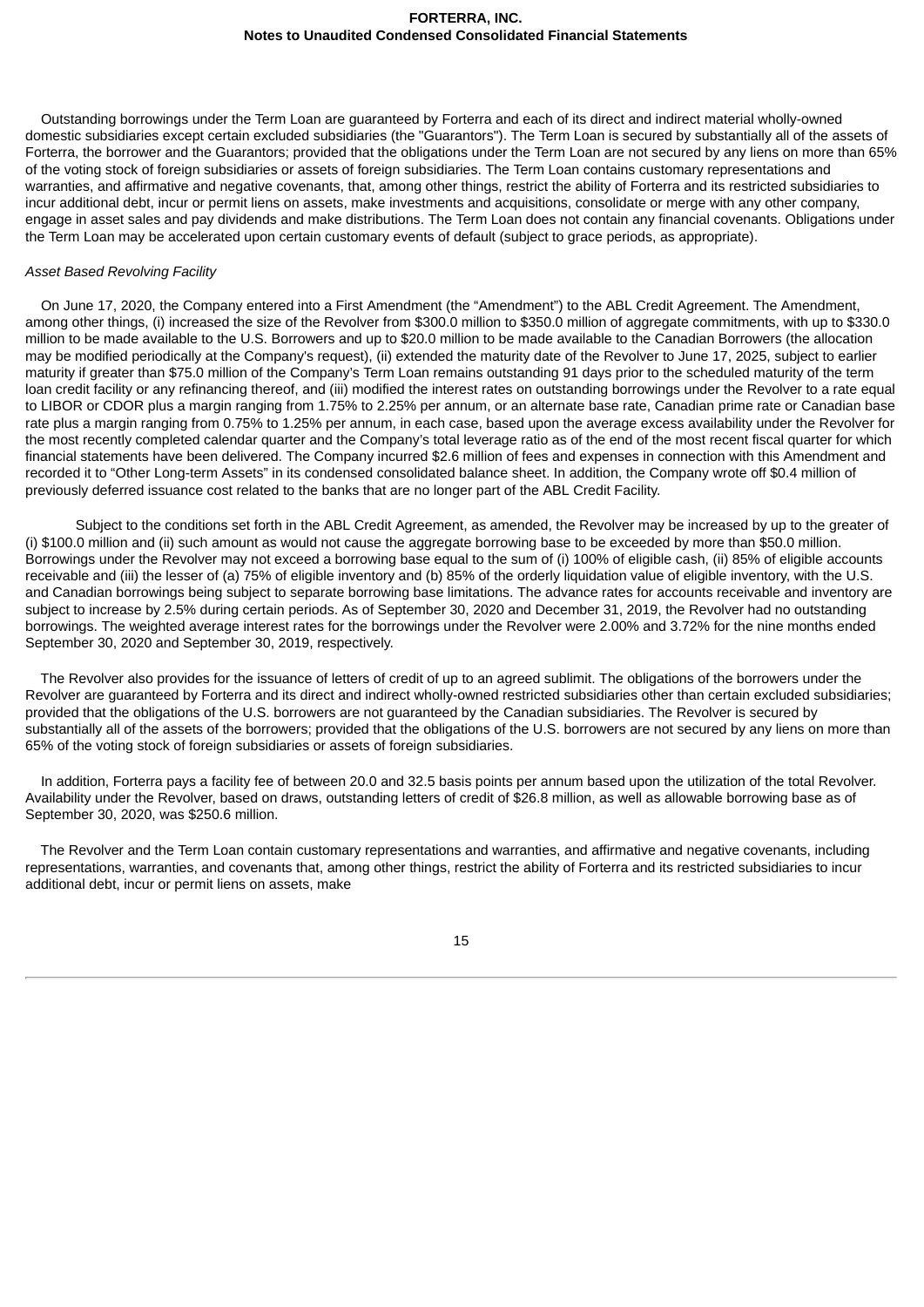investments and acquisitions, consolidate or merge with any other company, engage in asset sales and pay dividends and make distributions. The Revolver contains a financial covenant restricting Forterra from allowing its fixed charge coverage ratio to drop below 1.00:1.00 during a compliance period, which is triggered when the availability under the Revolver falls below a threshold set forth in the ABL Credit Agreement, as amended. Obligations under the Revolver and the Term Loan may be accelerated upon certain customary events of default (subject to grace periods, as appropriate). The fixed charge coverage ratio is the ratio of consolidated earnings before interest, depreciation, and amortization ("EBITDA'') less cash payments for capital expenditures and income taxes to consolidated fixed charges (interest expense plus scheduled payments of principal on indebtedness).

As of September 30, 2020, the Company was in compliance with all applicable covenants under the Revolver, the Term Loan, and the Notes.

As of September 30, 2020, scheduled maturities of long-term debt were as follows (in thousands).

|      | <b>Total</b> | <b>Term Loan</b> | <b>Notes</b>  |
|------|--------------|------------------|---------------|
| 2020 | 3,128<br>⊕   | 3,128<br>\$      | \$            |
| 2021 | 12,510       | 12,510           |               |
| 2022 | 12,510       | 12,510           |               |
| 2023 | 449,671      | 449,671          |               |
| 2024 |              |                  |               |
| 2025 | 500,000      |                  | 500,000       |
|      | 977,819      | 477,819<br>\$    | 500,000<br>\$ |

## **12. Derivatives and hedging**

The Company uses derivatives to manage selected foreign exchange and interest rate exposures. The Company does not use derivative instruments for speculative trading purposes, and cash flows from derivative instruments are included in net cash provided by operating activities in the condensed consolidated statements of cash flows.

On March 30, 2020, Forterra entered into an interest rate swap transaction with a notional value of \$400 million to reduce exposure to interest rate fluctuations associated with a portion of the Term Loan. Under the terms of the swap transaction, Forterra agreed to pay a fixed rate of interest of 1.08% and receive floating rate of interest indexed to one-month LIBOR, subject to a minimum of 1.00%, with monthly settlement terms with the swap counterparty. The swap has a 30-month term and expires on September 30, 2022. The interest rate swap is not designated as a cash flow hedge, therefore all changes in the fair value of the instrument are captured as a component of interest expense in the statements of operations. Accordingly, cash flows from the monthly interest rate swap settlements are included in net cash provided by (used in) operating activities in the condensed consolidated statements of cash flows.

On February 9, 2017, Forterra entered into interest rate swap transactions with a combined notional value of \$525 million. Under the terms of the swap transactions, Forterra agreed to pay a fixed rate of interest of 1.52% and receive floating rate interest indexed to onemonth LIBOR with monthly settlement terms with the swap counterparties. The swaps were not designated as cash flow hedges, had a three-year term, and expired on March 31, 2020.

The Company elects to present all derivative assets and derivative liabilities on a net basis on its condensed consolidated balance sheets when a legally enforceable International Swaps and Derivatives Association, Inc. ("ISDA") Master Agreement exists. An ISDA Master Agreement is an agreement between two counterparties, which may have multiple derivative transactions with each other governed by such agreement, and such ISDA Master Agreement generally provides for the net settlement of all or a specified group of these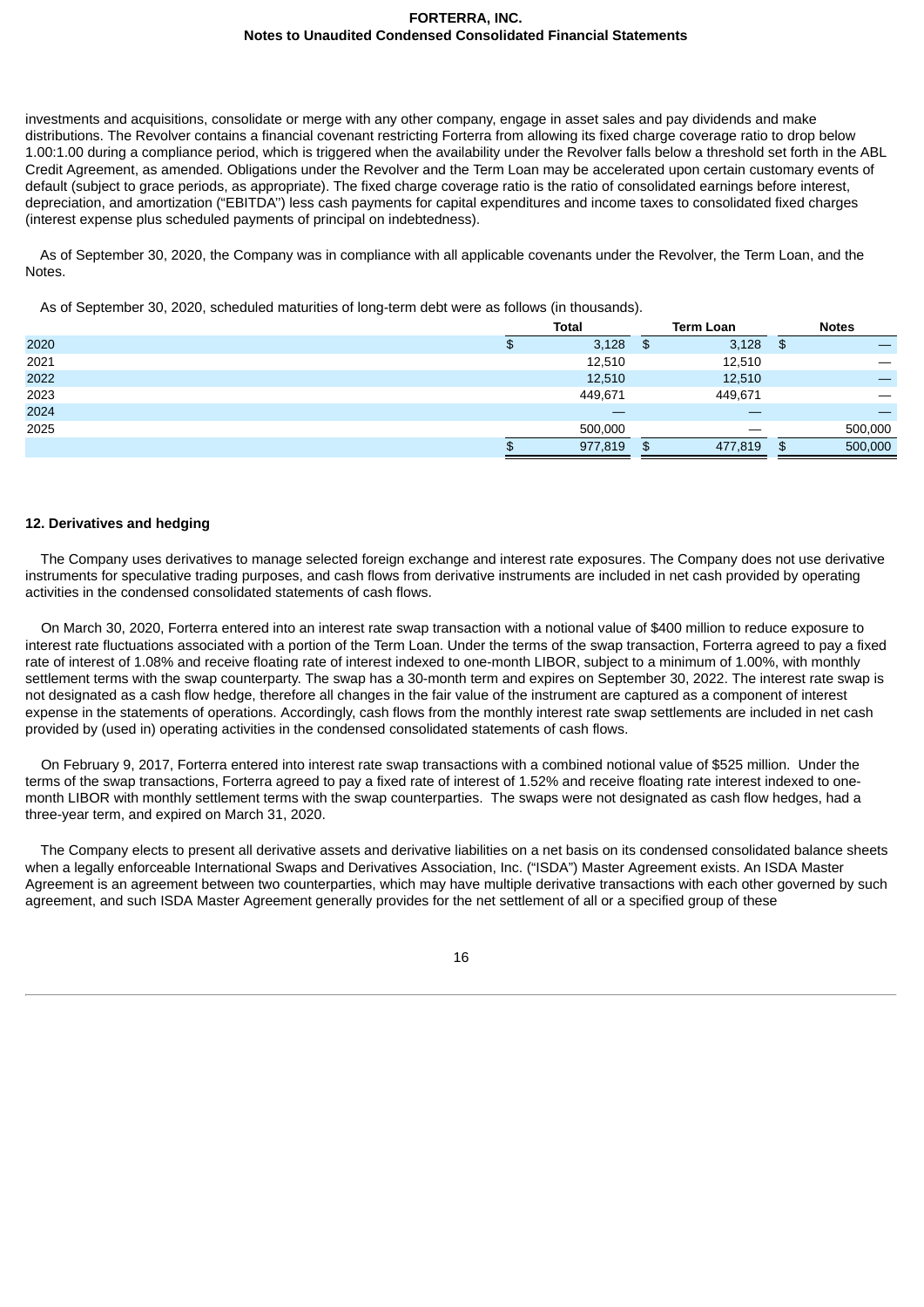derivative transactions, through a single payment, in a single currency, in the event of a default on, or affecting any, one derivative transaction or a termination event affecting all, or a specified group of, derivative transactions. At September 30, 2020 and December 31, 2019, the Company's derivative instruments fall under an ISDA master netting agreement.

The following table presents the fair values of derivative assets and liabilities in the condensed consolidated balance sheets *(in thousands)*:

|                                                     | September 30, 2020       |  |                   |                               |                        |  |                   |  |  |  |
|-----------------------------------------------------|--------------------------|--|-------------------|-------------------------------|------------------------|--|-------------------|--|--|--|
|                                                     | <b>Derivative Assets</b> |  |                   | <b>Derivative Liabilities</b> |                        |  |                   |  |  |  |
|                                                     | Notional<br>Amount       |  | <b>Fair Value</b> |                               | <b>Notional Amount</b> |  | <b>Fair Value</b> |  |  |  |
| Interest rate swaps                                 |                          |  |                   |                               | 400.000                |  | 636               |  |  |  |
| Total derivatives, gross                            |                          |  |                   |                               |                        |  | 636               |  |  |  |
| Less: Legally enforceable master netting agreements |                          |  |                   |                               |                        |  |                   |  |  |  |
| Total derivatives, net                              |                          |  |                   |                               |                        |  | 636               |  |  |  |

|                                                     |                        | December 31, 2019        |  |                               |                        |  |                   |  |  |  |  |
|-----------------------------------------------------|------------------------|--------------------------|--|-------------------------------|------------------------|--|-------------------|--|--|--|--|
|                                                     |                        | <b>Derivative Assets</b> |  | <b>Derivative Liabilities</b> |                        |  |                   |  |  |  |  |
|                                                     | <b>Notional Amount</b> |                          |  | <b>Fair Value</b>             | <b>Notional Amount</b> |  | <b>Fair Value</b> |  |  |  |  |
| Interest rate swaps                                 |                        | 525.000                  |  | 258                           |                        |  |                   |  |  |  |  |
| Total derivatives, gross                            |                        |                          |  | 258                           |                        |  |                   |  |  |  |  |
| Less: Legally enforceable master netting agreements |                        |                          |  |                               |                        |  |                   |  |  |  |  |
| Total derivatives, net                              |                        |                          |  | 258                           |                        |  |                   |  |  |  |  |

The following table presents the effect of derivative instruments on the condensed consolidated statements of operations *(in thousands)*:

|                                                                                     | Three months ended<br>September 30, |       | Nine months ended<br>September 30, |         |
|-------------------------------------------------------------------------------------|-------------------------------------|-------|------------------------------------|---------|
|                                                                                     | 2020                                | 2019  | 2020                               | 2019    |
| Derivatives not designated as hedges                                                |                                     |       |                                    |         |
| Interest rate swaps                                                                 |                                     |       |                                    |         |
| Gain (loss) on derivatives not designated as hedges included in<br>interest expense | 27                                  | (868) | (894)                              | (5,892) |

## **13. Leases**

The Company leases land and buildings, office spaces, vehicles, machinery and equipment under various lease agreements. A large portion of the Company's leases were the result of the 2016 sale and leaseback of land and buildings related to certain production facilities. These leases have an initial term of 25 years, followed by one optional renewal term of approximately ten years that may be exercised at the Company's discretion. These leases, with the exception of certain land leases, are classified as finance leases. The Company's operating leases are mainly comprised of land and buildings, office spaces, vehicles, machinery and equipment leases, and have remaining terms of one to 25 years, some of which include options to extend the leases for up to 10 years.

The Company determines if an arrangement is a lease at inception. Leases with an initial term of less than 12 months are not recorded on the balance sheet. Operating leases are included in operating lease right-of-use, or ROU, assets, accrued liabilities, and long-term operating lease liabilities in the condensed consolidated balance sheets. Finance leases are included in property, plant and equipment, accrued liabilities, and long-term finance lease liabilities in the condensed consolidated balance sheets.

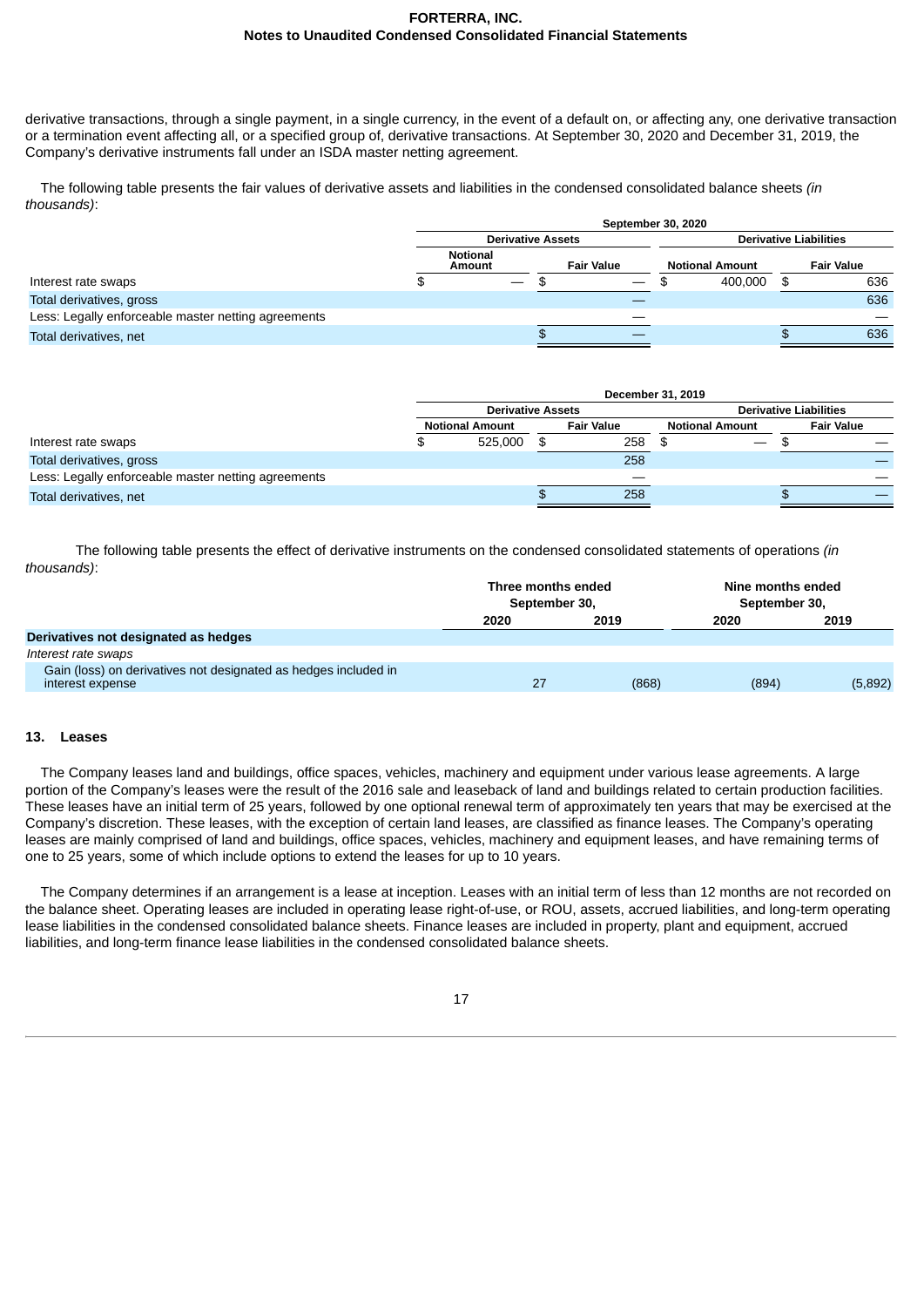## **14. Commitments and contingencies**

## *Legal matters*

The Company is involved in legal proceedings and litigation in the ordinary course of business. In the opinion of management, the outcome of such matters will not have a material adverse effect on the Company's condensed consolidated financial position, results of operations, or liquidity. Other than routine litigation incidental to the Company's business and those matters described below, there are no material legal proceedings to which the Company is a party or to which any of the Company's properties are subject.

## *Earnout Dispute*

On March 13, 2015, through an indirect wholly owned subsidiary, Lone Star Fund IX (U.S.), L.P. (which is referred to, along with its affiliates and associates, but excluding Forterra and other companies that it owns as a result of its investment activity, as "Lone Star") acquired the building products business of HeidelbergCement AG, ("Heidelberg"), in the United States and Eastern Canada, (the "Acquisition"). The Acquisition purchase agreement included an earnout, which provided for the payment of contingent consideration of up to \$100.0 million, if and to the extent the 2015 financial results of the businesses acquired by Lone Star in the Acquisition, including the Company and Heidelberg's former building products business in the United Kingdom, exceeded a specified Adjusted EBITDA target for fiscal year 2015, as calculated pursuant to the terms of the purchase agreement. If such Adjusted EBITDA calculation exceeded the specified target, LSF9 Concrete Holdings Ltd. ("LSF9") and, as a result of the internal reorganization transaction effected prior to the Company's initial public offering ("IPO"), the Company would be required to pay the U.S. affiliate of Heidelberg an amount equal to a multiple of such excess Adjusted EBITDA, with any payment capped at \$100.0 million. In April 2016, the Company provided an earnout statement to affiliates of Heidelberg demonstrating that no payment was required. On June 13, 2016, Heidelberg provided notification that it disputed, among other things, the Company's calculation of Adjusted EBITDA under the purchase agreement and asserting that a payment should be made in the amount of \$100.0 million. The Company does not believe Heidelberg's position has merit and is vigorously opposing Heidelberg's assertions. On October 5, 2016, affiliates of Heidelberg filed a lawsuit in the Delaware Court of Chancery seeking specific performance and claiming access to the Company's books, records, and personnel; seeking a declaratory judgment concerning the scope of the neutral accounting expert's authority; and in the alternative, claiming a breach of contract and seeking the \$100.0 million and other damages (the "Delaware Action"). On December 8, 2017, the court granted the defendants' Motion to Dismiss the First Amended Complaint in the Delaware Action, finding that the earnout dispute should be heard before a neutral accounting arbitrator as set forth in the purchase agreement and that any claims that were required to be brought as indemnification claims under the purchase agreement were time-barred by the contractual limitations period. Following the dismissal of the Delaware Action, the Company and Heidelberg jointly engaged a neutral accounting expert to act as an arbitrator in the dispute as required by the purchase agreement. After briefing certain preliminary matters for the arbitrator and the production of additional documents, the parties began briefing the issues on the merits for the neutral accounting arbitrator, which was completed in April 2020. A hearing on the dispute was held in June 2020, and a written decision was issued by the neutral accounting arbitrator on September 10, 2020 in which the arbitrator ruled that no earnout payment was owed in the matter. The Company expects to seek confirmation of the award and a judgment based on it in the coming weeks. As of September 30, 2020, no liability for this contingency has been accrued as payment of any earnout is not considered probable. It is possible that Heidelberg will decide to dispute the arbitrator's decision that no earnout payment is owed, and a decision against the Company in any such dispute could cause the Company to recognize a material charge to its earnings.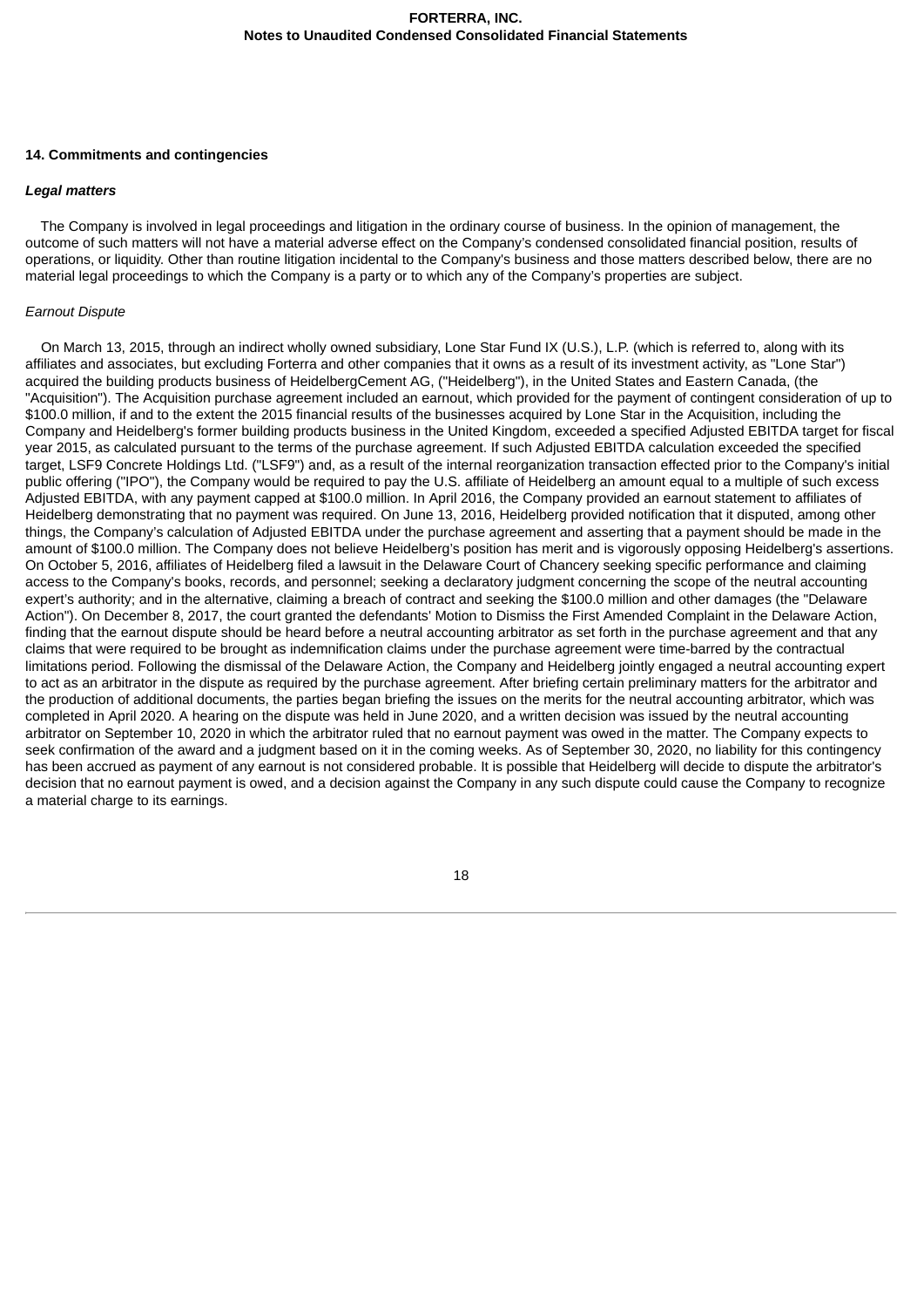#### *Securities Action and Derivative Actions*

Beginning on August 14, 2017, four plaintiffs filed putative class action complaints in the United States District Court for the Eastern District of New York against various defendants. On July 27, 2018, an order was entered consolidating the lawsuits into a single action (the "Securities Action") and transferring the venue of the case from the Eastern District of New York to the Northern District of Texas. Pursuant to an agreed scheduling order, plaintiffs in the Securities Action filed their Consolidated Amended Complaint on November 30, 2018.

The Securities Action is brought by two plaintiffs individually and on behalf of all persons that purchased or otherwise acquired the Company's common stock issued pursuant to and/or traceable to the IPO and is brought against the Company, certain of its current and former officers and directors, Lone Star and certain of its affiliates, and certain banks that acted as underwriters of the IPO (collectively, the "Securities Defendants"). The Securities Action generally alleges that the Company's registration statement on Form S-1 filed in connection with the IPO (the "Registration Statement") contained false or misleading statements and/or omissions of material facts. Specifically, plaintiffs allege the Registration Statement (1) made false and/or misleading statements about the Company's ability to generate organic growth through cross-selling initiatives amongst the Company's various businesses while failing to disclose that the Company had not adequately integrated acquisitions, had not begun rolling out its cross-selling initiative, and that its businesses were submitting competing bids against one another, and (2) made false or misleading statements regarding the existence of certain accounting practices and alleged material weaknesses in the Company's internal controls over financial reporting, including the existence of and accounting for bill and hold transactions, the lack of sufficient accounting personnel, the lack of effective internal controls to ensure costs were properly and accurately accrued, resulting in misstated costs and profits in the Company's 2016 financial statements, and the making of inventory accounting entries without adequate substantiation or documentation. The Securities Action asserts claims under Section 11 and Section 15 of the Securities Act of 1933, as amended, (the "Securities Act") and seeks (1) class certification under the Federal Rules of Civil Procedure, (2) damages suffered by plaintiffs and other class members, (3) prejudgment and post-judgment interest, (4) reasonable counsel fees and expert fees, and other costs and expenses reasonably incurred, and (5) other relief the court deems appropriate.

On February 15, 2019, the Securities Defendants filed a Motion to Dismiss all claims in the case based on plaintiffs' failure to state a claim. Briefing on the motion to dismiss was completed on May 1, 2019, and the court has not yet ruled on the motion. A mediation of the Securities Action occurred in August 2019. On November 4, 2019, the parties to the Securities Action entered into a settlement agreement to fully and finally resolve all claims in the Securities Action for a payment of \$5.5 million. On January 4, 2020, the court issued an order granting preliminary approval for the settlement and providing for notice. Following a hearing on July 28, 2020, the court issued orders dated August 12, 2020, in which it approved the settlement in the Securities Action; no appeal of that order occurred within thirty (30) days, and it became final and unappealable on September 12, 2020. The settlement was largely funded by the Company's insurance after payment of a retention amount.

On July 31, 2018, a putative shareholder derivative complaint captioned *Maloney v. Bradley, et al.,* was filed in the United States District Court for the Northern District of Texas, alleging that certain of the Company's current and former directors and officers had breached their fiduciary duties, committed constructive fraud, wasted corporate assets, and that certain of them had been unjustly enriched (the "Maloney Texas Action"). On July 30, 2019, the court in the Maloney Texas Action granted the defendants' motion to dismiss on the grounds that the case should have been brought in Delaware according to the Company's Amended and Restated Certificate of Incorporation. On September 23, 2019, the same plaintiff filed a putative shareholder derivative complaint captioned *Maloney v. Bradley, et al.* in the United States District Court for the District of Delaware, naming as defendants certain of the Company's current and former directors and officers (the "Maloney Delaware Action"). The complaint alleges the defendants violated Sections 14A and 20(A) of the Securities and Exchange Act of 1934, as amended, breached their fiduciary duties, and wasted corporate assets, and also asserts unjust enrichment claims against certain defendants. The complaint seeks, on behalf of the Company, unspecified damages, an order directing the return of certain payments to the defendants and imposing a constructive trust thereon, certain injunctive relief, reasonable costs and attorneys' fees, and punitive damages.

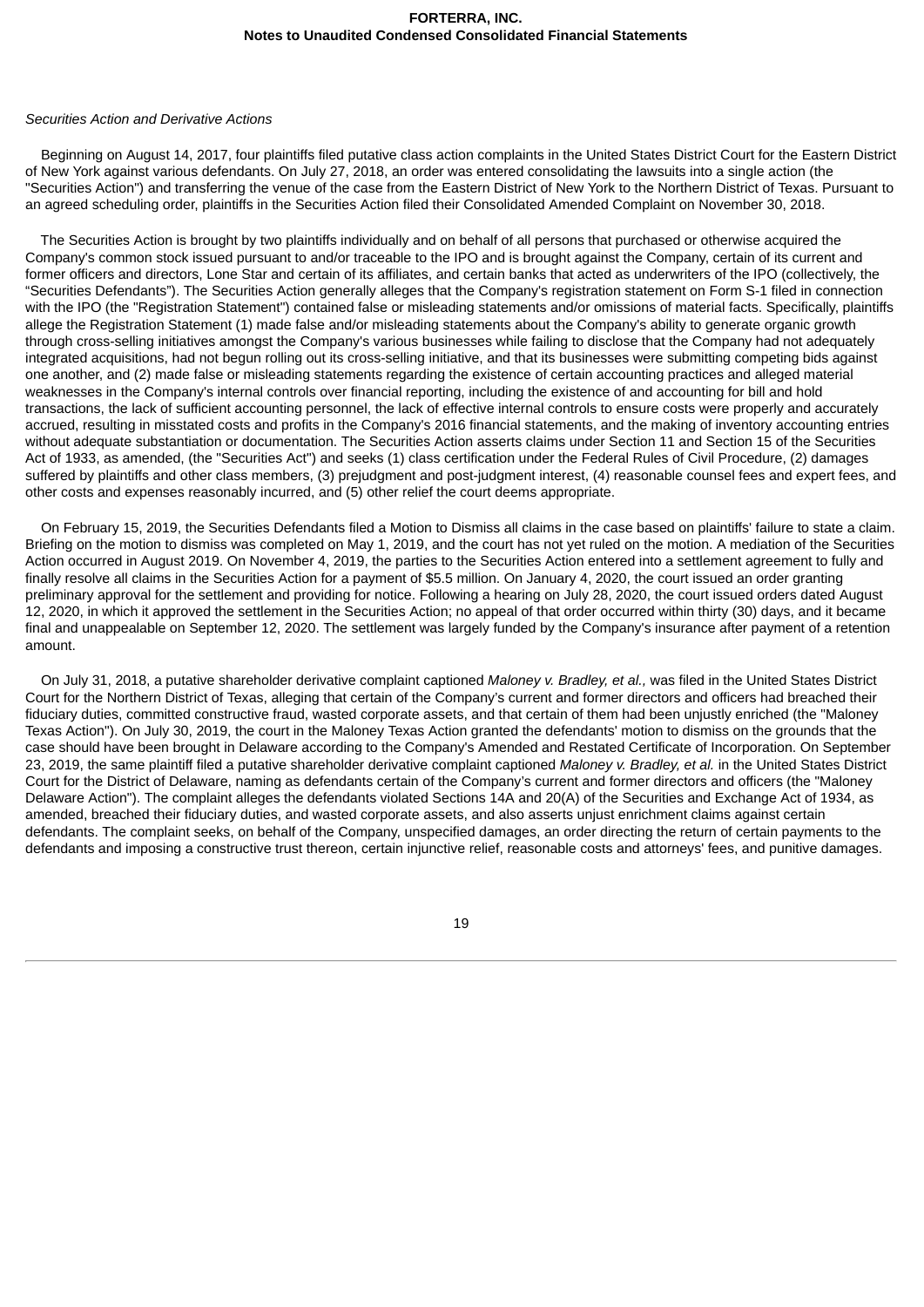On January 15, 2019, a putative shareholder derivative complaint captioned *Lee v. Bradley, et al.,* was filed in the United States District Court for the District of Delaware, naming as defendants certain of the Company's current and former directors and officers (the "Lee Action"). The complaint alleges the defendants violated Section 14A of the Securities and Exchange Act of 1934, as amended, and related rules by failing to make certain disclosures in the Company's proxy solicitation in advance of the 2017 Annual Meeting of Stockholders, and that defendants breached their fiduciary duties, wasted corporate assets, and committed constructive fraud. The complaint also asserts unjust enrichment claims against certain defendants. The complaint seeks, on behalf of the Company, unspecified damages, an order directing the return of certain payments to the defendants, certain injunctive relief, and reasonable costs and attorneys' fees. On April 18, 2019, the court entered an agreed stipulation staying the Lee Action until the court in the Securities Action rules on the motion to dismiss in that case. On December 11, 2019, the court in the Lee Action entered a Stipulation and Order consolidating the Lee Action and the Maloney Delaware Action into a single case (the "Consolidated Lee Action"), and providing a schedule for filing of an amended complaint and motions to dismiss, which has been further extended by agreement of the parties. A mediation of the dispute was held on June 12, 2020 but was not successful in resolving the dispute. Plaintiffs filed an amended complaint in August 2020 and Defendants filed a motion to dismiss the complaint in September 2020.

The Company and other defendants are vigorously defending the Consolidated Lee Action. Given the stage of the proceedings, the Company cannot reasonably estimate at this time the possible loss or range of loss, if any, that may arise from the Consolidated Lee Action. *Long-term Incentive Plan*

Following the Acquisition, Lone Star implemented a cash-based long term incentive plan (the "LTIP") which entitles the participants in the LTIP to a potential cash payout upon a monetization event as defined by the LTIP. Potential monetization events include the sale, transfer or otherwise disposition of all or a portion of the Company or successor entities of LSF9, an initial public offering where Lone Star reduces its ownership interest in the Company or successor entities of LSF9, or through certain cash distribution as defined in the LTIP. Before the payout of any cash the LTIP requires Lone Star realize in cash the full return of their investment plus a specified internal rate of return, which is calculated by comparing the return to Lone Star over the timeline of its investment in the Company and certain successor entities of LSF9. As of September 30, 2020, no such monetization events that meet the required return for an LTIP payment have occurred, and therefore no amounts were accrued in the accompanying condensed consolidated balance sheets. While no payments have occurred thus far, payments under the LTIP could be significant depending upon future monetization events. The timing and amount of such payments are unknown and are dependent upon future monetization events and market conditions that are outside of the control of the Company or the participants of the plan. Subsequent to the IPO, Forterra became directly liable for any payment obligations triggered under the LTIP, but LSF9 or one of its affiliates will remain obligated to make payments to the Company in amounts equal to any payment obligations triggered under the LTIP as and when such payment obligations are triggered.

#### *Leases*

The Company leases certain property and equipment for various periods under non-cancelable operating and finance leases.

#### *Tax receivable agreement*

The Company has a tax receivable agreement (the "TRA") with Lone Star that provides for, among other things, the payment by the Company to Lone Star of 85% of the amount of certain covered tax benefits, which may reduce the actual liability for certain taxes that the Company might otherwise be required to pay. The tax benefits subject to the TRA include: (i) all depreciation and amortization deductions, and any offset to taxable income and gain or increase to taxable loss, resulting from the tax basis that the Company had in its assets as of the time of the consummation of the IPO, (ii) the utilization of the Company's and its subsidiaries' net operating losses and tax credits, if any, attributable to periods prior to the IPO, (iii) deductions in respect of payments made, funded or reimbursed by an initial party to the tax receivable agreement (other than the Company or one of its

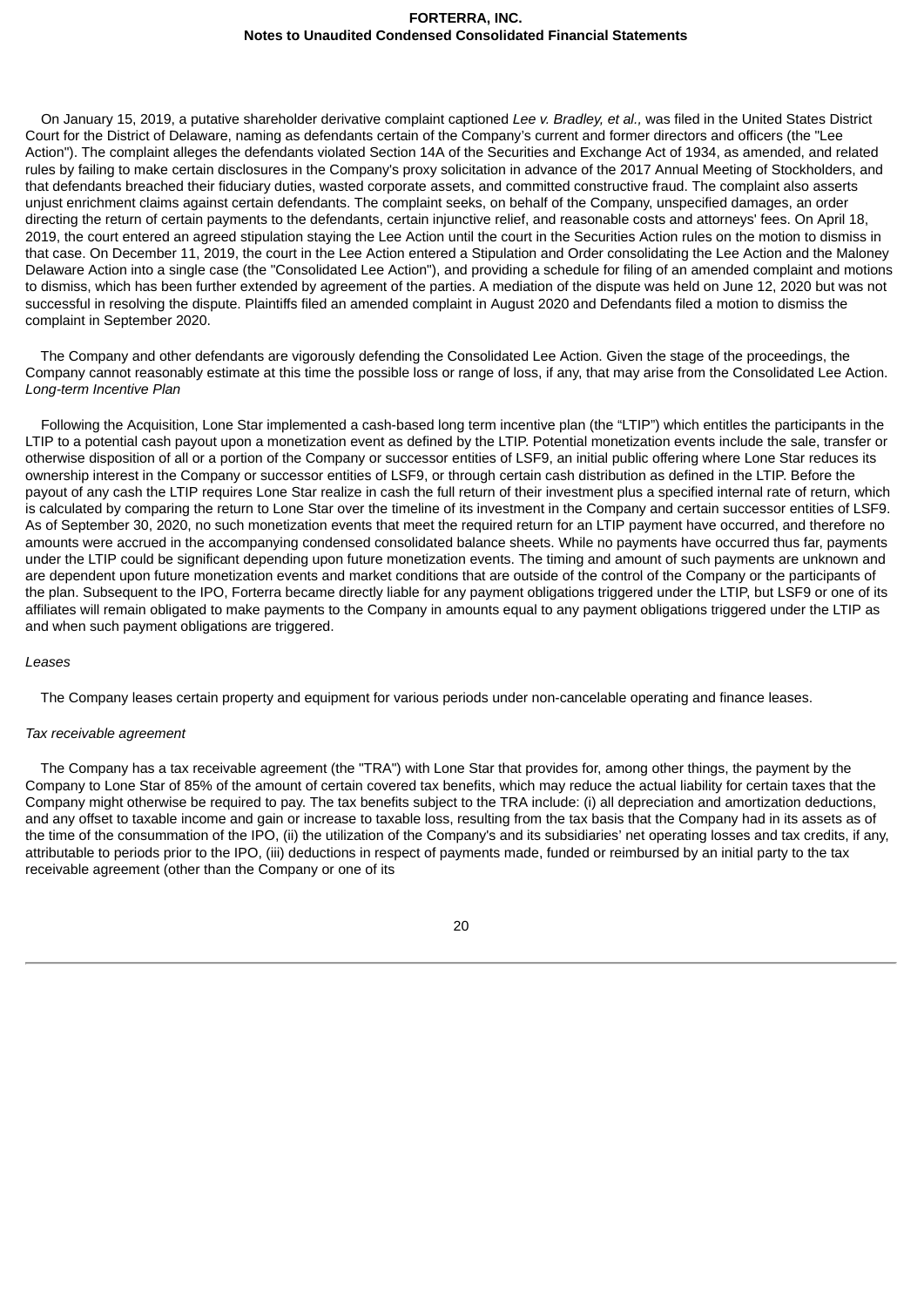subsidiaries) or an affiliate thereof to participants under the LTIP, (iv) deductions in respect of transaction expenses attributable to the acquisition of USP Holdings, Inc. and (v) certain other tax benefits attributable to payments made under the tax receivable agreement.

For purposes of the TRA, the aggregate reduction in income tax payable by the Company will be computed by comparing the Company's actual income tax liability with its hypothetical liability had it not been able to utilize the related tax benefits. The agreement will remain in effect for the period of time in which any such related tax benefits remain. The Company accounts for potential payments under the TRA as a contingent liability, with amounts accrued when considered probable and reasonably estimable. The liability recorded by the Company for the TRA at September 30, 2020 and December 31, 2019 was \$73.0 million and \$77.4 million, respectively. The timing and amount of future tax benefits associated with the TRA are subject to change, and additional payments may be required which could be materially different from the current accrued liability. The Company anticipates that it will have sufficient taxable income in future periods to realize the full value of the obligation recorded. Future tax receivable agreement payments related to the tax basis of assets at the time of the IPO will be recorded as a reduction to the liability and will be recorded as a financing activity in the consolidated statement of cash flows. During the nine months ended September 30, 2020, the Company paid \$4.4 million on the TRA to Lone Star.

#### **15. Earnings per share**

Basic earnings per share ("EPS") is calculated by dividing net earnings by the weighted average number of shares of common stock outstanding during the period. Potentially dilutive securities include employee stock options and shares of restricted stock. Diluted EPS reflects the assumed exercise, vesting or conversion of all dilutive securities.

The calculations of the basic and diluted EPS for the three and nine months ended September 30, 2020 and 2019 are presented below *(in thousands, except per share amounts)*:

|                                                              | For the three months ended<br>September 30, |        |    | For the nine months ended<br>September 30, |        |
|--------------------------------------------------------------|---------------------------------------------|--------|----|--------------------------------------------|--------|
|                                                              | 2020                                        | 2019   |    | 2020                                       | 2019   |
| Net income                                                   | \$<br>28,827 \$                             | 22,430 | \$ | 41,876 \$                                  | 345    |
| Less: Earnings allocated to unvested restricted stock awards | 16                                          | 40     |    | 34                                         |        |
| Earnings allocated to common shareholders                    | 28,811 \$                                   | 22,390 | \$ | 41,842 \$                                  | 345    |
| <b>Common stock:</b>                                         |                                             |        |    |                                            |        |
| Weighted average basic shares outstanding                    | 65,336                                      | 64.210 |    | 65.078                                     | 64,119 |
| <b>Effect of dilutive securities</b>                         | 3,381                                       | 788    |    | 2,800                                      | 409    |
| Weighted average diluted shares outstanding                  | 68,717                                      | 64,998 |    | 67,878                                     | 64,528 |
| Basic earnings per share:                                    |                                             |        |    |                                            |        |
| Net income                                                   | \$<br>$0.44$ \$                             | 0.35   | \$ | $0.64$ \$                                  | 0.01   |
| Diluted earnings per share:                                  |                                             |        |    |                                            |        |
| Net income                                                   | \$<br>$0.42$ \$                             | 0.34   | \$ | $0.62$ \$                                  | 0.01   |
|                                                              |                                             |        |    |                                            |        |

The number of stock options and restricted shares that were excluded from the computation of diluted earnings per share because their inclusion would result in an anti-dilutive effect on per share amounts for the three months ended September 30, 2020 and September 30, 2019 and the nine months ended September 30, 2020 and September 30, 2019 were 210,077, 2,015,399, 221,040 and 3,963,041, respectively.

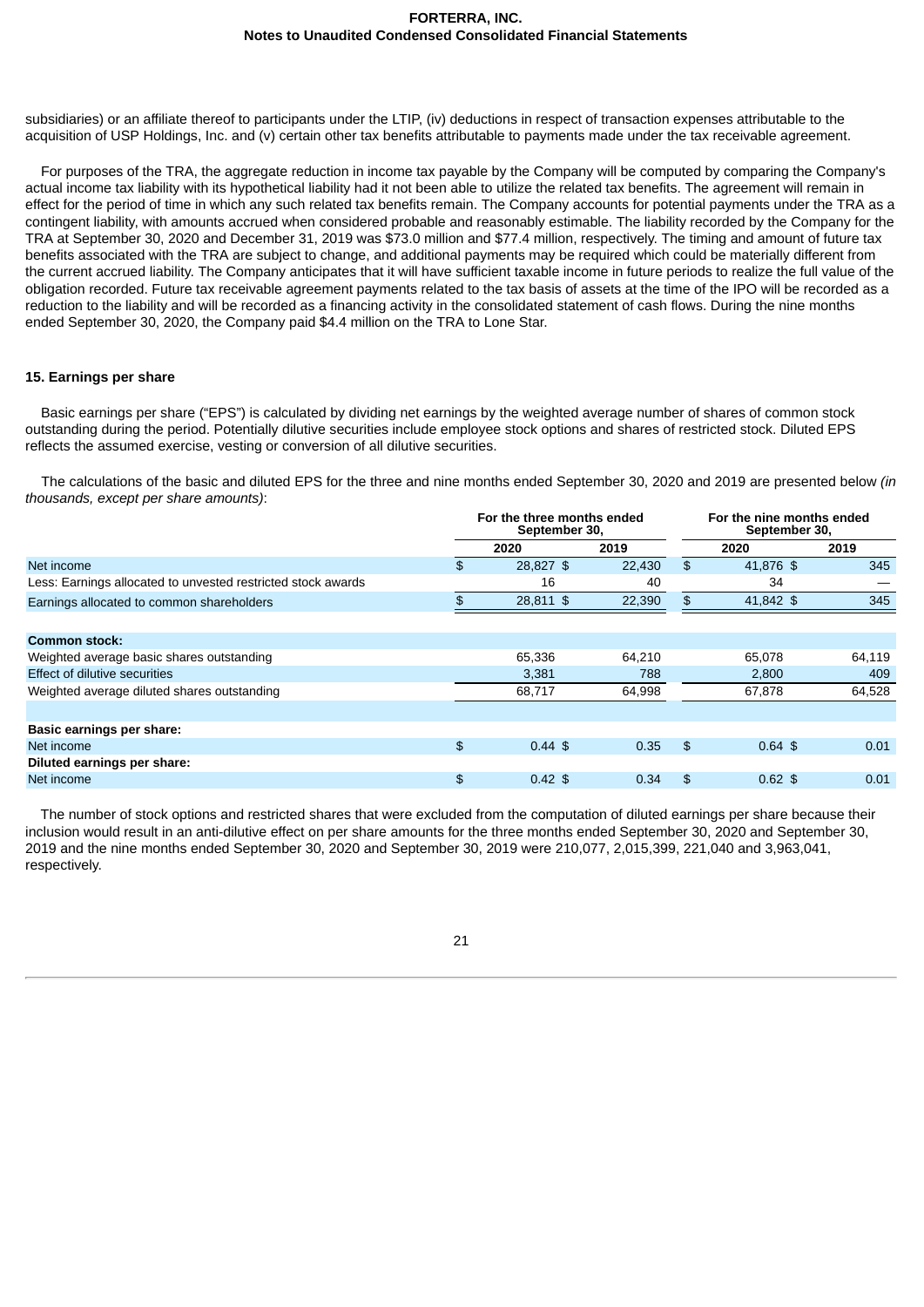#### **16. Income taxes**

The Company recorded income tax expense of \$9.9 million and \$17.5 million for the three and nine months ended September 30, 2020, respectively, and income tax expense of \$5.9 million and an income tax benefit of \$0.5 million for the three and nine months ended September 30, 2019, respectively.

The income tax expense for the three months ended September 30, 2020 was calculated under the ASC 740-270 principles. The income tax expense for the three months ended September 30, 2020 differs from the expense computed at the federal statutory rate primarily due to the state income tax expense and the movement of the valuation allowance recorded in the quarter.

The income tax expense for the nine months ended September 30, 2020 differs from the expense computed at the federal statutory rate primarily due to the movement of the valuation allowance recorded in the period and state income tax expense.

The income tax expense for the three months ended September 30, 2019 differs from the expense computed at the federal statutory rate primarily due to the unfavorable permanent add-back of non-deductible items, offset by the favorable return-to-provision adjustment recorded in the quarter.

The income tax benefit for the nine months ended September 30, 2019 differs from the benefit computed at the federal statutory rate primarily due to the unfavorable permanent add-back of the non-deductible one-time executive severance payment, offset by the favorable return-to-provision adjustment recorded in the nine months ended September 30, 2019.

The Company evaluates the recoverability of its deferred tax assets quarterly to determine if valuation allowances are required or should be adjusted. The Company assesses whether valuation allowances should be established against deferred tax assets based on consideration of all available evidence, both positive and negative, using a "more likely than not" criterion. The analysis used in determining the valuation allowance involves considerable judgment and assumptions. The Company's history of pretax losses limits its ability to rely on projections of future pretax income, therefore, realization of deferred tax assets is based primarily on reversal of taxable temporary differences. As positive factors continue to be present given recent business performance, the potential result would be a partial or full release of the valuation allowance on the deferred tax asset recognized in prior periods.

On March 27, 2020, the U.S. government enacted the Coronavirus Aid, Relief, and Economic Security Act ("CARES Act"), that, among other things, increased the net interest expense deduction limit from 30% to 50% of adjusted taxable income for tax years beginning January 1, 2019 and 2020, and changed the depreciable life of the qualified improvement property from 39 years to 15 years, thereby making it eligible for 100% bonus depreciation, which the Company intends to claim. On July 28, 2020, the Treasury Department released the final regulations with guidance on applying the limitations on the deductibility of the business interest expense under IRC Section 163(j), which was significantly modified by the Tax Cuts and Jobs Act ("TCJA") and then temporarily modified by the CARES Act. The Company has considered the favorable impact of the released final regulations in the preparation of the condensed consolidated financial statements. The Company has taken, and will continue to take advantage of deferral of the employer portion of the social security taxes that would otherwise be due in 2020, but will be delayed with 50% due by December 31, 2021 and the remaining 50% by December 31, 2022.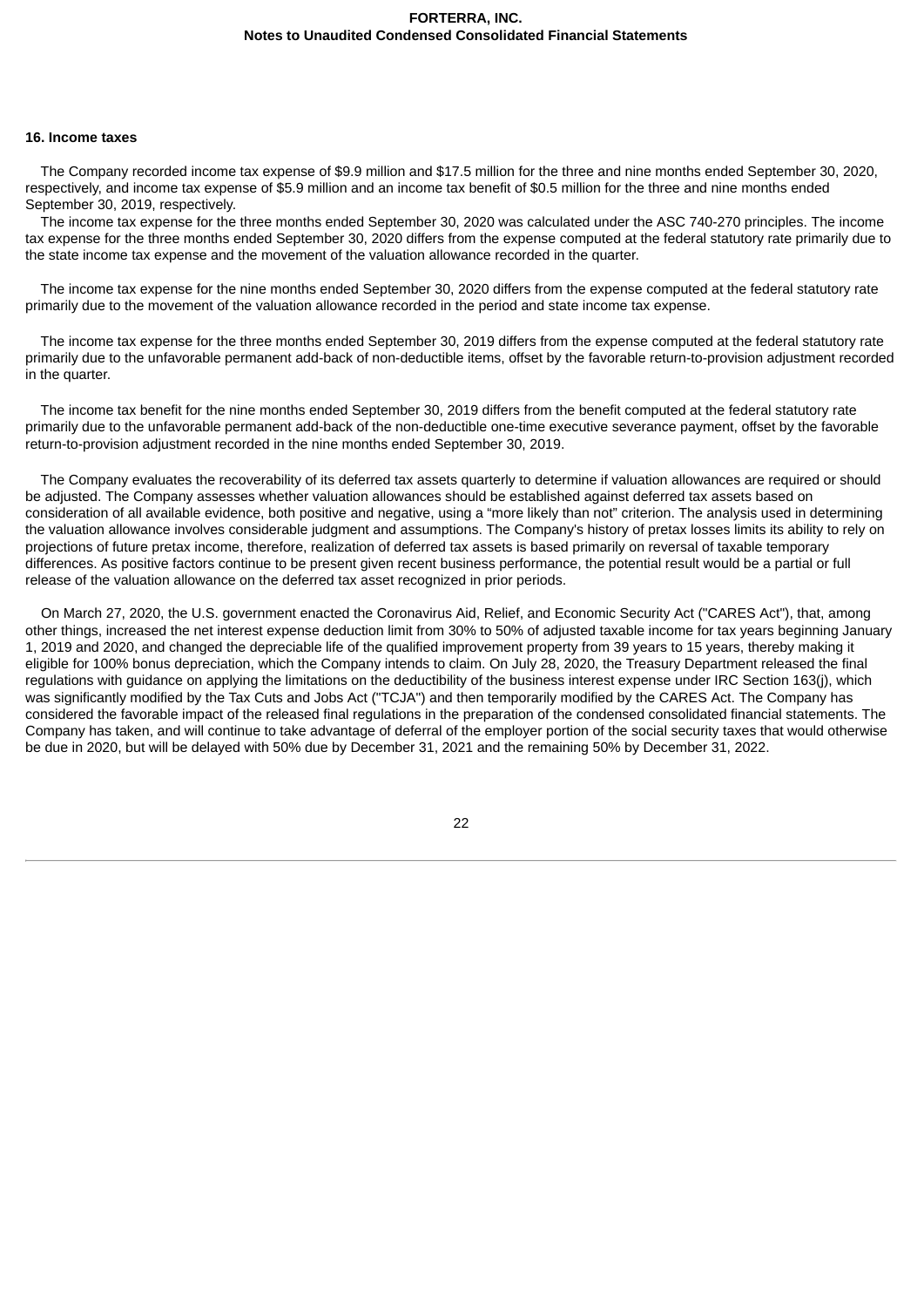## **17. Segment reporting**

Segment information is presented in accordance with ASC 280, *Segment Reporting*, which establishes standards for reporting information about operating segments. It also establishes standards for related disclosures about products and geographic areas. Operating segments are defined as components of an enterprise that engage in business activities that earn revenues, incur expenses and prepare separate financial information that is evaluated regularly by the Company's chief operating decision maker ("CODM") in order to allocate resources and assess performance. The Company's Chief Executive Officer is its CODM. The Corporate and Other segment includes expenses related to certain executive salaries, interest costs related to the Company's credit agreements, acquisition-related costs, and other corporate costs that are not directly attributable to the Company's operating segments. The Company's segments follow the same accounting policies as the Company.

Net sales from the major products sold to external customers include drainage pipe and precast products and concrete and steel water transmission pipe.

The Company's three geographic areas consist of the United States, Canada, and Mexico for which it reports net sales, fixed assets and total assets. For purposes of evaluating segment profit, the CODM reviews EBITDA as a basis for making the decisions to allocate resources and assess performance.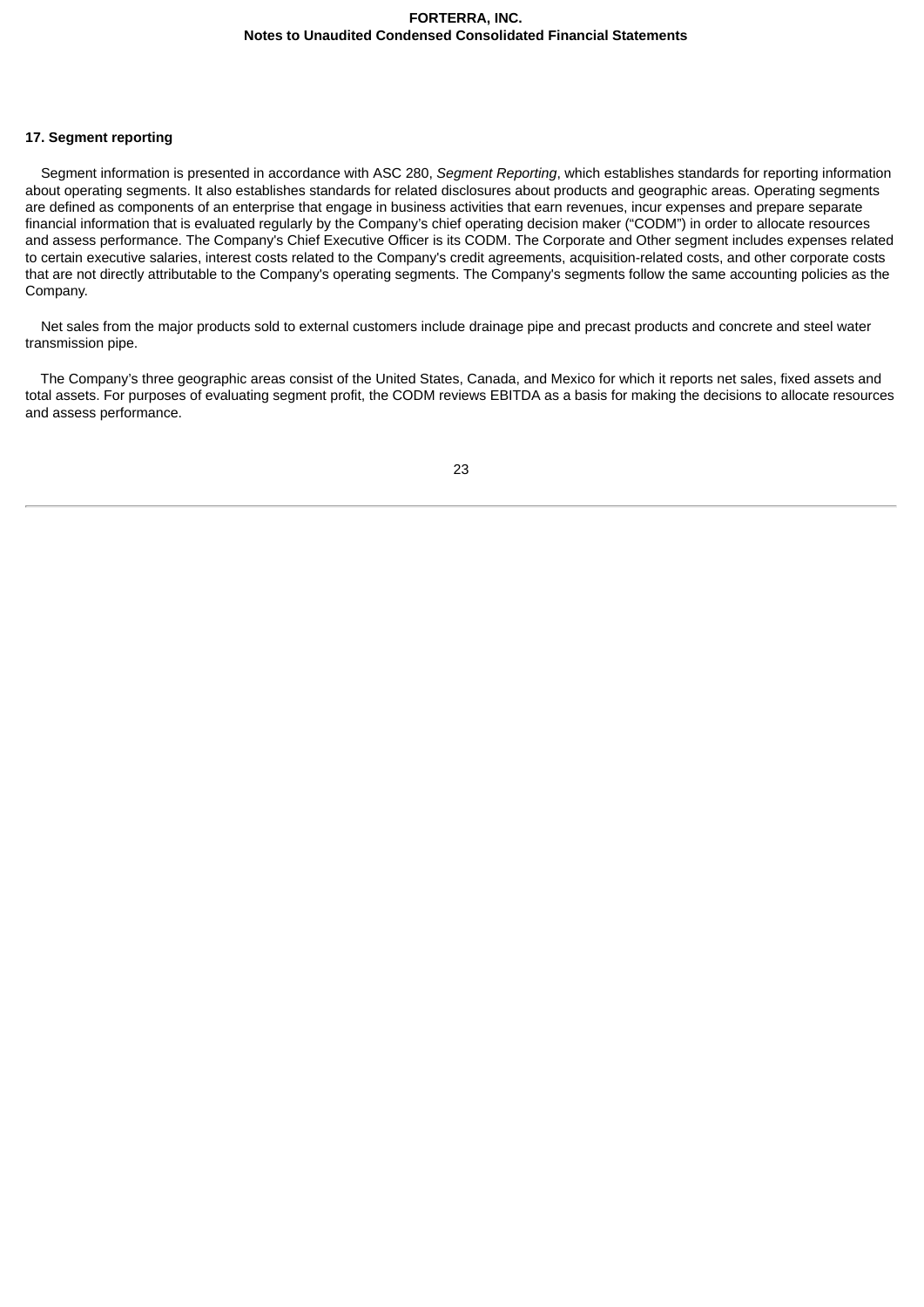The following tables set forth the disaggregation of revenue earned from contracts with customers based on the Company's reportable segments as well as other financial information attributable to the Company's reportable segments for the three and nine months ended September 30, 2020 and 2019 *(in thousands)*:

|                                                                            | For the three months ended<br>September 30, |                |           |               |           | For the nine months ended September<br>30, |           |
|----------------------------------------------------------------------------|---------------------------------------------|----------------|-----------|---------------|-----------|--------------------------------------------|-----------|
|                                                                            | 2020                                        |                | 2019      |               | 2020      |                                            | 2019      |
| Net sales:                                                                 |                                             |                |           |               |           |                                            |           |
| \$<br>Drainage Pipe & Products                                             | 256,597                                     | $\mathfrak{P}$ | 280,678   | \$            | 662,427   | \$                                         | 686,092   |
| Water Pipe & Products                                                      | 200,960                                     |                | 183,848   |               | 552,192   |                                            | 480,511   |
| Corporate and Other                                                        |                                             |                |           |               |           |                                            |           |
| \$<br>Total                                                                | 457,557                                     | \$             | 464,526   | \$            | 1,214,619 | \$                                         | 1,166,603 |
| Depreciation and amortization:                                             |                                             |                |           |               |           |                                            |           |
| \$<br>Drainage Pipe & Products                                             | 8,275                                       | \$             | 9,317     | \$            | 24,820    | $\mathfrak{L}$                             | 27,975    |
| Water Pipe & Products                                                      | 13,489                                      |                | 14,511    |               | 40,861    |                                            | 43,981    |
| Corporate and Other                                                        | 599                                         |                | 344       |               | 1,589     |                                            | 998       |
| \$<br>Total                                                                | 22,363                                      | \$             | 24,172    | \$            | 67,270    | \$                                         | 72,954    |
| Segment EBITDA and reconciliation to income (loss) before<br>income taxes: |                                             |                |           |               |           |                                            |           |
| $\frac{4}{5}$<br>Drainage Pipe & Products                                  | 64,781                                      | $\mathfrak{D}$ | 67,361    | $\frac{2}{3}$ | 148,247   | \$                                         | 141,424   |
| Water Pipe & Products                                                      | 46,994                                      |                | 25,557    |               | 109,584   |                                            | 59,271    |
| Corporate and Other                                                        | (30,606)                                    |                | (17, 147) |               | (70, 726) |                                            | (54, 195) |
| Less: Interest expense                                                     | (20, 055)                                   |                | (23, 272) |               | (60, 502) |                                            | (73, 720) |
| Depreciation and amortization                                              | (22, 363)                                   |                | (24, 172) |               | (67, 270) |                                            | (72, 954) |
| \$<br>Income (loss) before income taxes                                    | 38,751                                      | \$             | 28,327    | \$            | 59,333    | \$                                         | (174)     |
| <b>Capital expenditures:</b>                                               |                                             |                |           |               |           |                                            |           |
| \$<br>Drainage Pipe & Products                                             | 4,500                                       | $\mathfrak{D}$ | 3,302     | $\frac{2}{3}$ | 9,897     | $\mathfrak{D}$                             | 18,750    |
| Water Pipe & Products                                                      | 3,743                                       |                | 3,232     |               | 6,866     |                                            | 7,757     |
| Corporate and Other                                                        | 195                                         |                | 61        |               | 557       |                                            | 2,524     |
| \$<br>Total                                                                | 8,438                                       | \$             | 6,595     | \$            | 17,320    | \$                                         | 29,031    |

|                          | September 30,<br>2020 |     | December 31,<br>2019 |
|--------------------------|-----------------------|-----|----------------------|
| Total assets:            |                       |     |                      |
| Drainage Pipe & Products | 830,626<br>\$         | -\$ | 819,373              |
| Water Pipe & Products    | 842.905               |     | 862,542              |
| Corporate and Other      | 45.198                |     | 58,143               |
| Total                    | 1,718,729<br>\$       |     | 1,740,058<br>\$      |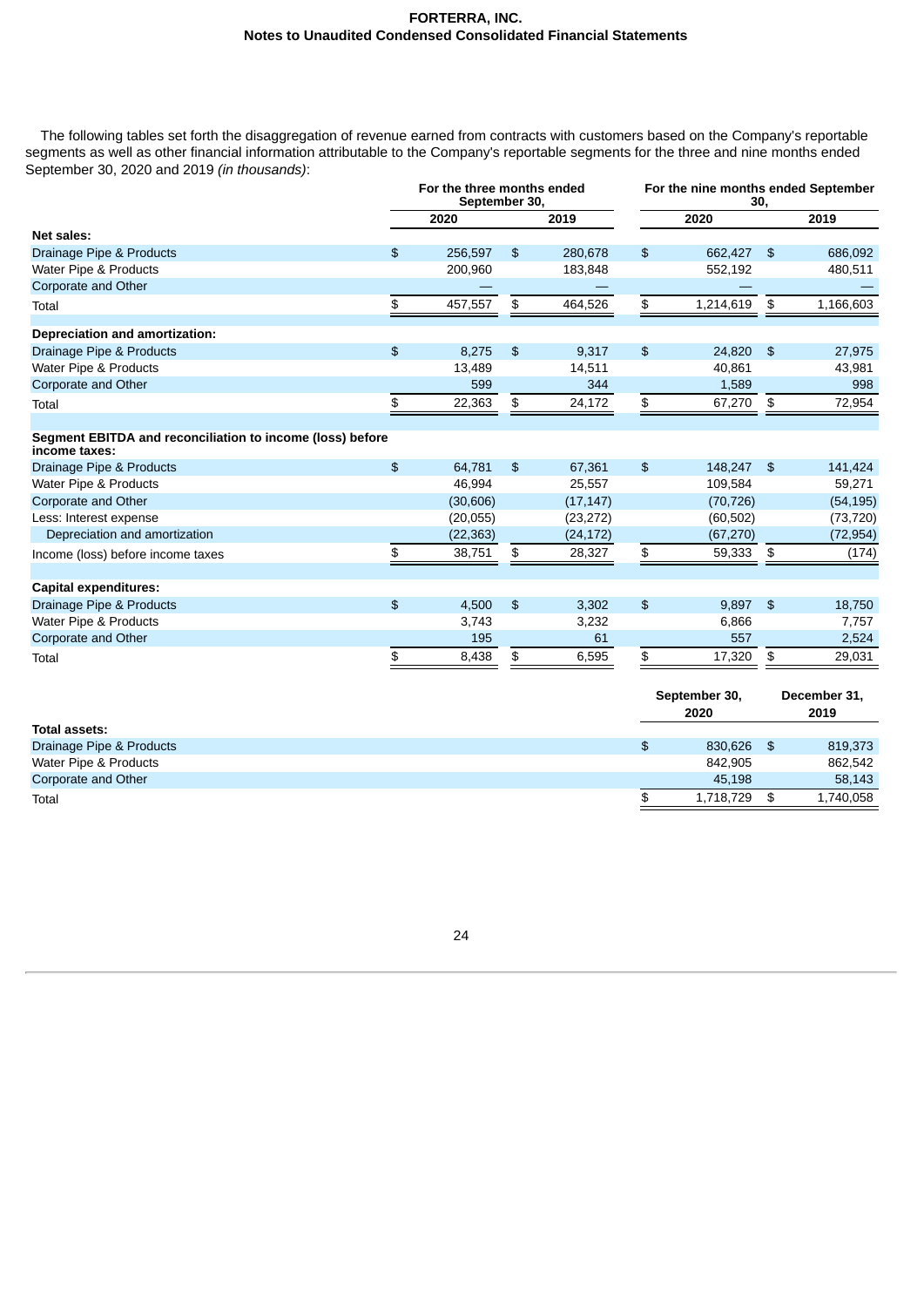The Company has an investment in an equity method investee included in the Drainage Pipe & Products segment for which earnings from equity method investee were \$2.3 million, \$8.2 million, \$4.0 million and \$9.0 million for the three and nine months ended September 30, 2020 and September 30, 2019, respectively, and with the following balances *(in thousands)*:

|                                      | September 30, | December 31, |        |  |
|--------------------------------------|---------------|--------------|--------|--|
|                                      | 2020          |              | 2019   |  |
| Investment in equity method investee | 50.754        |              | 50,034 |  |

Disaggregated revenue by geographic location is provided in the tables below. The Company has operations in the United States, Canada and Mexico. The economic characteristics of the Company's customers do not significantly vary across geographic locations or product lines. The Company has both revenues and long-lived assets in each country; and those assets and revenues are recorded within geographic location as follows *(in thousands)*:

| Property, plant, and equipment, net: |   | September 30, | December 31, |         |  |
|--------------------------------------|---|---------------|--------------|---------|--|
|                                      |   | 2020          |              | 2019    |  |
| <b>United States</b>                 | ⊕ | 405.320       | \$           | 422,486 |  |
| Canada                               |   | 30.660        |              | 43,754  |  |
| <b>Mexico</b>                        |   | 8,688         |              | 9,335   |  |
|                                      |   | 444.668       | £.           | 475.575 |  |

| Net sales:           |            | For the three months ended September 30, |  |              | For the nine months ended September 30, |  |  |  |
|----------------------|------------|------------------------------------------|--|--------------|-----------------------------------------|--|--|--|
|                      | 2020       | 2019                                     |  | 2020         | 2019                                    |  |  |  |
| <b>United States</b> | 432,085 \$ | 435.706                                  |  | 1,155,229 \$ | 1,104,164                               |  |  |  |
| Canada               | 23.098     | 26.458                                   |  | 52.906       | 56.113                                  |  |  |  |
| <b>Mexico</b>        | 2.374      | 2,362                                    |  | 6.484        | 6.326                                   |  |  |  |
|                      | 457.557 \$ | 464.526                                  |  | 1,214,619 \$ | 1,166,603                               |  |  |  |

## **18. Related party transactions**

#### *Tax receivable agreement*

The Company has a TRA with Lone Star that provides for, among other things, the payment by the Company to Lone Star of 85% of the amount of certain covered tax benefits, which may reduce the actual liability for certain taxes that the Company might otherwise be required to pay. See Note 14, Commitments and contingencies, for additional information on the tax receivable agreement.

## *CP&P*

The Company sold certain goods and services to its joint venture, CP&P, including spare parts for repairs, and property rentals. For the nine months ended September 30, 2020, Forterra sold \$1.2 million of product to CP&P and purchased goods and services from CP&P for an amount of \$0.8 million. For the nine months ended September 30, 2019, Forterra sold \$0.3 million of product to CP&P and purchased \$0.2 million of goods and services from CP&P.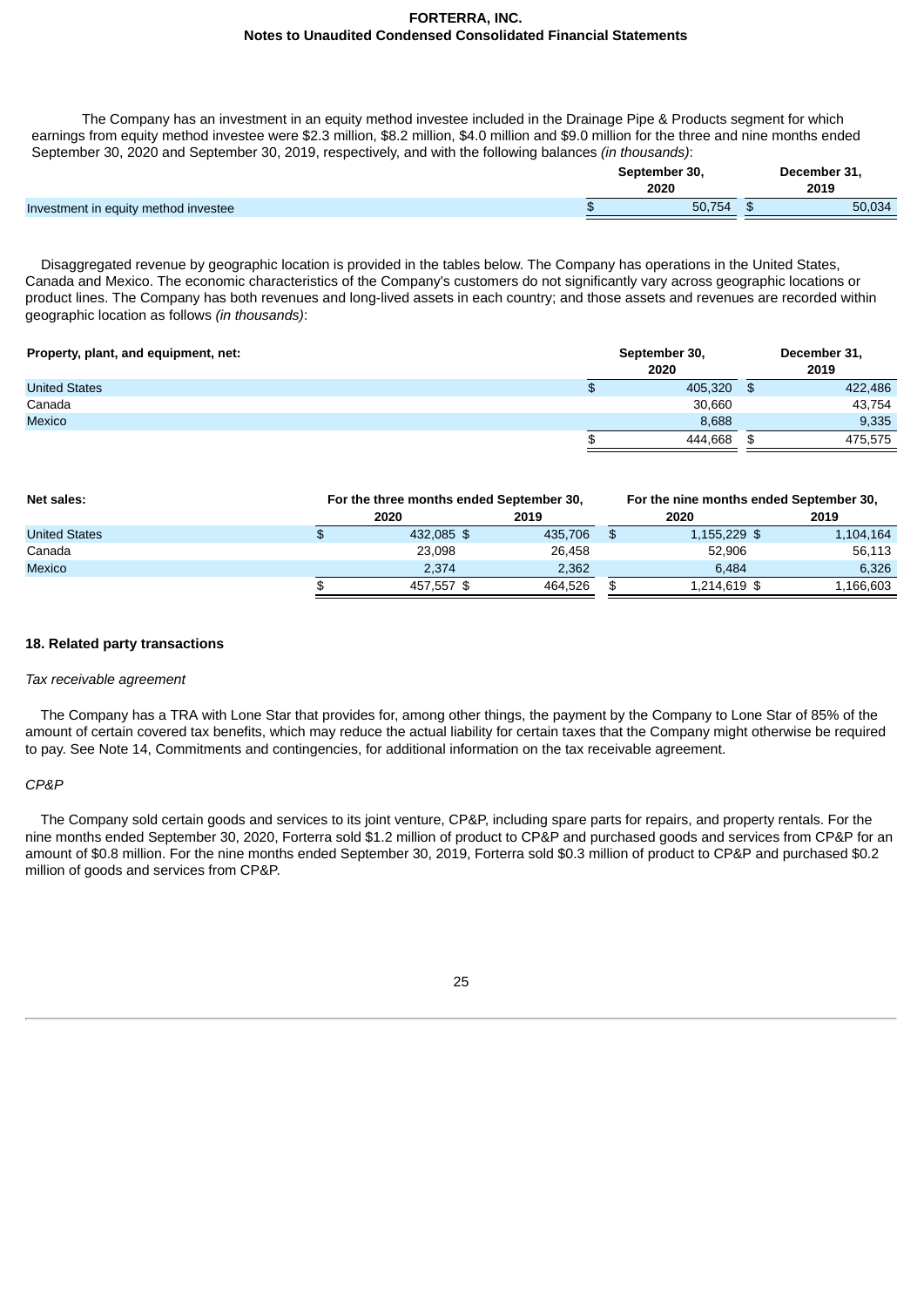## **CAUTIONARY STATEMENT CONCERNING FORWARD-LOOKING STATEMENTS**

This Quarterly Report on Form 10-Q contains "forward-looking statements" within the meaning of Section 27A of the Securities Act of 1933, as amended, and Section 21E of the Securities Exchange Act of 1934, as amended. These forward-looking statements relate to matters such as our industry, business strategy, goals and expectations concerning our market position, future operations, margins, profitability, capital expenditures, liquidity, capital resources and other financial and operating information. We have used the words "approximately," "anticipate," "assume," "believe," "contemplate," "continue," "could," "estimate," "expect," "future," "intend," "may," "plan," "potential," "predict," "project," "seek," "should," "target," "will" and similar terms and phrases to identify forward-looking statements. All of our forward-looking statements are subject to risks and uncertainties that may cause actual results to differ materially from those that we are *expecting, including:*

- the impact of the COVID-19 pandemic on the economy, demand for our products and our business, financial condition and results of operations, including the measures taken by governmental authorities in response;
- government funding of infrastructure and related construction activities;
- the level of construction activity, particularly in the residential construction and non-residential construction markets;
- the highly competitive nature of our industry and our ability to effectively compete;
- the availability and price of the raw materials we use in our business;
- our dependence on key customers and the absence of long-term agreements with these customers;
- the level of construction activity in Texas;
- disruption at one or more of our manufacturing facilities or in our supply chain;
- construction project delays and our inventory management;
- the seasonality of our business and its susceptibility to adverse weather;
- our ability to successfully integrate acquisitions;
- labor disruptions and other union activity;
- compliance with applicable regulations;
- a tightening of mortgage lending or mortgage financing requirements;
- the ability to implement our growth strategy;
- the possibility that HeidelbergCement will dispute the arbitrator's recent decision that no earnout payment is owed;
- compliance with environmental laws and regulations;
- energy costs;
- changes in tax laws could adversely affect us;

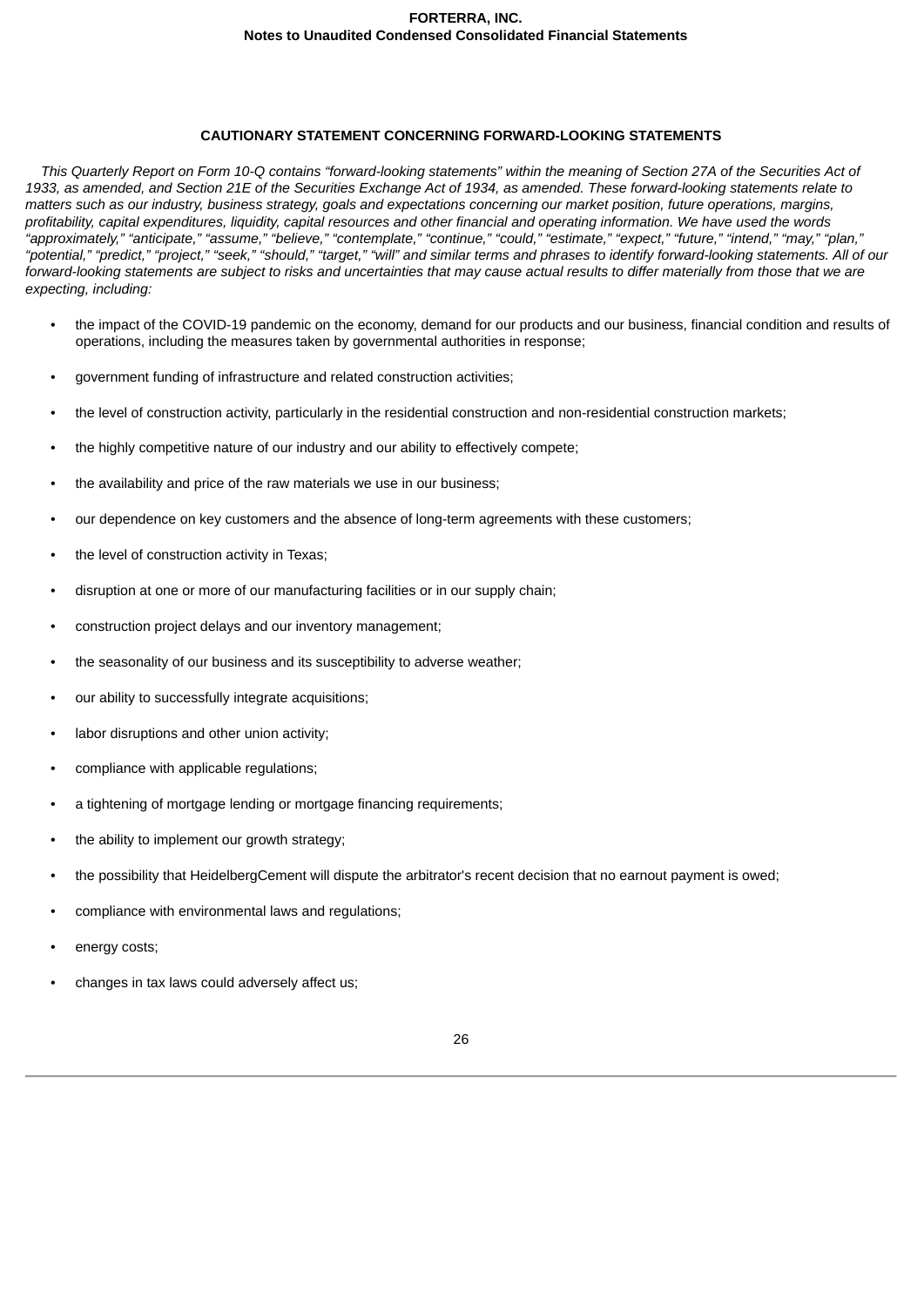- compliance with health and safety laws and regulations;
- our dependence on key executives and key management personnel;
- our ability and that of our customers with which we work to retain and attract additional skilled and non-skilled technical or sales personnel;
- credit and non-payment risks of our customers;
- warranty and related claims;
- legal and regulatory claims;
- our contract backlog;
- our ability to maintain sufficient liquidity and ensure adequate financing or guarantees for large projects;
- delays or outages in our information technology systems and computer networks;
- security breaches in our information technology systems and other cybersecurity incidents; and
- additional factors discussed in our filings with the Securities and Exchange Commission, or the SEC.

<span id="page-28-0"></span>The forward-looking statements contained in this Quarterly Report on Form 10-Q are based on historical performance and management's current plans, estimates and expectations in light of information currently available to us and are subject to uncertainty and changes in circumstances. There can be no assurance that future developments affecting us will be those that we have anticipated. Actual results may differ materially from these expectations due to changes in global, regional or local political, economic, business, competitive, market, regulatory and other factors, many of which are beyond our control, as well as the other factors described in Item 1A, "Risk Factors" in our 2019 10-K filed with the SEC on February 27, 2020, as supplemented in Item 1A. "Risk Factors" of this Quarterly Report on Form 10-Q. The COVID-19 pandemic may also precipitate or exacerbate these and other unknown risks and uncertainties. Additional factors or events that could cause our actual results to differ may also emerge from time to time, and it is not possible for us to predict all of them. Should one or more of these risks or uncertainties materialize or should any of our assumptions prove to be incorrect, our actual results may vary in material respects from what we may have expressed or implied by these forward-looking statements. We caution that you should not place undue reliance on any of our forward-looking statements. Any forward-looking statement made by us speaks only as of the date on which we make it. We undertake no obligation to publicly update any forward-looking statement, whether as a result of new information, *future developments or otherwise, except as may be required by applicable securities laws.*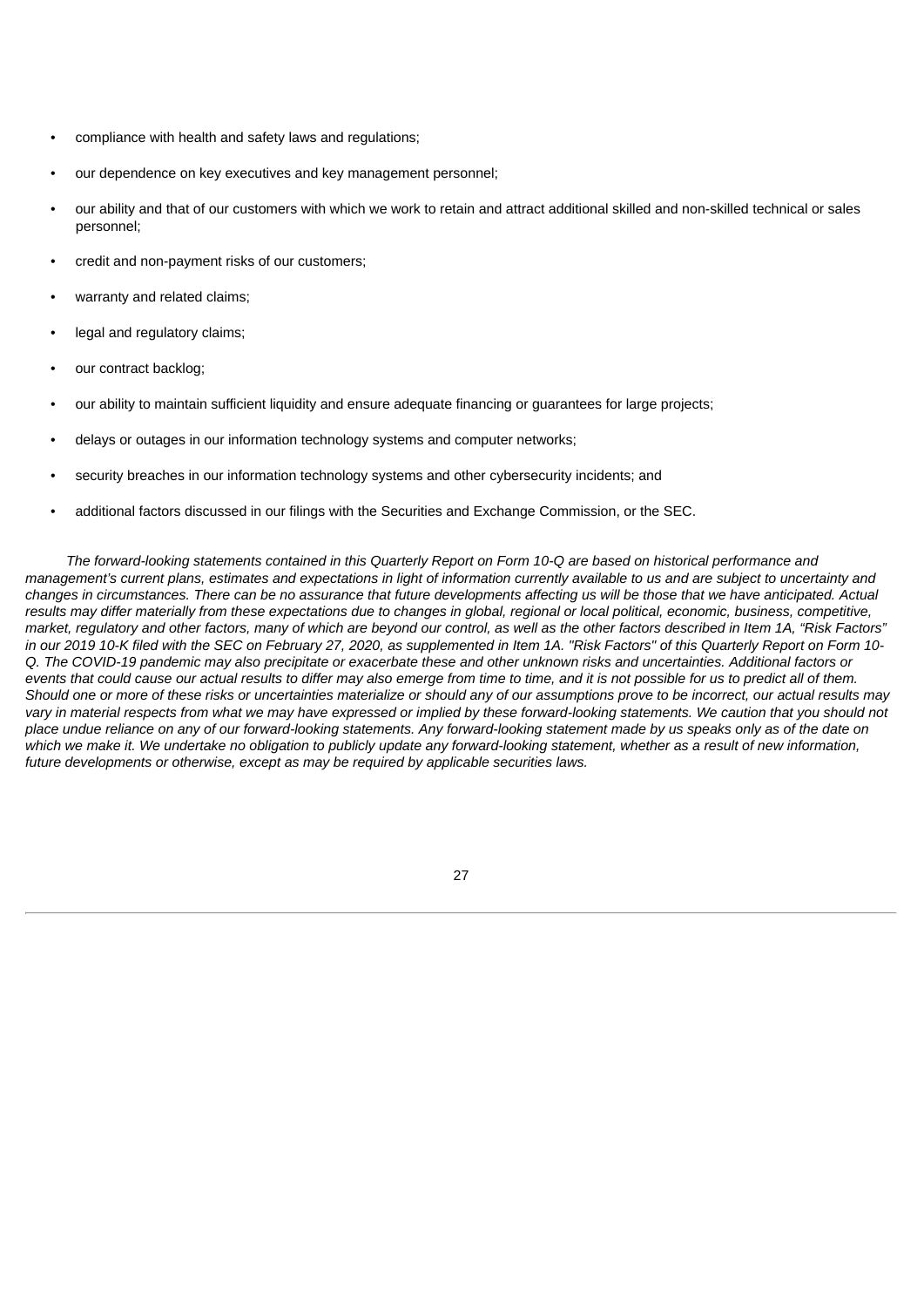#### **Item 2. Management's Discussion and Analysis of Financial Condition and Results of Operations**

The following discussion and analysis should be read in conjunction with our Annual Report on Form 10-K for the fiscal year ended *December 31, 2019 filed with the SEC on February 27, 2020, or the 2019 10-K.*

This discussion and analysis contains forward-looking statements that involve risks, uncertainties and assumptions. See the section entitled "Cautionary Statement Concerning Forward-Looking Statements" for a discussion of the risks, uncertainties and assumptions *associated with those statements.*

Unless otherwise specified or where the context otherwise requires, references in this Report to "our," "we," "us," "Forterra", the "Company" *and "our business" refer to Forterra, Inc., together with its consolidated subsidiaries*.

#### **Overview**

#### *Our Company*

We are a manufacturer of ductile iron pipe and concrete pipe and precast products in the United States and Eastern Canada for a variety of essential water-related infrastructure applications. We provide critical infrastructure components for a broad spectrum of construction projects across infrastructure, residential and non-residential markets. Our suite of products ranges from large diameter pipe that transports water to and from treatment centers and manages drainage along major transportation corridors, to smaller diameter pipe that delivers potable water to, and removes wastewater from, end users in residential and commercial settings.

## *Our Segments*

Our operations are organized into the following reportable segments:

- Drainage Pipe & Products We are a producer of concrete drainage pipe and precast products.
- Water Pipe & Products We are a producer of ductile iron pipe, or DIP, and concrete pressure pipe.
- Corporate and Other Corporate, general and administrative expenses not allocated to our revenue-generating segments such as certain shared services, executive and other administrative functions.

#### *COVID-19 Pandemic*

Beginning in mid-March, local, state, provincial and federal authorities began issuing stay at home orders in response to the spread of the coronavirus disease 2019, or COVID-19, which has quickly spread throughout the United States and worldwide. These government-instituted restrictions, together with the economic volatility and uncertainty the pandemic has created, have had a significant impact on the United States economy in general and certain parts of our end-markets. Despite these events and the related uncertainty, we have continued to operate as an essential business under the government orders, and the COVID-19 pandemic has not materially affected our liquidity, financial results or business operations thus far. During the initial phase of the pandemic in the early part of the second quarter, we experienced temporary delays in certain projects primarily related to governmental stay at home orders in place at that time and the reactions of certain customers to those orders, specifically in our residential end-markets. Late in the second quarter and continuing through the third quarter, as most states started gradually resuming their normal economic activities, there was some correction in these trends in the residential housing market.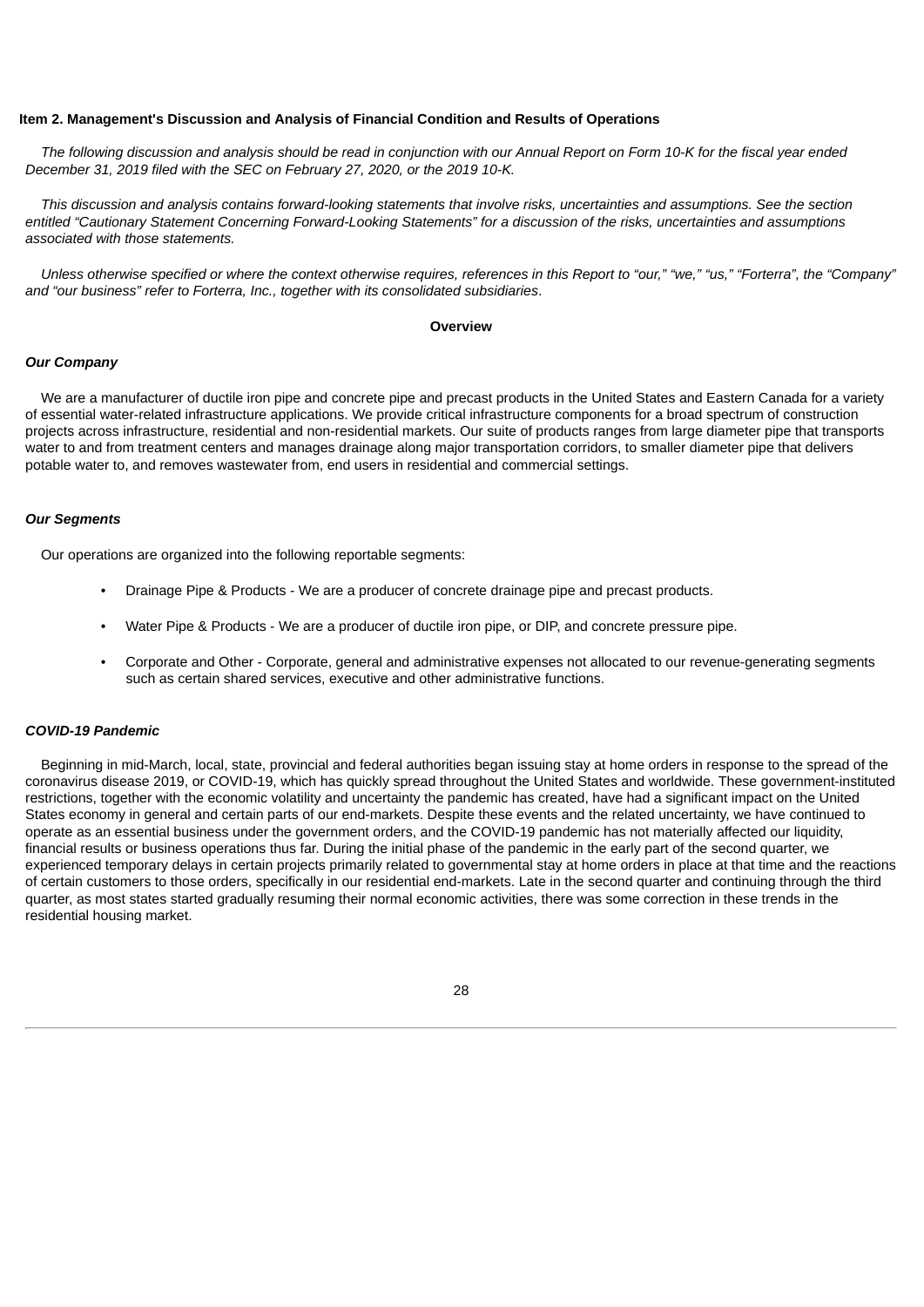Since the onset of the COVID-19 pandemic, we have focused on protecting the health and safety of our team members while maintaining our operations, which have been deemed essential under relevant pandemic-related government regulations, and continuing to meet our customers' needs. Although a small number of our team members have tested positive for COVID-19, and we encountered temporary closures of a small number of our manufacturing facilities in the second quarter due to such cases or due to government mandate, through the third quarter these events have not had a significant impact on our operations or our ability to serve our customers' needs. We are, however, utilizing the option under the CARES Act to defer the employer portion of the social security taxes that would otherwise be due in 2020, but will be delayed with 50% due by December 31, 2021 and the remaining 50% by December 31, 2022.

There is still considerable uncertainty regarding the extent and duration of the impact of the COVID-19 pandemic, and the pandemic and related economic impacts may affect our operations in the fourth quarter of 2020 and into 2021, in particular due to the uncertainty of future funding and demand in our infrastructure and municipal end-markets, as well as increased case numbers in locations where we have large numbers of employees or significant customer concentration. Based on recent trends in our backlogs, along with other factors, we expect shipment volumes in the fourth quarter to continue to be lower than the prior year level; however, we believe the decline in Drainage will be less than what we experienced during the third quarter, and Water will be about the same.

Due to the fluidity and unprecedented and uncertain nature of the pandemic, we cannot predict the full impact of the COVID-19 pandemic on our business, or that of our customers, and participants in our supply chain, or on economic conditions generally, including the effects on infrastructure and other construction activity. The ultimate scope and extent of the effects of the COVID-19 pandemic is highly uncertain and will depend on future developments, and such effects could exist for an extended period of time, even after the pandemic might end.

For additional information on risk factors that could impact our results, please refer to "Risk [Factors](#page-45-1)" in Part II, Item 1A of this Form 10-Q.

#### *Principal Factors Affecting Our Results of Operations*

Our financial performance and results of operations are influenced by a variety of factors, including conditions in the residential, nonresidential and infrastructure construction markets, general economic conditions, changes in cost of goods sold, and seasonality and weather conditions. Some of the more important factors are discussed in the 2019 10-K, to which there were no material changes during the period covered by this report, with the exception of the impacts of the COVID-19 pandemic, which are discussed above.

#### *Principal Components of Results of Operations*

#### *Net Sales*

Net sales consist of the consideration which we expect to be entitled to for the sale of products in the ordinary course of business and include the billable costs of delivery of our products to customers. Net sales include any outbound freight charged to the end user. Revenue for certain contracts related to our structural precast products that are designed and engineered specifically for the customer is recognized over time using an acceptable input method which utilizes our cost incurred to date relative to total estimated costs at completion to measure progress.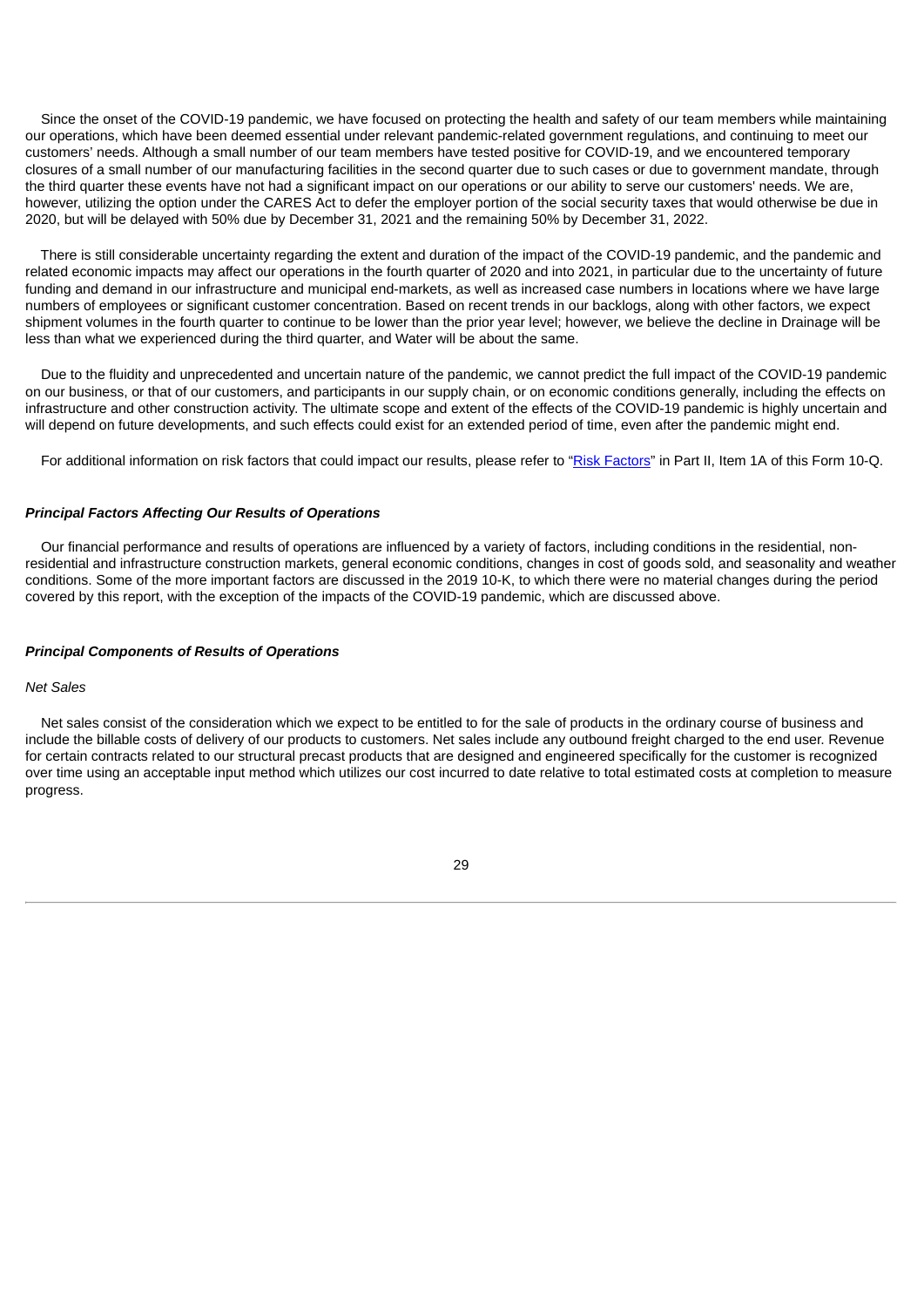#### *Cost of Goods Sold*

Cost of goods sold includes raw materials (cement, aggregates, scrap, steel and clay) and supplies, labor (including contract labor), freight (including outbound freight for delivery of products to end users and other charges such as inbound freight), energy, depreciation and amortization, repairs and maintenance and other cost of goods sold.

#### *Selling, General and Administrative Expenses*

Selling, general and administrative expenses include expenses for sales, marketing, legal, accounting and finance services, human resources, customer support, treasury and other general corporate services. Selling, general and administrative expenses also include transaction costs directly related to any business combinations and other costs incurred with respect to cost savings initiatives.

#### *Impairment and Exit Charges*

Impairment and exit charges are primarily comprised of severance and other charges incurred to consolidate certain plants in an effort to optimize our portfolio, as well as asset impairment charges.

#### *Other Operating Income, Net*

The remaining categories of operating income and expenses consist of scrap income (associated with scrap from the manufacturing process or remaining scrap after plants are closed), insurance gains, rental income and the gain or loss generated on the sale of assets including property, plant and equipment.

#### *Interest Expense*

Interest expense represents interest on indebtedness, including finance lease obligations, the amortization of deferred financing costs, as well as the gain and loss associated with our interest rate swaps.

#### *Earnings from Equity Method Investee*

Earnings from equity method investee represents our share of the income of the CP&P joint venture we entered into with Americast, Inc. CP&P is engaged primarily in the manufacture, marketing, sale and distribution of concrete pipe and precast products in Virginia, West Virginia, Maryland, North Carolina, Pennsylvania and South Carolina with sales to contiguous states. See Note 6, *Investment in Equity Method Investee*, to the condensed consolidated financial statements for additional information on CP&P.

#### *Income Tax (Expense) Benefit*

Income tax (expense) benefit consists of federal, state, provincial, local and foreign taxes based on income in the jurisdictions in which we operate.

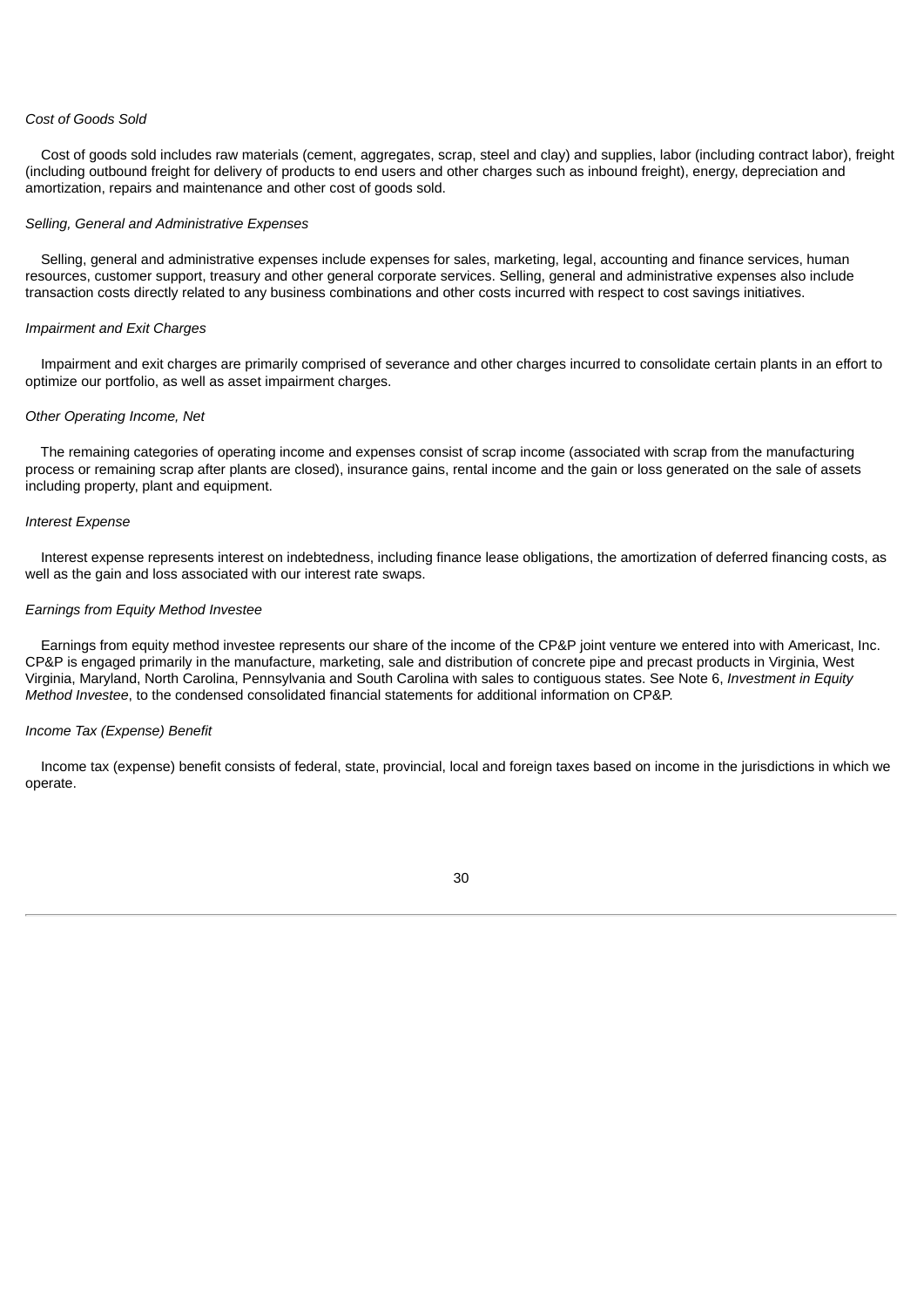## *Results of Operations*

## *Three Months Ended September 30, 2020 as Compared to Three Months Ended September 30, 2019*

## *Total Company*

The following table summarizes certain financial information relating to our operating results for the three months ended September 30, 2020 and September 30, 2019 (in thousands).

| <b>Statements of Income Data:</b>            | Three months ended<br><b>September 30, 2020</b> | Three months ended<br>September 30, 2019 | % Change   |
|----------------------------------------------|-------------------------------------------------|------------------------------------------|------------|
| <b>Net sales</b>                             | $\mathfrak{P}$<br>457,557                       | - \$<br>464,526                          | $(1.5)\%$  |
| Cost of goods sold                           | 331,284                                         | 362,362                                  | (8.6)%     |
| <b>Gross profit</b>                          | 126,273                                         | 102,164                                  | 23.6 %     |
| Selling, general and administrative expenses | (57,050)                                        | (55, 234)                                | $3.3\%$    |
| Impairment and exit charges                  | (1,389)                                         | (510)                                    | $\star$    |
| Other operating income, net                  | 224                                             | 815                                      | $(72.5)\%$ |
|                                              | (58, 215)                                       | (54, 929)                                | 6.0%       |
| Income from operations                       | 68,058                                          | 47,235                                   | 44.1 %     |
| Other income (expenses)                      |                                                 |                                          |            |
| Interest expense                             | (20, 055)                                       | (23, 272)                                | $(13.8)\%$ |
| Gain (loss) on extinguishment of debt        | (11, 547)                                       | 374                                      | $\star$    |
| Earnings from equity method investee         | 2,295                                           | 3,990                                    | $(42.5)\%$ |
| Income before income taxes                   | 38,751                                          | 28,327                                   | $\star$    |
| Income tax expense                           | (9,924)                                         | (5,897)                                  | 68.3 %     |
| Net income                                   | 28,827                                          | 22,430<br>\$                             | 28.5 %     |

*\* Represents positive or negative change in excess of 100%*

#### *Net Sales*

Net sales for the three months ended September 30, 2020 were \$457.6 million, a decrease of \$6.9 million, or 1.5%, from \$464.5 million in the three months ended September 30, 2019. The small change in net sales was the net effect of a \$24.1 million decrease in our Drainage Pipe & Products segment primarily driven by lower shipments compared to prior year, in part due to less favorable weather conditions during the quarter compared to prior year, and our margin-enhancing "value before volume" commercial strategy, partially offset by a \$17.2 million increase in net sales in our Water Pipe & Products segment driven by higher average selling prices compared to prior year while shipment volumes remained relatively flat year-over-year.

#### *Cost of Goods Sold*

Cost of goods sold were \$331.3 million for the three months ended September 30, 2020, a decrease of \$31.1 million, or 8.6%, from \$362.4 million in the three months ended September 30, 2019. The decrease was primarily in the Drainage Pipe & Products segment driven by the lower shipment volume.

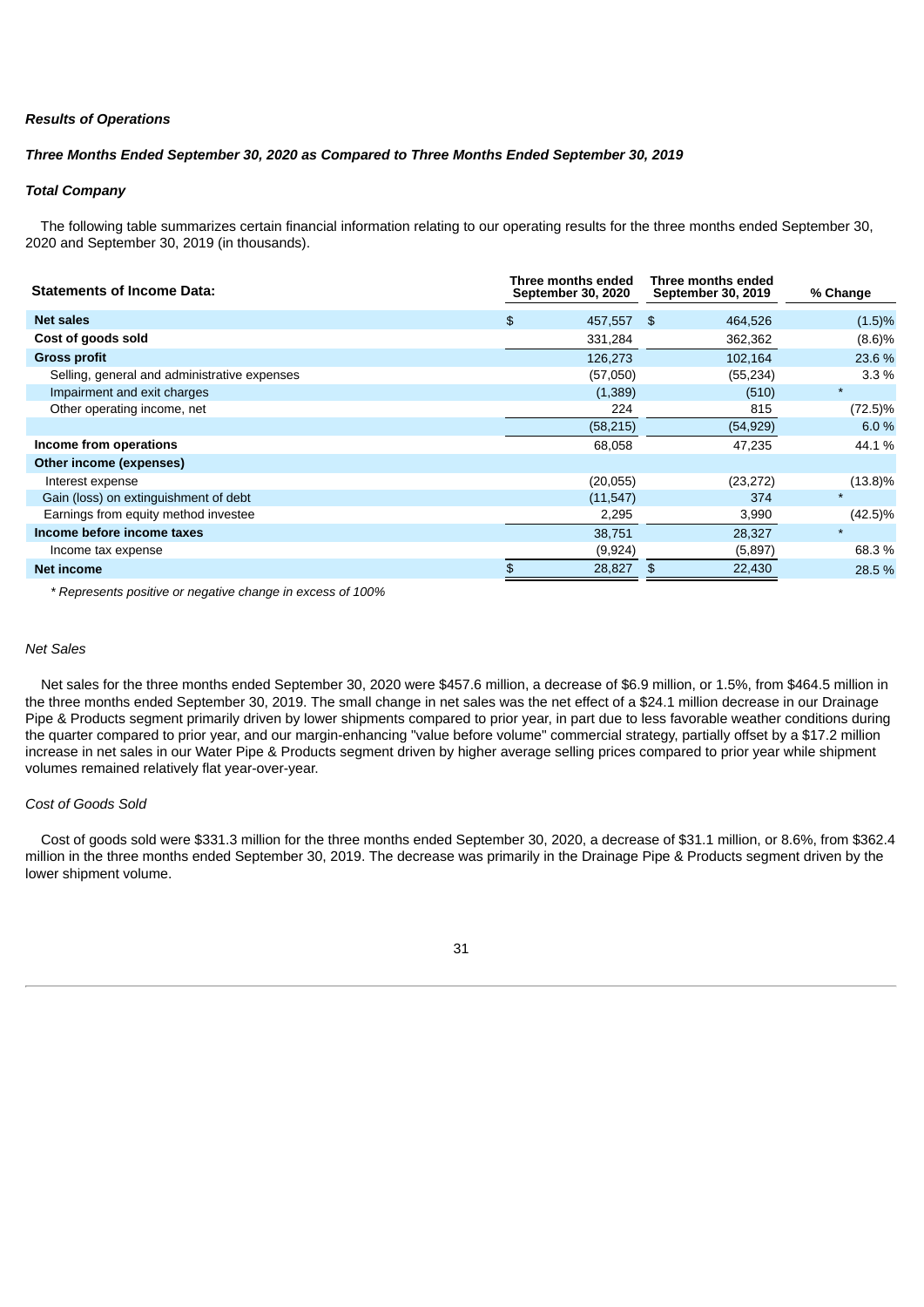#### *Gross Profit*

Gross profit increased by \$24.1 million, or 23.6%, to \$126.3 million in the three months ended September 30, 2020 from \$102.2 million in the three months ended September 30, 2019. Most of the increase in gross profit is attributable to our Water Pipe & Products segment and is driven by higher average selling prices.

#### *Selling, General and Administrative Expenses*

Selling, general and administrative expenses were \$57.1 million for the three months ended September 30, 2020, an increase of \$1.9 million, or 3.3%, from \$55.2 million in the three months ended September 30, 2019. The increase was primarily due to a non-recurring legal accrual, partially offset by decrease in travel expenses this year due to COVID-19.

### *Interest Expense*

Interest expense for the three months ended September 30, 2020 was \$20.1 million, a decrease of \$3.2 million or 13.8% from \$23.3 million in the three months ended September 30, 2019. The decrease was primarily due to both lower LIBOR and lower outstanding debt balances in the third quarter of 2020 compared to prior year, partially offset by the incremental interest expense from the \$500 million senior secured notes at a higher rate that were issued in July 2020.

## *Gain (Loss) on Extinguishment of Debt*

The loss on extinguishment of debt for the three months ended September 30, 2020 was \$11.5 million compared to a gain of \$0.4 million for the three months ended September 30, 2019. The 2020 loss was primarily due to the write-off of debt issuance costs related to the at-par term loan prepayments of \$592.5 million in total.

#### *Income Tax Expense*

Income tax expense in the three months ended September 30, 2020 was \$9.9 million, a change of \$4.0 million from an income tax expense of \$5.9 million in the three months ended September 30, 2019. The change is primarily due to the higher federal and state tax expense based on the greater pretax income during the three months ended September 30, 2020.

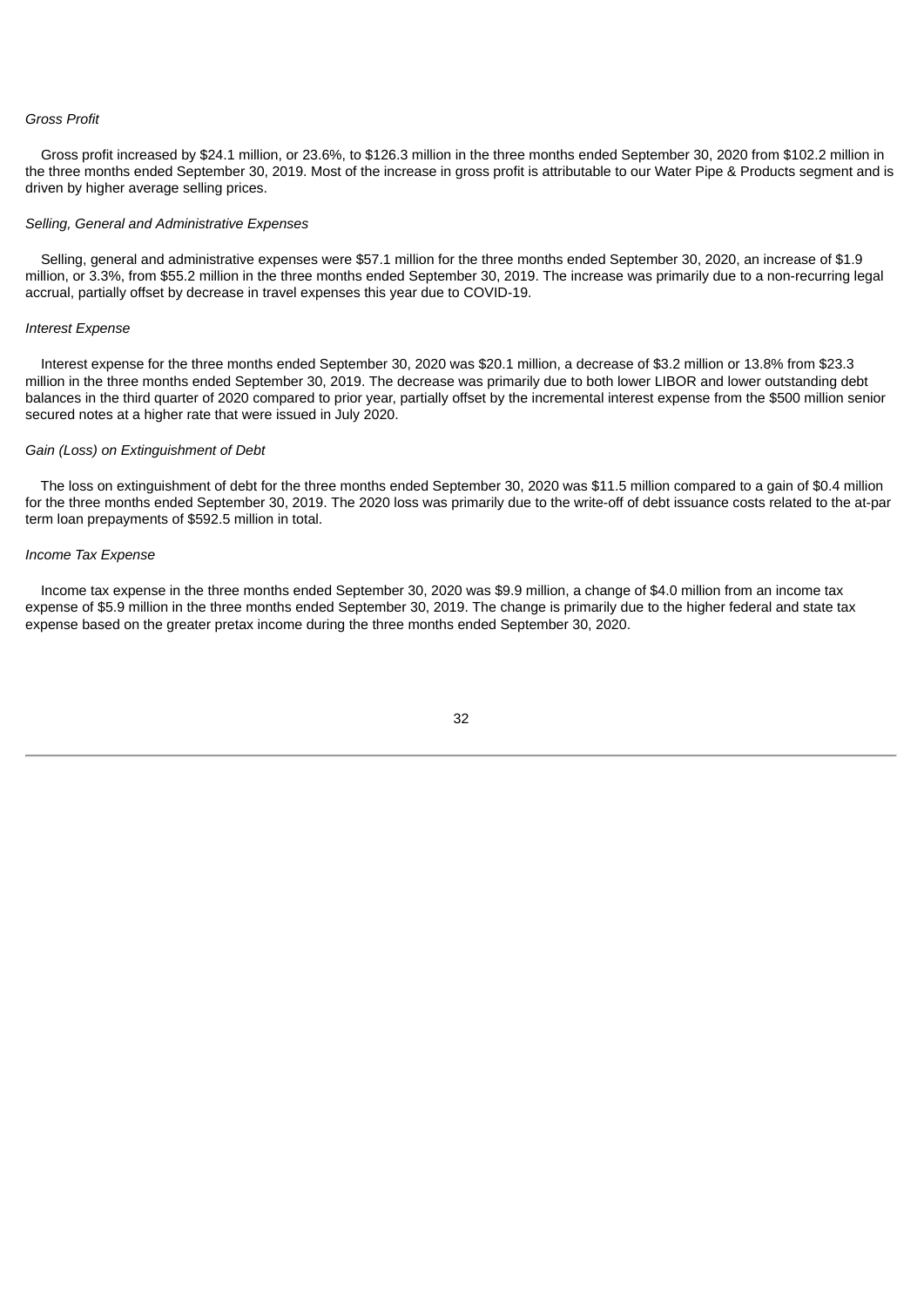#### *Segments*

|                                 | For the three months ended September 30, |          |    |           |           |
|---------------------------------|------------------------------------------|----------|----|-----------|-----------|
| (in thousands)                  | 2020                                     |          |    | 2019      | % Change  |
| Net sales:                      |                                          |          |    |           |           |
| Drainage Pipe & Products        | \$                                       | 256,597  | \$ | 280,678   | (8.6)%    |
| Water Pipe & Products           |                                          | 200,960  |    | 183,848   | 9.3%      |
| Corporate and Other             |                                          |          |    |           | $\star$   |
| Total                           | \$                                       | 457,557  | \$ | 464,526   | $(1.5)\%$ |
|                                 |                                          |          |    |           |           |
| Gross profit (loss):            |                                          |          |    |           |           |
| Drainage Pipe & Products        |                                          | 71,876   |    | 74,269    | $(3.2)\%$ |
| Water Pipe & Products           |                                          | 54,402   |    | 27,864    | 95.2 %    |
| Corporate and Other             |                                          | (5)      |    | 31        | $\star$   |
| Total                           |                                          | 126,273  | \$ | 102,164   | 23.6 %    |
|                                 |                                          |          |    |           |           |
| Segment EBITDA <sup>(1)</sup> : |                                          |          |    |           |           |
| Drainage Pipe & Products        |                                          | 64,781   |    | 67,361    | (3.8)%    |
| Water Pipe & Products           |                                          | 46,994   |    | 25,557    | 83.9 %    |
| Corporate and Other             |                                          | (30,606) |    | (17, 147) | 78.5 %    |

(1) For the purposes of evaluating segment performance, the Company's chief operating decision maker reviews earnings before interest, taxes, depreciation and amortization ("EBITDA") as a basis for making the decisions to allocate resources and assess performance. Our discussion below includes the primary drivers of EBITDA. See *Note 17, Segment Reporting*, to the condensed consolidated financial statements for segment EBITDA reconciliation to income (loss) before income taxes.

Represents positive or negative change in excess of 100%.

#### *Drainage Pipe & Products*

## *Net Sales*

Net sales in the three months ended September 30, 2020 were \$256.6 million, a decrease of \$24.1 million or 8.6% from \$280.7 million in the three months ended September 30, 2019. The decrease was driven by lower shipments primarily due to less favorable weather conditions as compared to 2019, as well as our margin-enhancing "value before volume" commercial strategy, partially offset by higher average selling prices.

#### *Gross Profit*

Gross profit in the three months ended September 30, 2020 was \$71.9 million, a slight decrease of \$2.4 million or 3.2% from \$74.3 million in the three months ended September 30, 2019. The decrease was primarily due to lower shipment volumes, partially offset by higher average selling prices and manufacturing efficiencies.

## *Water Pipe & Products*

## *Net Sales*

Net sales in the three months ended September 30, 2020 were \$201.0 million, an increase of \$17.1 million or 9.3% from \$183.8 million in the three months ended September 30, 2019. The increase was primarily due to higher average selling prices while shipment volumes remained relatively flat.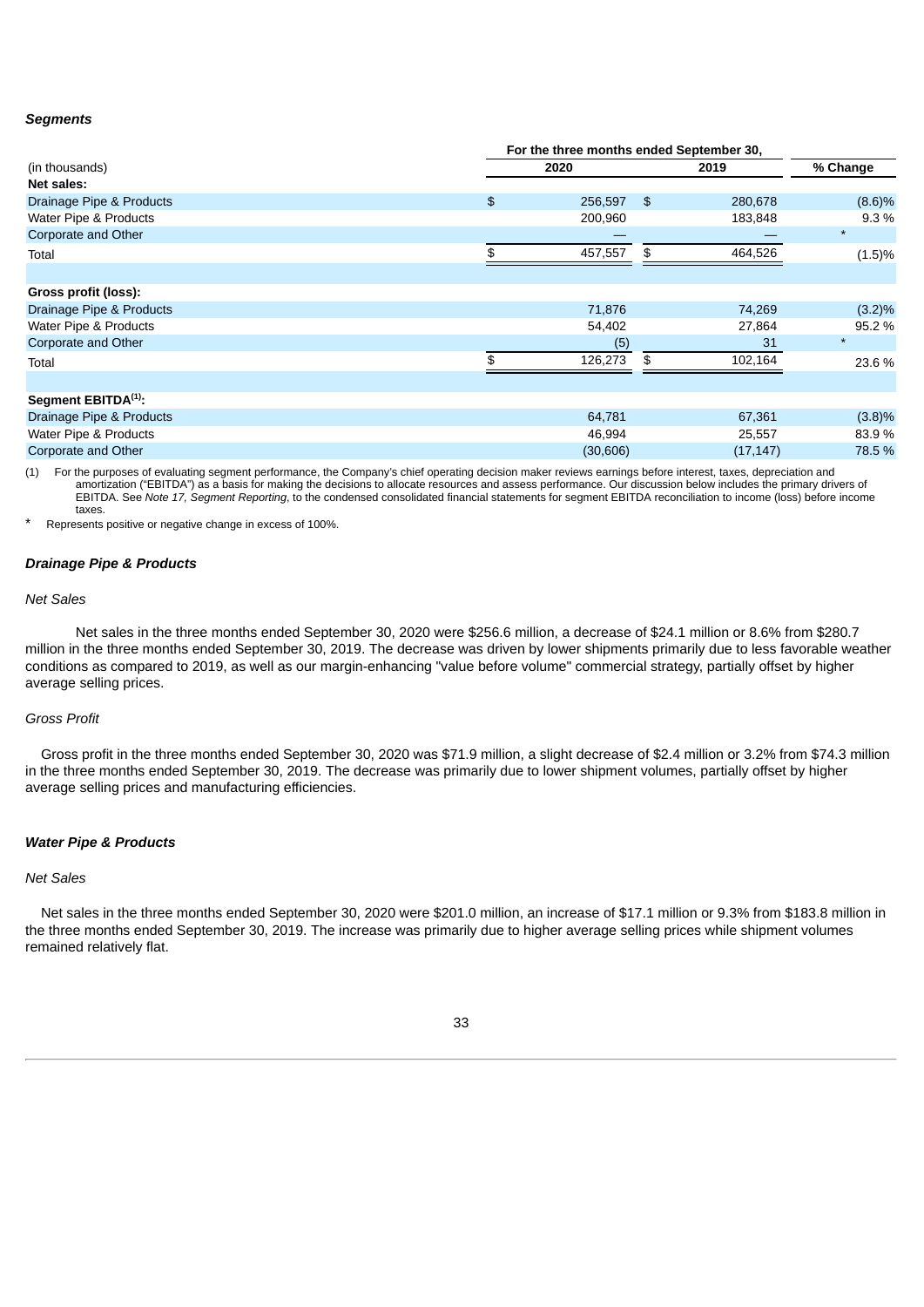#### *Gross Profit*

Gross profit in the three months ended September 30, 2020 was \$54.4 million, an increase of \$26.5 million or 95.2% from \$27.9 million in the three months ended September 30, 2019. The increase was primarily due to higher average selling prices, as well as manufacturing efficiencies.

#### *Nine Months Ended September 30, 2020 as Compared to Nine Months Ended September 30, 2019*

## *Total Company*

The following table summarizes certain financial information relating to our operating results for the nine months ended September 30, 2020 and September 30, 2019 (in thousands).

| <b>Statements of Income Data:</b>            | Nine months ended<br>September 30, 2020 | Nine months ended<br>September 30, 2019 |         |
|----------------------------------------------|-----------------------------------------|-----------------------------------------|---------|
| <b>Net sales</b>                             | \$<br>1,214,619                         | 1,166,603<br>\$                         | 4.1 %   |
| Cost of goods sold                           | 924,025                                 | 936,820                                 | (1.4)%  |
| <b>Gross profit</b>                          | 290,594                                 | 229,783                                 | 26.5 %  |
| Selling, general and administrative expenses | (164, 573)                              | (165, 265)                              | (0.4)%  |
| Impairment and exit charges                  | (2, 478)                                | (1,323)                                 | 87.3 %  |
| Other operating income, net                  | (447)                                   | 1,018                                   | $\star$ |
|                                              | (167, 498)                              | (165, 570)                              | 1.2%    |
| Income from operations                       | 123,096                                 | 64,213                                  | 91.7%   |
| Other income (expenses)                      |                                         |                                         |         |
| Interest expense                             | (60, 502)                               | (73, 720)                               | (17.9)% |
| Gain (loss) on extinguishment of debt        | (11, 481)                               | 374                                     | $\star$ |
| Earnings from equity method investee         | 8,220                                   | 8,959                                   | (8.2)%  |
| Income (loss) before income taxes            | 59,333                                  | (174)                                   | $\star$ |
| Income tax (expense) benefit                 | (17, 457)                               | 519                                     | $\star$ |
| Net income                                   | 41,876                                  | 345<br>\$                               | $\star$ |

*\* Represents positive or negative change in excess of 100%*

## *Net Sales*

Net sales for the nine months ended September 30, 2020 were \$1,214.6 million, an increase of \$48.0 million, or 4.1%, from \$1,166.6 million in the nine months ended September 30, 2019. The increase in sales was the net of a \$71.7 million increase in the Water Pipe & Products segment primarily driven by higher average selling prices, offset by a \$23.7 million decrease in the Drainage Pipe & Products segment compared to prior year, primarily due to lower shipments caused by COVID-19-related project slowdowns, less favorable weather compared to the prior year, and our margin-enhancing "value before volume" commercial strategy, partially offset by higher average selling prices in both segments.

#### *Cost of Goods Sold*

Cost of goods sold were \$924.0 million for the nine months ended September 30, 2020, a decrease of \$12.8 million, or 1.4%, from \$936.8 million in the nine months ended September 30, 2019. The decrease in cost of goods sold was the net of a decrease of \$26.1 million in the Drainage Pipe & Products segment primarily driven by the lower shipment volume for the reasons described above, offset by a \$13.7 million increase in the Water Pipe & Products segment primarily driven by slightly higher shipment volume.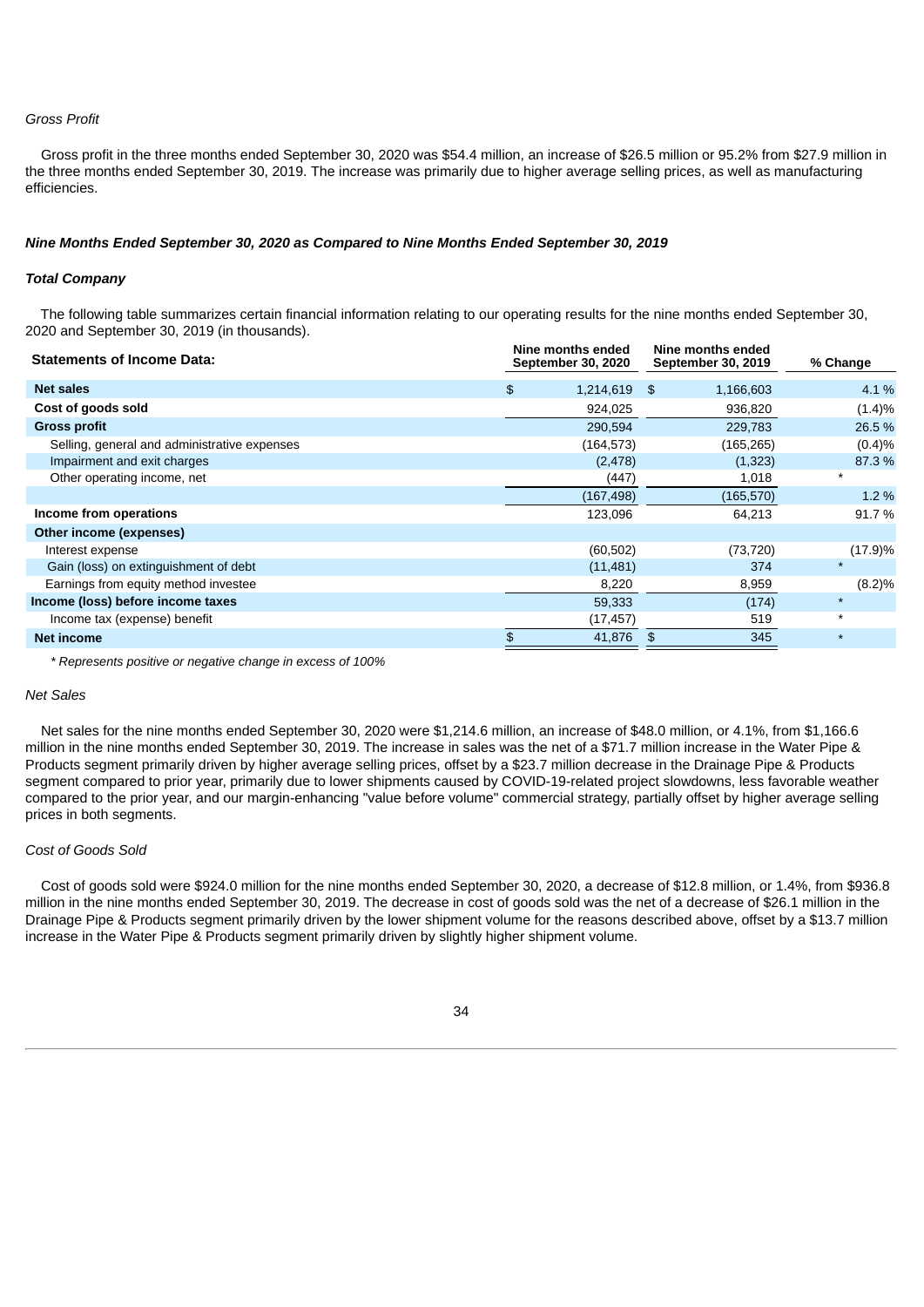#### *Gross Profit*

Gross profit was \$290.6 million for the nine months ended September 30, 2020, an increase of \$60.8 million, or 26.5%, from \$229.8 million in the nine months ended September 30, 2019. Most of the increase in gross profit related to our Water Pipe & Products segment driven by higher average selling prices, slightly higher shipments, as well as a slight decline in raw material cost compared to prior year.

#### *Selling, General and Administrative Expenses*

Selling, general and administrative expenses were \$164.6 million for the nine months ended September 30, 2020, a decrease of \$0.7 million, or 0.4%, from \$165.3 million in the nine months ended September 30, 2019.

#### *Interest Expense*

Interest expense for the nine months ended September 30, 2020 was \$60.5 million, a decrease of \$13.2 million or 17.9% from \$73.7 million in the nine months ended September 30, 2019. The decrease was primarily due to both lower LIBOR and lower outstanding debt balances in the nine months ended September 30, 2020 compared to prior year, partially offset by the incremental interest expense from the \$500 million senior secured notes at a higher rate that were issued in July 2020.

#### *Gain (Loss) on Extinguishment of Debt*

The loss on extinguishment of debt for the nine months ended September 30, 2020 was \$11.5 million compared to a gain of \$0.4 million for the nine months ended September 30, 2019. The 2020 loss is primarily due to the write-off of debt issuance costs related to the at-par term loan prepayments of \$592.5 million in total.

#### *Income Tax (Expense) Benefit*

Income tax expense in the nine months ended September 30, 2020 was \$17.5 million, a change of \$18.0 million from an income tax benefit of \$0.5 million in the nine months ended September 30, 2019. The change is primarily due to the higher federal and state tax expense based on the greater pretax income during the nine months ended September 30, 2020, as well as additional expense related to the federal and state valuation allowance for the same period.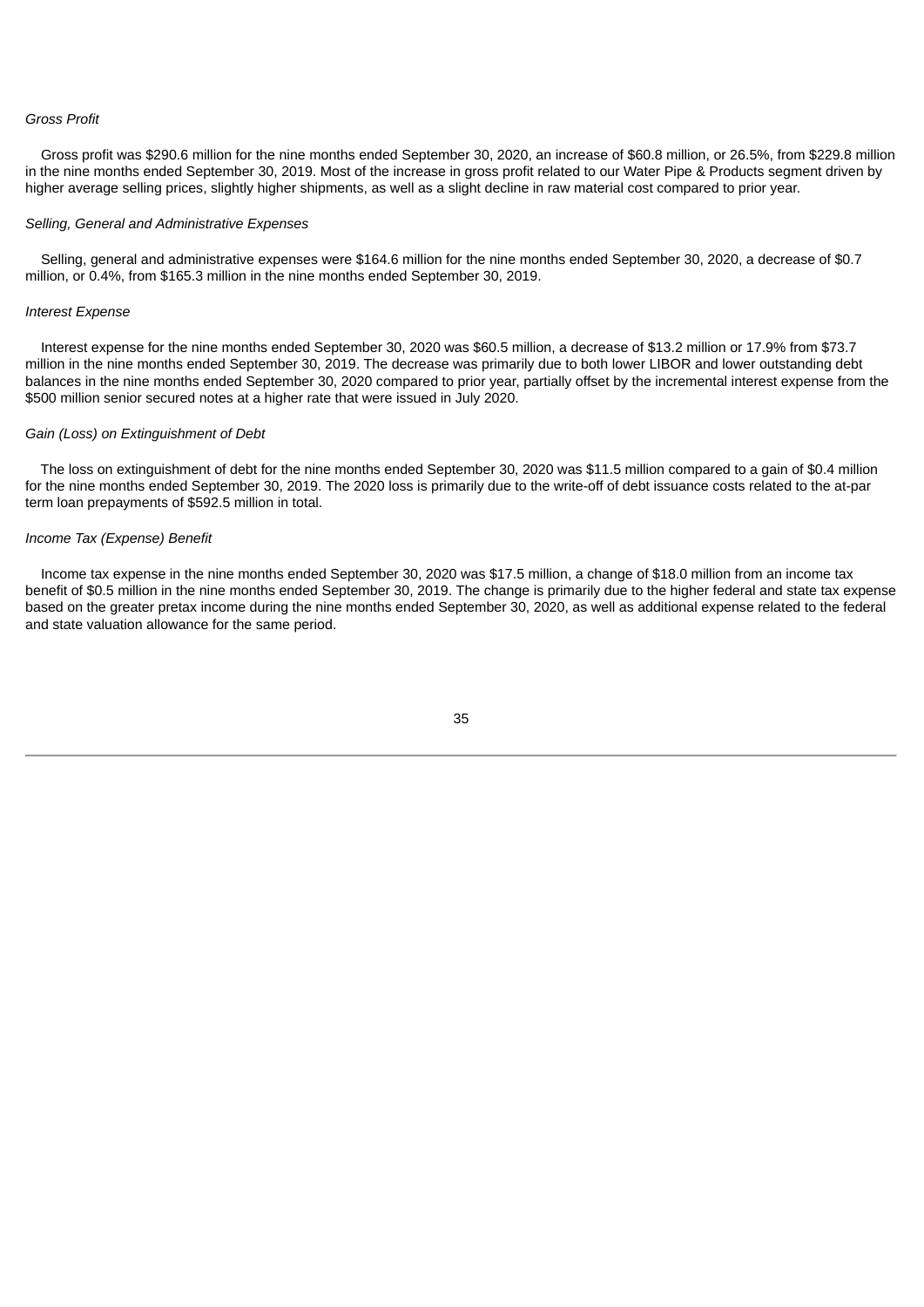#### *Segments*

|                                 | For the nine months ended September 30, |     |           |          |  |
|---------------------------------|-----------------------------------------|-----|-----------|----------|--|
| (in thousands)                  | 2020                                    |     |           | % Change |  |
| Net sales:                      |                                         |     |           |          |  |
| Drainage Pipe & Products        | \$<br>662,427 \$                        |     | 686,092   | (3.4)%   |  |
| Water Pipe & Products           | 552,192                                 |     | 480,511   | 14.9 %   |  |
| Corporate and Other             |                                         |     |           | $\star$  |  |
| Total                           | 1,214,619                               | \$  | 1,166,603 | 4.1%     |  |
|                                 |                                         |     |           |          |  |
| Gross profit (loss):            |                                         |     |           |          |  |
| Drainage Pipe & Products        | 165,824                                 |     | 163,419   | 1.5 %    |  |
| Water Pipe & Products           | 124,747                                 |     | 66,746    | 86.9%    |  |
| Corporate and Other             | 23                                      |     | (382)     | $\star$  |  |
| Total                           | 290,594                                 | \$. | 229,783   | 26.5 %   |  |
|                                 |                                         |     |           |          |  |
| Segment EBITDA <sup>(1)</sup> : |                                         |     |           |          |  |
| Drainage Pipe & Products        | 148,247                                 |     | 141,424   | 4.8 %    |  |
| Water Pipe & Products           | 109,584                                 |     | 59,271    | 84.9%    |  |
| Corporate and Other             | (70, 726)                               |     | (54, 195) | 30.5 %   |  |

(1) For the purposes of evaluating segment performance, the Company's chief operating decision maker reviews EBITDA as a basis for making the decisions to allocate resources and assess performance. Our discussion below includes the primary drivers of EBITDA. See *Note 17, Segment Reporting*, to the condensed consolidated financial statements for segment EBITDA reconciliation to income (loss) before income taxes.

Represents positive or negative change in excess of 100%.

## *Drainage Pipe & Products*

#### *Net Sales*

Net sales in the nine months ended September 30, 2020 were \$662.4 million, a slight decrease compared to \$686.1 million in the nine months ended September 30, 2019. Lower shipments due primarily to project slowdowns caused by COVID-19, less favorable weather compared to the prior year, and our margin-enhancing "value before volume" commercial strategy, were partially offset by higher average selling prices.

## *Gross Profit*

Gross profit in the nine months ended September 30, 2020 was \$165.8 million, an increase of \$2.4 million or 1.5% from \$163.4 million in the nine months ended September 30, 2019. The increase was primarily due to higher average selling prices and manufacturing efficiencies, partially offset by lower shipment volumes.

## *Water Pipe & Products*

#### *Net Sales*

Net sales in the nine months ended September 30, 2020 was \$552.2 million, an increase of \$71.7 million or 14.9% from \$480.5 million in the nine months ended September 30, 2019. The increase was due primarily to higher average selling prices as well as higher shipment volumes.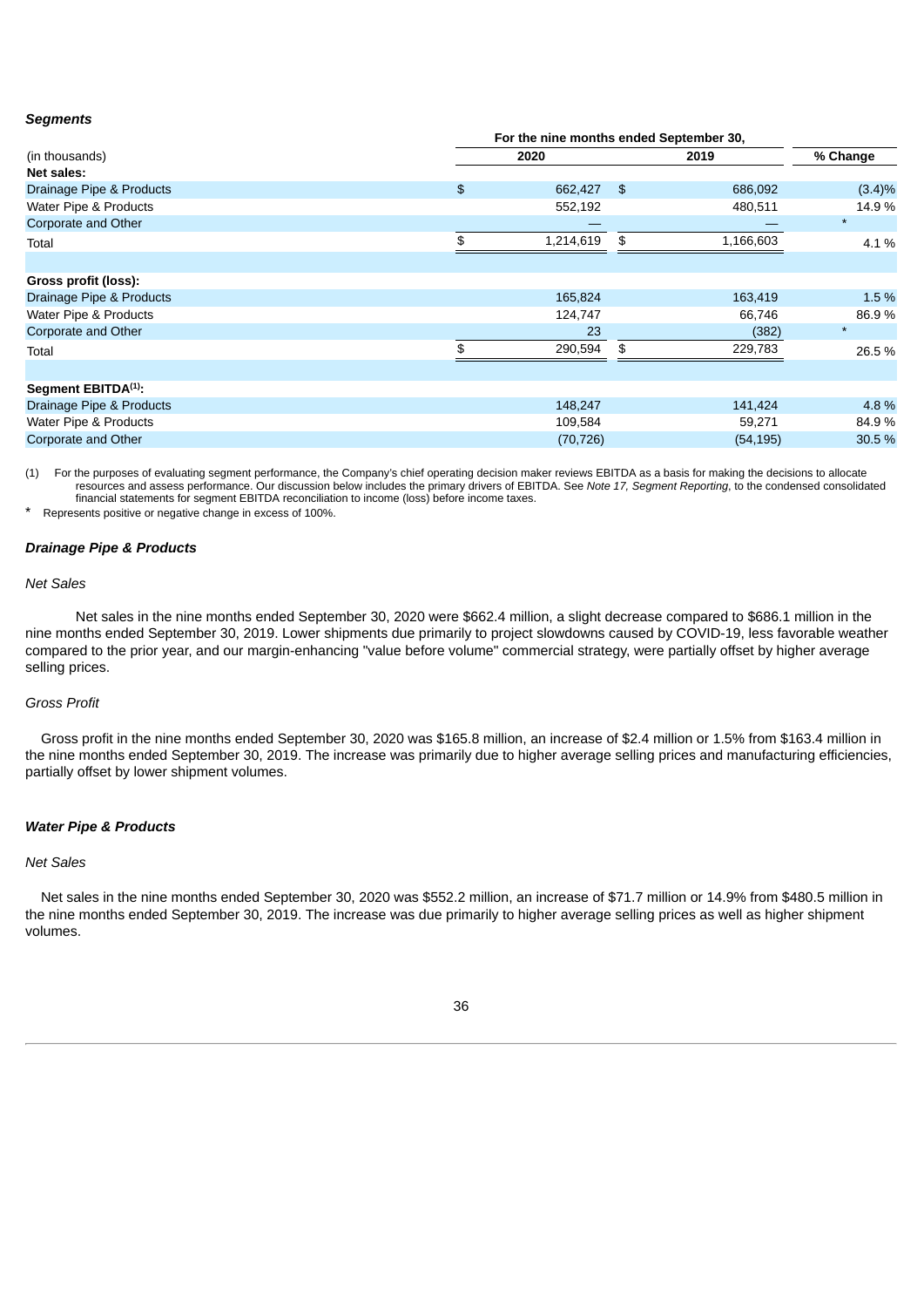#### *Gross Profit*

Gross profit in the nine months ended September 30, 2020 was \$124.8 million, an increase of \$58.1 million, or 86.9% from \$66.7 million in the nine months ended September 30, 2019. The increase was primarily due to higher average selling prices, manufacturing efficiencies and lower raw material cost as well as slightly higher volumes.

#### **Liquidity and Capital Resources**

Our available cash and cash equivalents, borrowing availability under our \$350.0 million Revolver, and funds generated from operations are our most significant sources of liquidity. While we believe these sources will be sufficient to finance our working capital requirements, planned capital expenditures that are essential, debt service obligations and other cash requirements for at least the next 12 months, our future liquidity will depend in part upon our operating performance, which will be affected by prevailing economic conditions, including those related to the COVID-19 pandemic, and financial, business and other factors, some of which are beyond our control. See "Risk Factors" in Part II, Item 1A of this Form 10-Q.

As of September 30, 2020 and December 31, 2019, we had approximately \$32.8 million and \$34.8 million of cash and cash equivalents, respectively, of which \$12.1 million and \$12.6 million, respectively, were held by foreign subsidiaries. All of the cash and cash equivalents as of September 30, 2020 and December 31, 2019 were readily convertible as of such dates into currencies used in the Company's operations, including the U.S. dollar.

We have a tax receivable agreement with Lone Star that provides for the payment by us to Lone Star of specified amounts in respect of any cash savings as a result of the utilization of certain tax benefits. The actual utilization of the relevant tax benefits as well as the timing of any payments under the tax receivable agreement will vary depending upon a number of factors, including the amount, character and timing of our and our subsidiaries' taxable income in the future. However, we expect that the payments we make under the tax receivable agreement could be substantial. The tax receivable agreement also includes provisions which restrict the incurrence of debt and that require that we make an accelerated payment to Lone Star equal to the present value of all future payments due under the tax receivable agreement, in each case under certain circumstances. Because of the foregoing, our obligations under the tax receivable agreement could have a substantial negative impact on our liquidity and could have the effect of delaying, deferring or preventing certain mergers, asset sales, other forms of business combinations or other changes of control. See Note 14, Commitments and contingencies, to the condensed consolidated financial statements for additional information regarding the tax receivable agreement. Our forecasted payments under the tax receivable agreement in 2020, pertaining to the 2019 tax year, are expected to be in the range of \$8 to \$10 million. During the nine months ended September 30, 2020, we paid \$4.4 million on the tax receivable agreement to Lone Star. We expect that future annual payments under the tax receivable agreement will decline each year in accordance with our tax basis depreciation and amortization schedule unless future unplanned transactions result in an acceleration of our tax benefits under the agreement.

During the nine months ended September 30, 2020, we voluntarily prepaid \$143.7 million of our senior term loan. In addition, we prepaid \$492.5 million of our senior term loan using the net proceeds from the offering of \$500 million senior secured notes, as further described below. As of September 30, 2020, we had \$477.8 million outstanding balance under our senior term loan as amended, or the Term Loan, and no borrowings outstanding under the Revolver. Availability under the Revolver, based on draws, outstanding letters of credit of \$26.8 million, as well as allowable borrowing base as of September 30, 2020, was \$250.6 million.

In June 2020, we entered into a First Amendment to our revolving credit agreement. The Amendment, among other things, (i) increased the size of the Revolver from \$300.0 million to \$350.0 million of aggregate commitments, with up to \$330.0 million to be made available to the U.S. borrowers and up to \$20.0 million to be made available to the Canadian borrowers, (ii) extended the maturity date of the Revolver to June 17, 2025, subject to earlier maturity if greater than \$75.0 million of our Term Loan remains outstanding 91 days prior to the scheduled maturity of the term loan credit facility or any refinancing thereof, and (iii) modified the interest rates on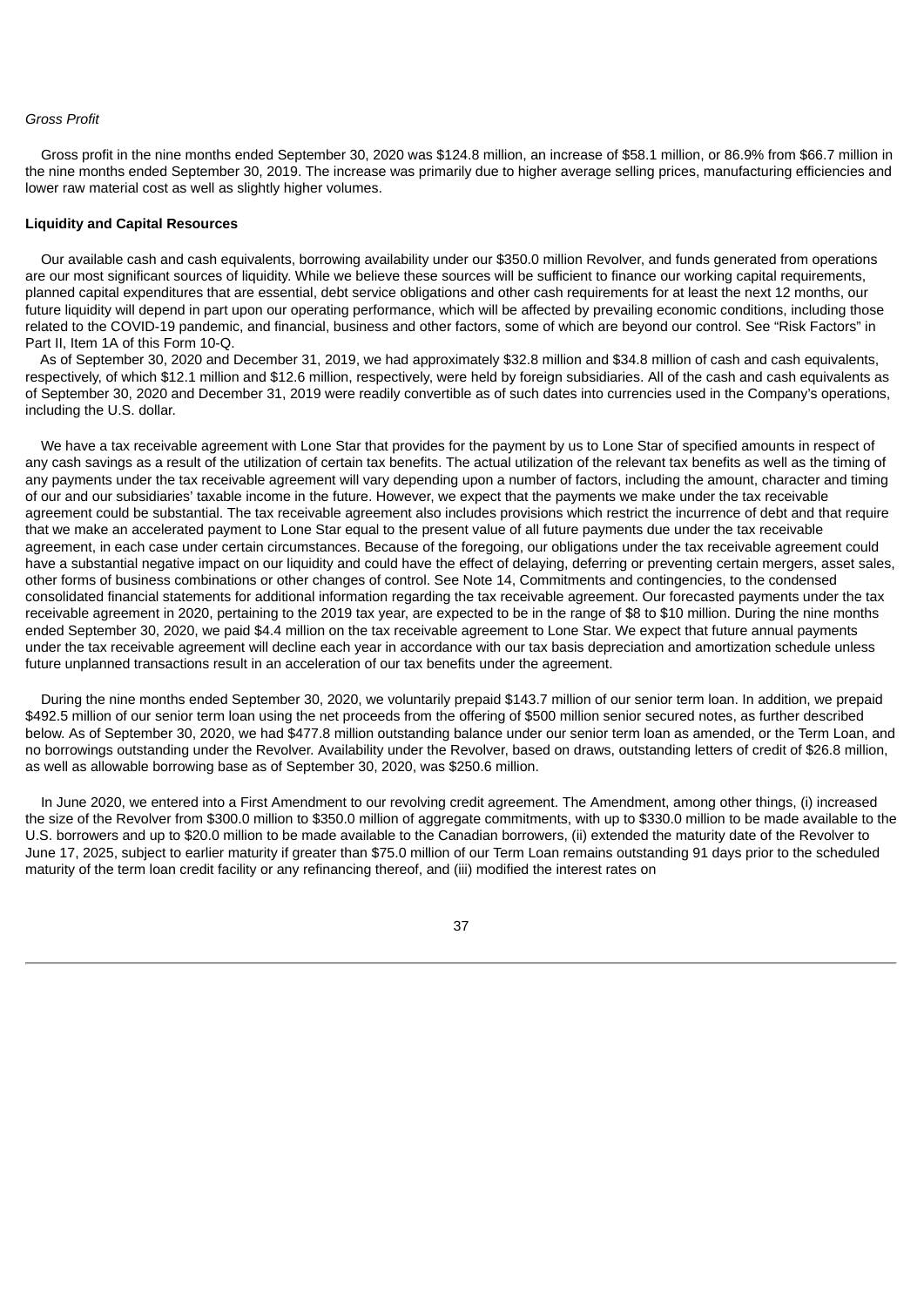outstanding borrowings under the Revolver to a rate equal to LIBOR or CDOR plus a margin ranging from 1.75% to 2.25% per annum, or an alternate base rate, Canadian prime rate or Canadian base rate plus a margin ranging from 0.75% to 1.25% per annum, in each case, based upon the average excess availability under the Revolver for the most recently completed calendar quarter and our total leverage ratio as of the end of the most recent fiscal quarter for which financial statements have been delivered.

Subject to the conditions set forth in the revolving credit agreement, as amended, the Revolver may be increased by up to the greater of (i) \$100.0 million and (ii) such amount as would not cause the aggregate borrowing base to be exceeded by more than \$50.0 million. Borrowings under the Revolver may not exceed a borrowing base equal to the sum of (i) 100% of eligible cash, (ii) 85% of eligible accounts receivable and (iii) the lesser of (a) 75% of eligible inventory and (b) 85% of the orderly liquidation value of eligible inventory, with the U.S. and Canadian borrowings being subject to separate borrowing base limitations.

Our Term Loan provides for a \$1.25 billion senior secured term loan. Subject to the conditions set forth in the term loan agreement, the Term Loan may be increased by (i) up to the greater of \$285.0 million and 1.0x consolidated EBITDA of Forterra, Inc. and its restricted subsidiaries for the four quarters most recently ended prior to such incurrence plus (ii) the aggregate amount of any voluntary prepayments, plus (iii) an additional unlimited amount, provided (x) in the case of any incremental debt that is secured by a lien that is pari passu with the liens securing the Term Loan, the first lien leverage ratio does not exceed 4.10 to 1.00, (y) in the case of incremental debt that is secured by a lien that is junior to the liens securing the Term Loan, the total leverage ratio does not exceed 5.50 to 1.00 and (z) in the case of incremental debt that is unsecured, the total leverage ratio does not exceed 5.75 to 1.00, in each case, determined on a pro forma basis. The Term Loan matures on October 25, 2023 and is subject to quarterly amortization equal to 0.25% of the initial principal amount. Interest will accrue on outstanding borrowings thereunder at a rate equal to adjusted LIBOR (with a floor of 1.0%) or an alternate base rate, in each case plus a margin of 3.00% or 2.00%, respectively.

The Revolver and the Term Loan contain customary representations and warranties, and affirmative and negative covenants, that, among other things, restrict our ability to incur additional debt, incur or permit liens on assets, make investments and acquisitions, consolidate or merge with any other company, engage in asset sales and pay dividends and make distributions. The Revolver contains a financial covenant restricting us from allowing our fixed charge coverage ratio to drop below 1.00:1.00 during a compliance period, which is triggered when the availability under the Revolver falls below a threshold. The fixed charge coverage ratio is the ratio of consolidated earnings before interest, depreciation, and amortization, less cash payments for capital expenditures and income taxes to consolidated fixed charges (interest expense plus scheduled payments of principal on indebtedness). The Term Loan does not contain any financial covenants. Obligations under the Revolver and the Term Loan may be accelerated upon certain customary events of default (subject to grace periods, as appropriate). As of September 30, 2020, we were in compliance with all applicable covenants under the Revolver and the Term Loan.

On July 16, 2020, two of our subsidiaries, Forterra Finance, LLC and FRTA Finance Corp., completed the issuance of \$500 million senior secured notes, or the Notes, that are due July 15, 2025. The Notes have a fixed annual interest rate of 6.50%. Obligations under the Notes are guaranteed by us and our existing and future subsidiaries (other than the issuers) that guarantee the Term Loan and the obligations of the U.S. borrowers under the Revolver. The Notes and the related guarantees are secured by first-priority liens on the collateral that secures the Term Loan on a first-priority basis (which is generally all assets other than those that secure the Revolver on a first-priority basis as set forth below) and second-priority liens on the collateral that secures the Revolver on a first-priority basis (which is generally inventory, accounts receivable, deposit accounts, securities accounts, certain intercompany loans and related assets), which second-priority liens is ratable with the liens on such assets securing the obligations under the Term Loan and junior to the liens on such assets securing the Revolver. Upon closing, we used the net proceeds from this offering to repay \$492.5 million of the principal amount of the Term Loan at par, plus accrued interest.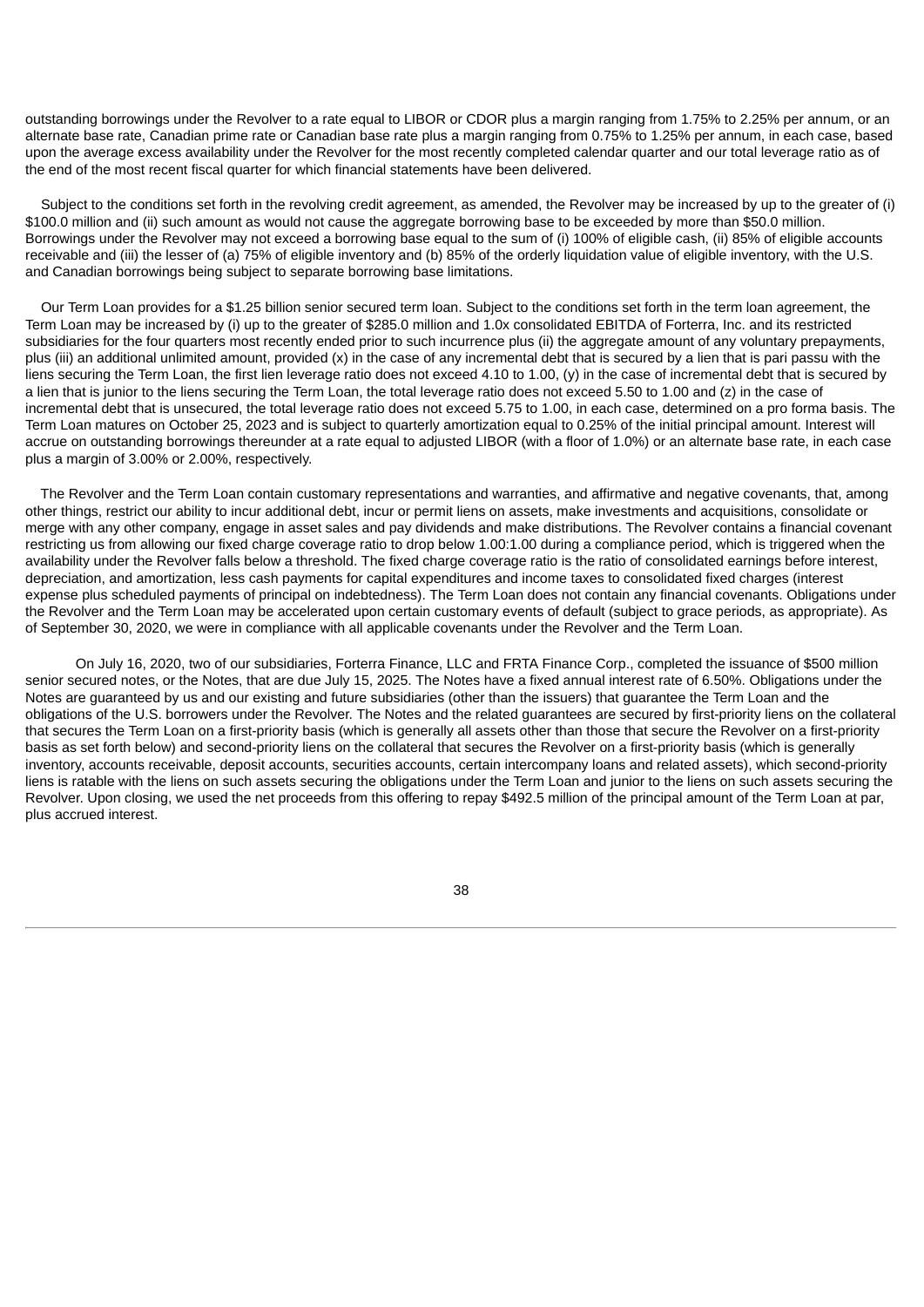## *Parent Issuer and Subsidiary Guarantor Summarized Financial Information*

The following information contains the summarized financial information for the parent (Forterra, Inc.) and subsidiary guarantors.

This consolidated summarized financial information has been prepared from the Company's financial information on the same basis of accounting as the Company's consolidated financial statements. Transactions between the parent and subsidiary guarantors presented on a combined basis have been eliminated. The principal elimination entries relate to investments in subsidiaries and intercompany balances and transactions. Certain costs have been partially allocated to all of the subsidiaries of the Company.

The subsidiary guarantors are 100% owned by the Company. All guarantees are full and unconditional and are joint and several. There are no significant restrictions on the ability of the Company to obtain funds from its U.S. subsidiaries, including the guarantors.

Summarized financial information for the year-to-date interim period and the most recent annual period was as follows (in thousands):

|                                                    | <b>September 30, 2020</b> | December 31, 2019      |
|----------------------------------------------------|---------------------------|------------------------|
| Current assets                                     |                           | 496,277 \$<br>459,437  |
| Intercompany payable to non-guarantor subsidiaries |                           | 8.280<br>6.087         |
| Non-current assets                                 |                           | 1.125.596<br>1,175,697 |
| Current liabilities                                |                           | 217.766<br>269.934     |
| Non-current liabilities                            |                           | 1,383,697<br>1,257,901 |

## **Parent - Forterra, Inc. and Subsidiary Guarantors**

|                     | Nine months ended September |                              |
|---------------------|-----------------------------|------------------------------|
|                     | 30, 2020                    | Year ended December 31, 2019 |
| Net sales           | 1,155,230 \$<br>Ъ           | 1,448,492                    |
| Gross profit        | 269.754                     | 272,489                      |
| Income before taxes | 49.035                      | 21,557                       |
| Net income          | 34.959                      | 14,813                       |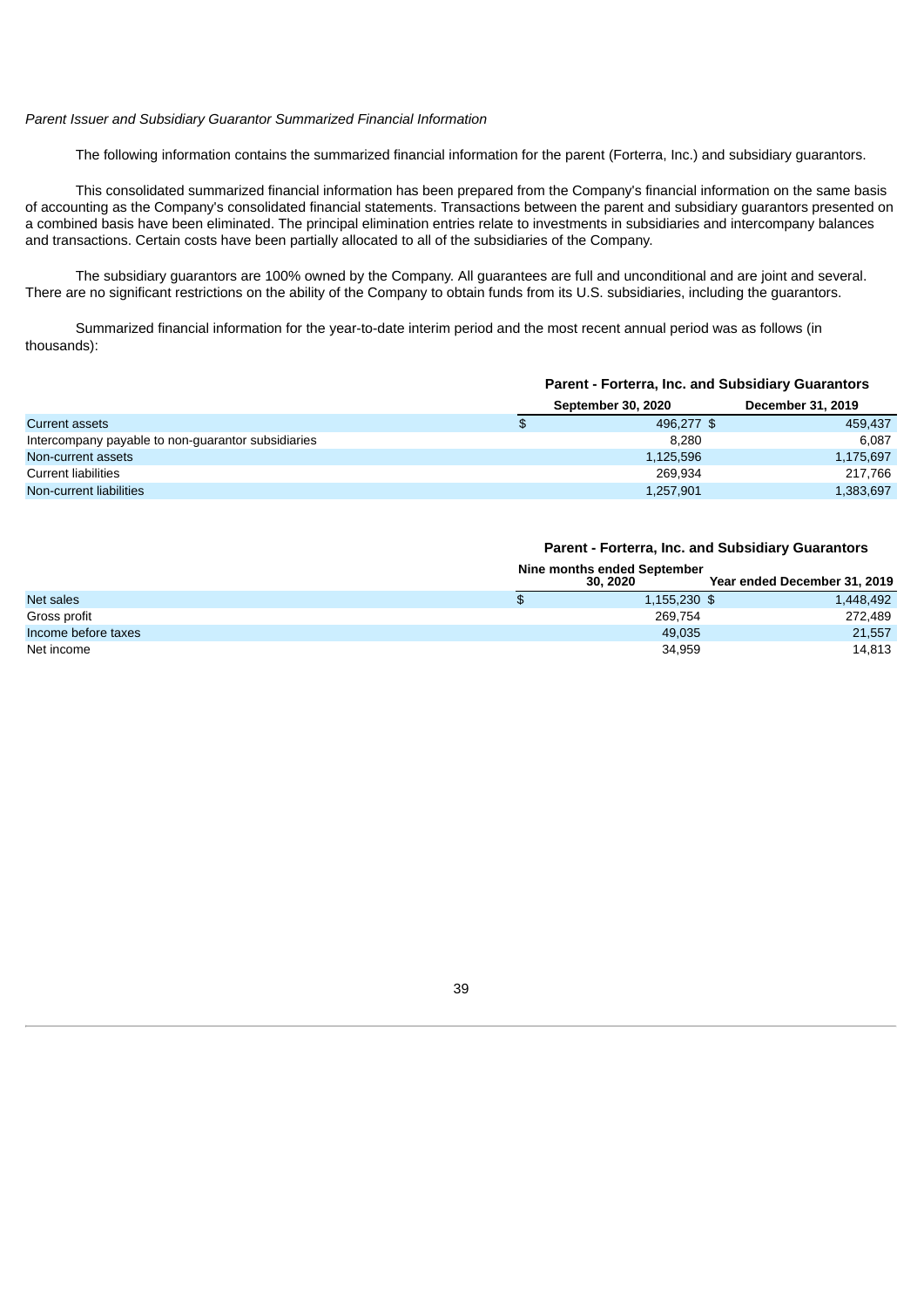#### *Cash Flow Information*

The following table sets forth a summary of the net cash provided by (used in) operating, investing and financing activities for the periods presented *(in thousands)*:

|                                           | For the nine months ended |                           |      |                           |  |
|-------------------------------------------|---------------------------|---------------------------|------|---------------------------|--|
|                                           |                           | <b>September 30, 2020</b> |      | <b>September 30, 2019</b> |  |
| <b>Statement of Cash Flows data:</b>      |                           |                           |      |                           |  |
| Net cash provided by operating activities | \$.                       | 162.627                   | - \$ | 65.722                    |  |
| Net cash used in investing activities     |                           | (4,776)                   |      | (33,741)                  |  |
| Net cash used in financing activities     |                           | (159, 530)                |      | (24, 380)                 |  |

#### *Net Cash Provided by Operating Activities*

Net cash provided by operating activities was \$162.6 million in the nine months ended September 30, 2020, compared to \$65.7 million in the nine months ended September 30, 2019. Changes between the periods are primarily due to the increase in income from operations, as well as the improvements in our working capital.

#### *Net Cash Used in Investing Activities*

Net cash used in investing activities was \$4.8 million in the nine months ended September 30, 2020, due to \$15.5 million of capital expenditures, partially offset by \$10.7 million proceeds from sale of fixed assets. Net cash used in investing activities was \$33.7 million in the nine months ended September 30, 2019, primarily due to capital expenditures of \$33.5 million and the acquisition of Buckner assets of \$10.8 million, partially offset by \$10.6 million proceeds from sale of fixed assets.

#### *Net Cash Used in Financing Activities*

Net cash used in financing activities was \$159.5 million in the nine months ended September 30, 2020 primarily due to \$644.9 million repayments of principal on the Term Loan and \$11.3 million payment of debt issuance costs, partially offset by proceeds from senior secured notes of \$500.0 million. Net cash used in financing activities was \$24.4 million for the nine months ended September 30, 2019 due primarily to \$25.1 million repayments of principal on the Term Loan.

#### **Secondary Public Offering**

On September 21, 2020, Forterra US Holdings, LLC (the "Selling Stockholder"), an affiliate of Lone Star, sold 10,000,000 shares of our common stock at \$13.50 per share. The Selling Stockholder also granted the underwriters an option for a period of 30 days to purchase up to an additional 1,500,000 shares of our common stock. On October 13, 2020, the underwriters exercised their option to purchase an additional 200,000 shares of our common stock. As a result of the sale, the aggregate beneficial ownership of Lone Star decreased from 68.9% to 53.2% of our outstanding shares of common stock as of October 13, 2020, and we remain a "controlled company" within the meaning of Nasdaq corporate governance standards. We did not receive any proceeds from the sale of the common stock by the Selling Stockholder.

## **Capital Expenditures**

Under normal circumstances, our annual sustaining capital expenditures would average \$45.0 million to \$55.0 million. However, as a precautionary measure in response to the COVID-19 pandemic and in order to preserve liquidity, we delayed some non-essential capital spending projects during the second quarter. During the third quarter, given the improvements in cash generation and liquidity, we resumed capital spending projects. Total capital expenditures were \$15.5 million and \$33.5 million for the nine months ended September 30, 2020 and September 30, 2019, respectively. The majority of our planned capital spending now is related to equipment,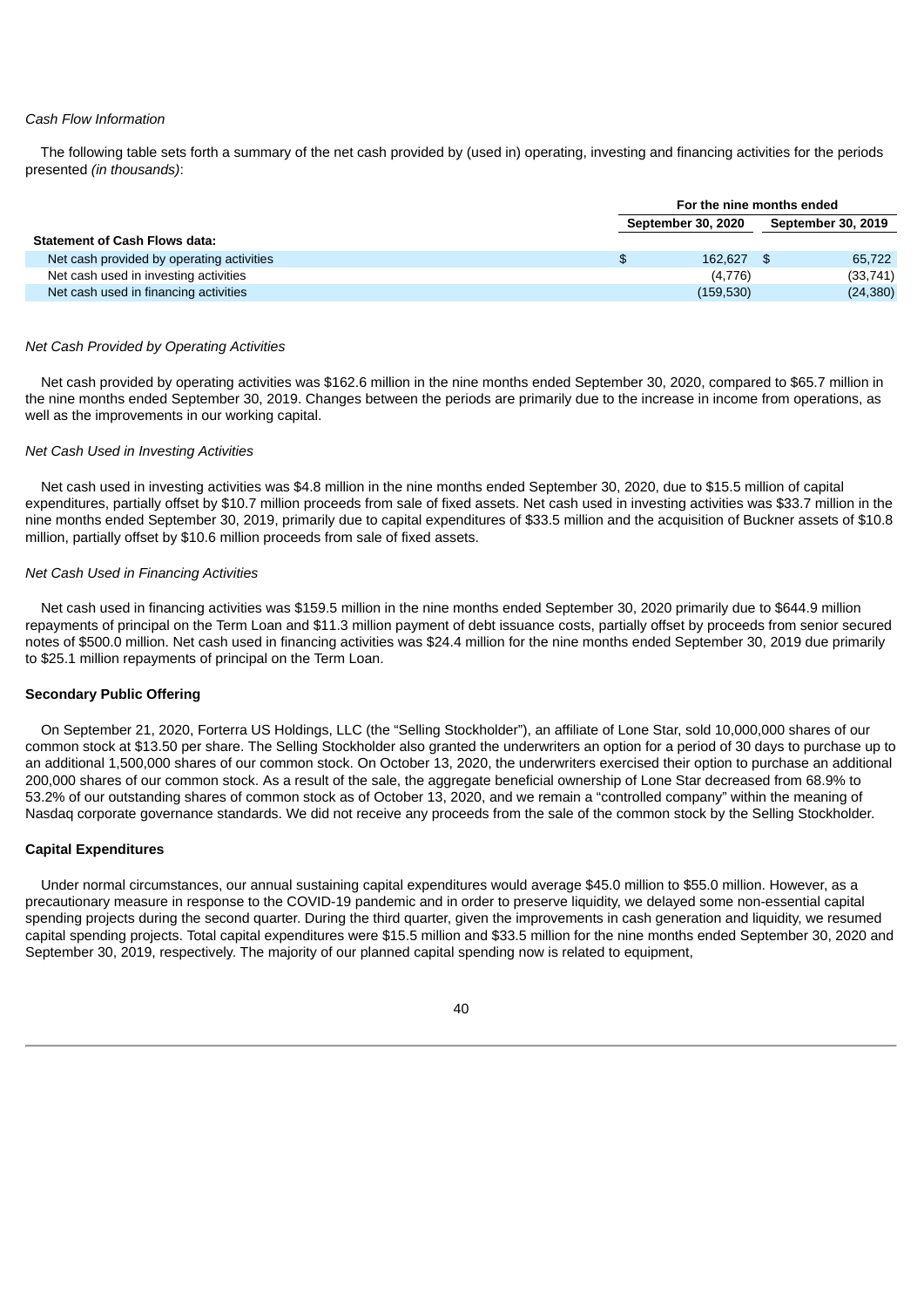such as plant and mobile equipment, upgrade and expansion of existing facilities, and environmental and permit compliance projects.

## **Off-Balance Sheet Arrangements**

In the ordinary course of our business, we are required to provide surety bonds and standby letters of credit to secure performance commitments. As of September 30, 2020, outstanding stand-by letters of credit amounted to \$26.8 million.

## **Application of Critical Accounting Policies and Estimates**

The preparation of financial statements in conformity with U.S. generally accepted accounting principles requires us to make estimates and assumptions that affect the amounts reported in the financial statements and accompanying notes. Actual results could differ from those estimates. The accounting policies that we believe are critical to or require subjective and/or complex judgments that could potentially affect 2020 reported results are discussed in greater detail in Item 7. Management's Discussion and Analysis of Financial Condition and Results of Operations in the 2019 10-K. There have been no significant changes to those accounting policies or our assessment of which accounting policies we would consider to be critical accounting policies.

## *Recent Accounting Guidance Adopted*

A summary of recent accounting pronouncements and our assessment of any expected impact of these pronouncements, if known, is included in Note 2 to the audited consolidated financial statements included the 2019 10-K and Note 2, Summary of significant accounting policies, to the condensed consolidated financial statements.

## <span id="page-42-0"></span>**Item 3. Quantitative and Qualitative Disclosures about Market Risk**

In the normal course of business, we are exposed to financial risks such as changes in interest rates, foreign currency exchange rates and commodity price risk associated with our input costs. We utilize derivative instruments to manage selected foreign exchange and interest rate exposures. See Note 12, Derivatives and hedging to the condensed consolidated financial statements.

## *Interest Rate Risk*

Our exposure to market risk for changes in interest rates relates primarily to our long-term debt. The interest expense associated with our long-term debt will vary with market rates. During March 2020, the Company entered into an interest rate swap transaction with a notional value of \$400 million to limit our exposure to interest rate increases related to a portion of our floating rate indebtedness. We agreed to pay a fixed rate of interest of 1.08% and receive floating rate of interest indexed to one-month LIBOR, subject to a minimum of 1.00%, with monthly settlement terms with the swap counterparty. The swap has a 30-month term and expires on September 30, 2022. At September 30, 2020, we estimate that a 1% increase in the rates relating to our floating rate debt would increase annual interest requirements by approximately \$5.8 million.

Borrowings under our Term Loan and our Revolver may use LIBOR as a benchmark for establishing the applicable interest rate. LIBOR is the subject of recent regulatory guidance and proposals for reform, which are expected to ultimately lead to the discontinuation of LIBOR or to cause LIBOR to become unavailable as a benchmark rate. The consequences of these developments with respect to LIBOR cannot be entirely predicted but could result in a significant increase in the cost of our variable rate indebtedness causing a negative impact on our financial position, liquidity and results of operations. We plan to carefully monitor the situation and may seek to renegotiate the benchmark for establishing the applicable interest rate with our lenders in the future.

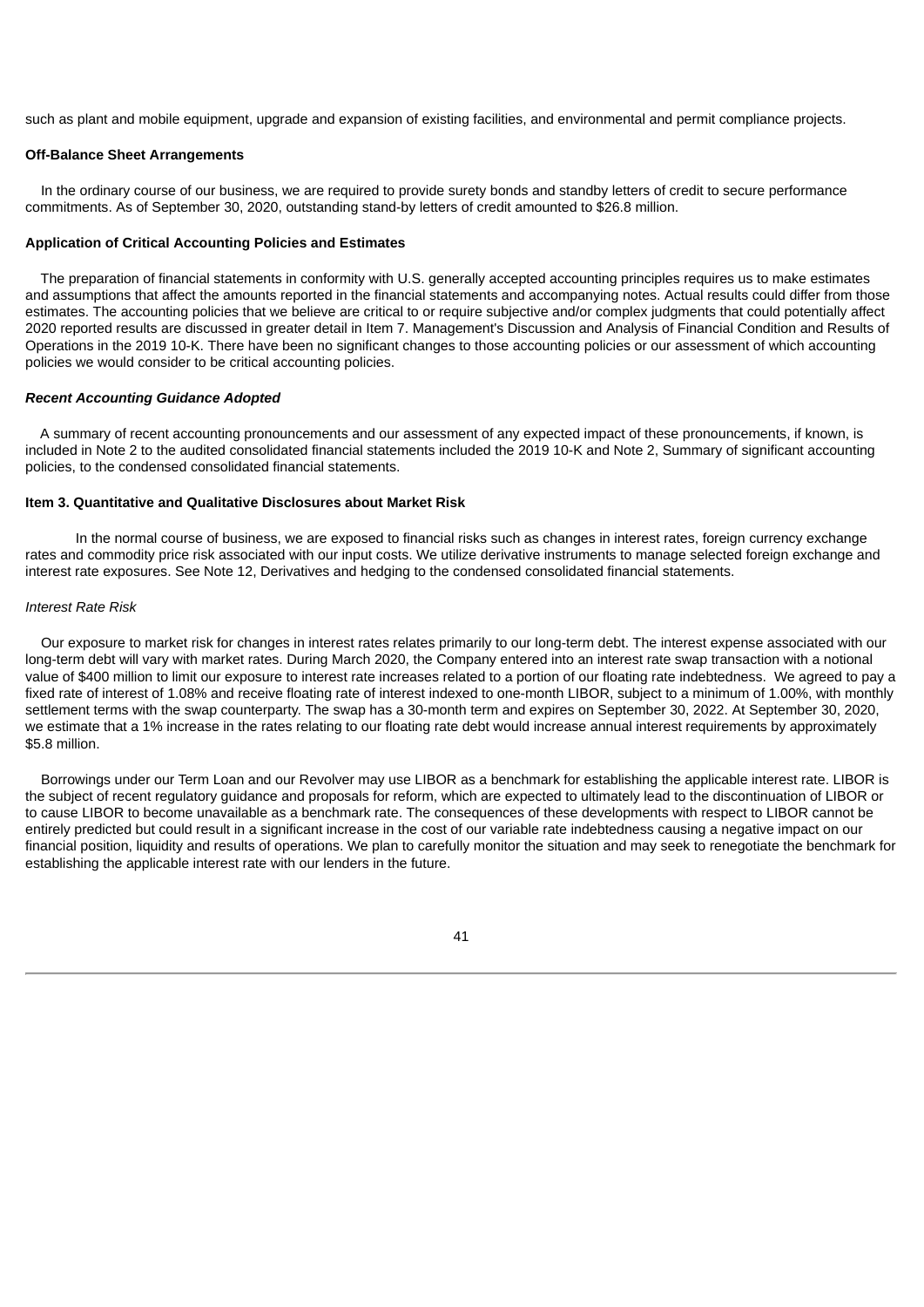#### *Foreign Currency Risk*

Approximately 4.9% of our net sales for the nine months ended September 30, 2020, were made in countries outside of the U.S. As a result, we are exposed to movements in foreign exchange rates between the U.S. dollar and other currencies. Based upon our net sales for the nine months ended September 30, 2020, we estimate that a 1% change in the exchange rate between the U.S. dollar and foreign currencies would affect net sales by approximately \$0.6 million. This may differ from actual results depending on the levels of net sales outside of the U.S.

#### *Commodity Price Risk*

We are subject to commodity price risks with respect to price changes mainly in the electricity and natural gas markets and other raw material costs, such as cement, aggregates, steel and clay. Price fluctuations on our key inputs have a significant effect on our financial performance. The markets for most of these commodities are cyclical and are affected by factors such as the global economic conditions, changes in or disruptions to industry production capacity, changes in inventory levels and other factors beyond our control.

#### *Credit Risk*

Financial instruments that potentially subject us to a concentration of credit risk consist principally of accounts receivable. We provide our products to customers based on an evaluation of the financial condition of our customers, generally without requiring collateral. Exposure to losses on receivables is principally dependent on each customer's financial condition. We monitor the exposure for credit losses and maintain allowances for anticipated losses. Concentrations of credit risk with respect to our accounts receivable are limited due to the large number of customers comprising our customer base and their dispersion among many different geographies.

At September 30, 2020, we had an individual customer within our Water Pipe & Products segment that accounted for more than 10% of total net sales for the nine months ended September 30, 2020. The customer represented approximately 16% of our total net sales for the nine months ended September 30, 2020, and amounts receivable from the customer at September 30, 2020 represented approximately 17% of our total receivables, net.

The COVID-19 pandemic may increase our risk of, or exposure to, credit losses. See Note 2, Summary of significant accounting policies, to the condensed consolidated financial statements.

#### <span id="page-43-0"></span>**Item 4. Controls and Procedures**

#### **Evaluation of Disclosure Controls and Procedures**

We, under the supervision and with the participation of our management, including our Chief Executive Officer and Chief Financial Officer, evaluated the effectiveness of the design and operation of our disclosure controls and procedures (as defined in Rule 13a-15(e) under the Securities Exchange Act of 1934, as amended (the "Exchange Act")) as of September 30, 2020.

Based on this evaluation, our Chief Executive Officer and Chief Financial Officer concluded that our disclosure controls and procedures were effective at the reasonable assurance level as of September 30, 2020.

#### **Changes in Internal Control over Financial Reporting**

There have been no changes in our internal control over financial reporting (as defined in Rule 13a-15(f) under the Exchange Act) that occurred during the quarter ended September 30, 2020 that have materially affected, or are reasonably likely to materially affect, our internal control over financial reporting.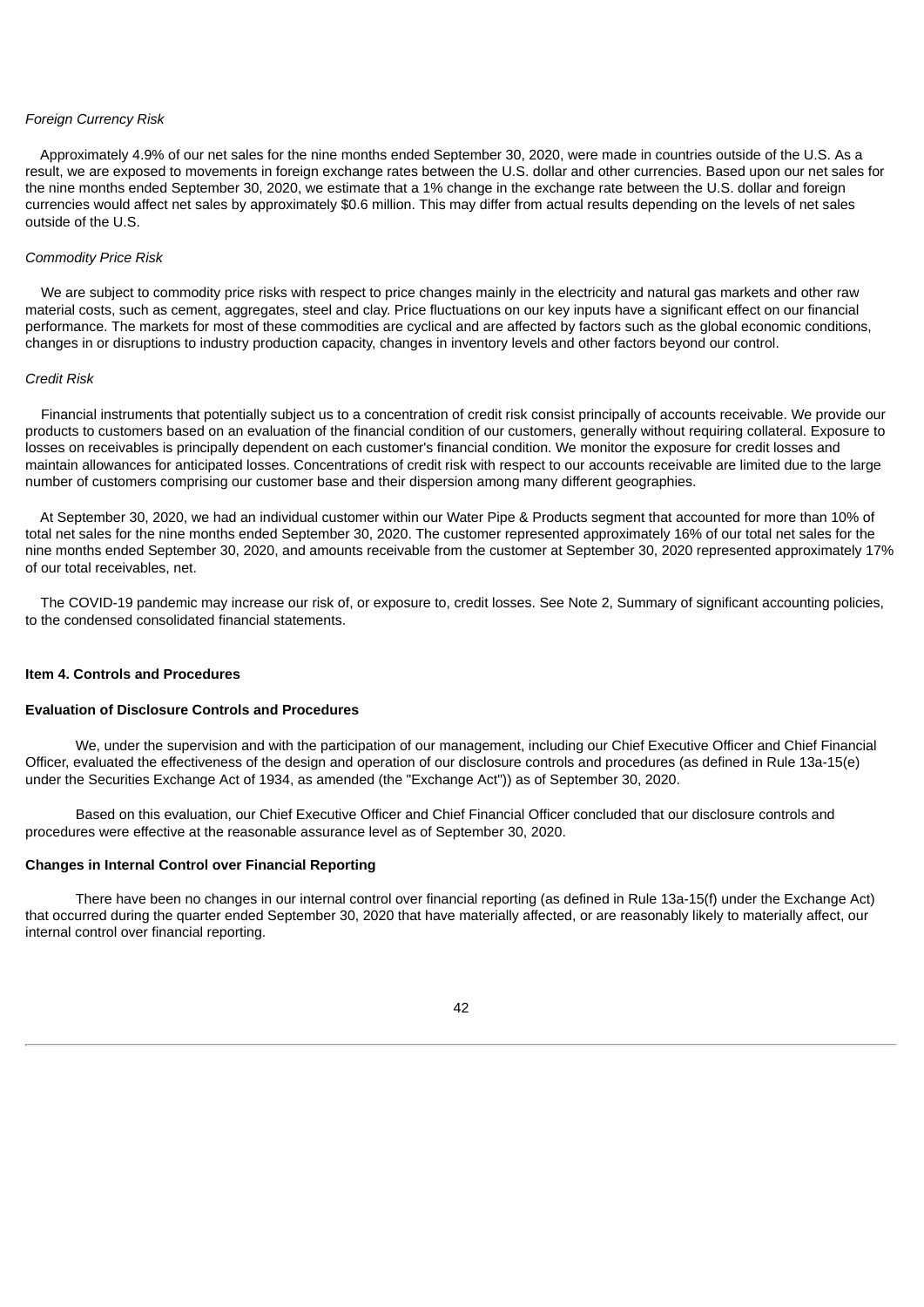## **Limitations on Effectiveness of Controls**

Our management, including our principal executive officer and principal financial officer, does not expect that our disclosure controls and procedures or our system of internal control over financial reporting will prevent or detect all errors and all fraud. A control system, no matter how well designed or operated, can provide only reasonable, but not absolute, assurance that the objectives of the system of internal control are met. The design of our control system reflects the fact that there are resource constraints, and that the benefits of such control system must be considered relative to their costs. Further, because of the inherent limitations in all control systems, no evaluation of controls can provide absolute assurance that all control failures and instances of fraud, if any, within the Company have been detected. These inherent limitations include the realities that judgments in decision-making can be faulty and that breakdowns can occur because of simple error or mistake. Additionally, controls can be circumvented by the intentional acts of individuals, by collusion of two or more people, or by management override of the controls. The design of any system of controls is also based in part on certain assumptions about the likelihood of future events, and there can be no assurance that the design of any particular control will always succeed in achieving its objective under all potential future conditions.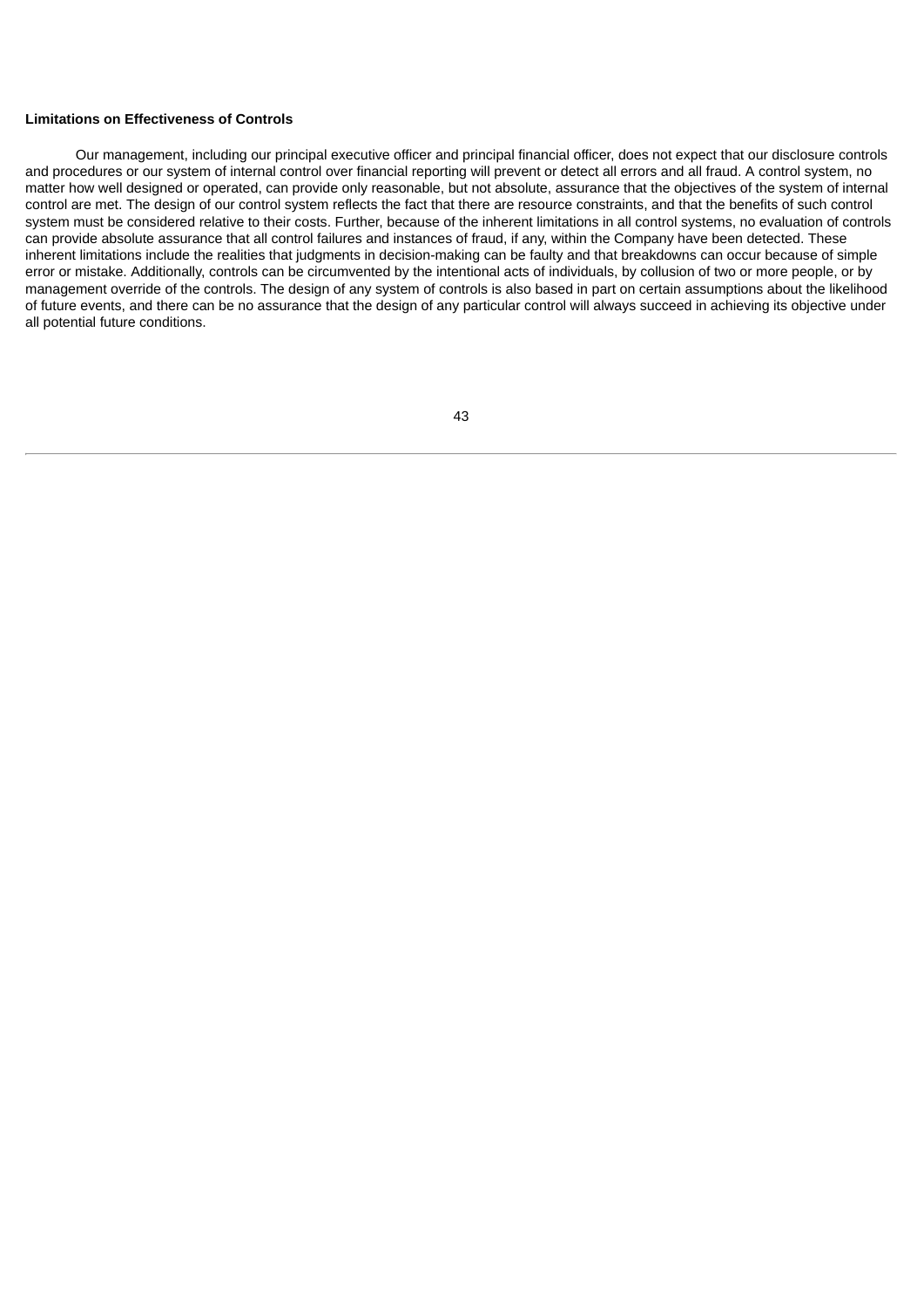### **PART II. OTHER INFORMATION**

#### <span id="page-45-0"></span>**Item 1. Legal Proceedings**

The information set forth in Note 14, Commitments and contingencies, to the condensed consolidated financial statements is incorporated by reference herein.

## <span id="page-45-1"></span>**Item 1A. Risk Factors**

Our business faces many risks and uncertainties that we cannot control. The risk factors described in Part I, Item 1A. "Risk Factors" of our 2019 10-K, as supplemented in our Quarterly Reports on Form 10-Q for the quarters ended March 31 ,2020 and June 30, 2020, and as further supplemented below, should be carefully considered, together with the other information contained or incorporated by reference in this Quarterly Report on Form 10-Q. The potential effects of the COVID-19 pandemic could also impact, or amplify, many of the risk factors included in our 2019 10-K. However, given the unpredictable and unprecedented nature of the pandemic, the potential impact it could have remains uncertain. Additionally, other risks that we do not presently know about, or that we presently believe are not material, could also adversely affect us.

## Our business, results of operations, financial condition, cash flows and stock price have been and in the future may be adversely *affected by the COVID-19 pandemic.*

Our operations and business have been adversely affected and could in the future be materially and adversely affected, whether directly or indirectly, by the COVID-19 pandemic and the resulting weakening of economic conditions in the United States and eastern Canada. Local, state, provincial and federal governmental authorities initially responded to the pandemic by implementing increasingly stringent measures in geographies where we operate to help control the spread of the virus, including restrictions on movement such as quarantines, "shelter in place," "stay at home" orders, and travel restrictions, as well as restricting or prohibiting outright some or all forms of commercial and business activity, and other restrictions, including closures of school and childcare facilities. Although we were and have continued to be categorized as "essential" and therefore permitted to operate our facilities consistent with applicable local, state, provincial and federal orders, any changes in these governmental orders, including the imposition of new orders, changes to the extent or the duration thereof, or any further, more severe, actions taken by governmental authorities or that we may choose to take whether required or not could have a material adverse effect on our operations.

Our customers have been and could continue to be negatively impacted by the COVID-19 pandemic, including as a result of project delays and other adverse impacts on demand, which could result in adverse impacts on our sales and have a material adverse effect on our business, results of operations and financial condition. Similarly, our suppliers and other parts of our supply chain could experience disruptions and other adverse impacts as a result of the pandemic that could cause us to be unable to obtain key raw materials and supplies on a timely or cost-effective basis, or in some cases, at all, any of which could result in our being unable to service our customers' demands, and adversely affect our business and results of operations.

The COVID-19 pandemic, including any actions we have taken in response, has disrupted our internal operations, including by heightening the risk that a significant portion of our workforce will suffer illness or otherwise not be permitted or be unable to work, and required that certain of our employees work remotely, which has heightened certain risks, including those related to cybersecurity and internal controls. For example, during the second quarter of 2020, a small number of employees tested positive for COVID-19, which required us to temporarily close a small number of our manufacturing facilities, and during the third quarter we have continued to experience small numbers of employees who test positive for COVID-19 and are required to quarantine. Additionally, we cannot predict whether these conditions and concerns will continue or whether we will experience more significant or frequent disruptions in the future, including the complete closure of one or more of our facilities. In addition, in the event demand for our products is significantly reduced as a result of the COVID-19 pandemic and related economic impacts, we may need to assess different corporate actions and cost-cutting measures, including reducing our workforce or closing one or more facilities, and these actions could cause us to

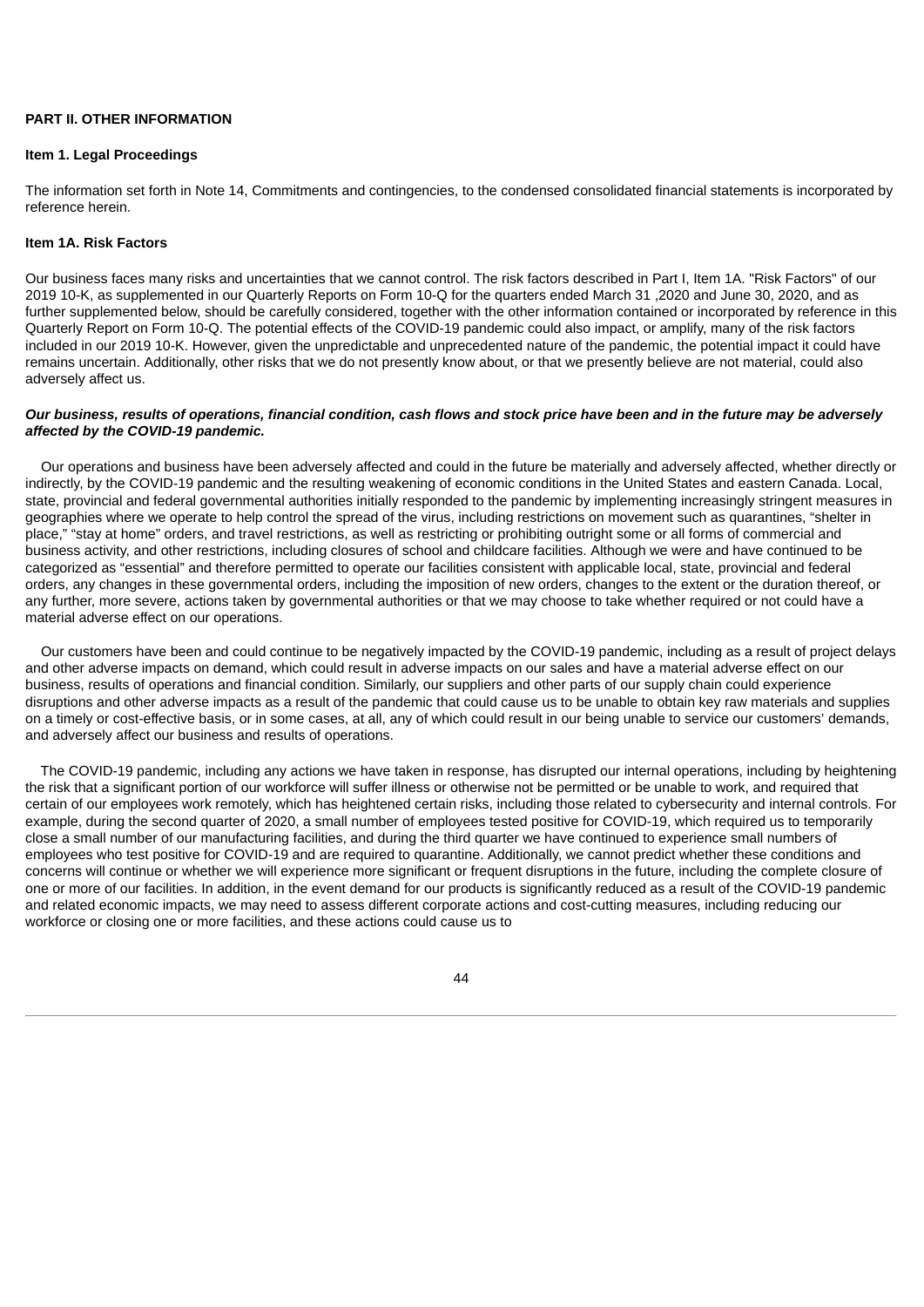incur costs and expose us to other risks and inefficiencies, including whether we would be able to rehire our workforce or recommence operations at a given facility if our business experiences a subsequent recovery.

The COVID-19 pandemic has also adversely affected economies worldwide and significantly disrupted financial and other capital markets, causing a significant deceleration of economic activity. This slowdown has decreased demand for a wide variety of goods and services, diminished trade levels, reduced production and led to widespread corporate downsizing, causing a sharp increase in unemployment. The impact of this outbreak on the U.S. and world economies is uncertain and, unless until the outbreak is contained, these adverse impacts could worsen, impacting all segments of the global economy, and result in a significant recession or worse. Although we initially took certain precautionary measures to preserve liquidity, including borrowing under our ABL Facility and suspending non-essential capital expenditures, we have since ended these measures and repaid the amounts borrowed under the ABL Facility, and a prolonged period of generating lower cash from operations or other pressures on our liquidity could adversely affect our financial condition, the achievement of our strategic objectives or require us to seek additional capital. Conditions in the financial and capital markets have been extremely volatile and may limit or entirely restrict the availability of funding or increase the cost of funding, which could adversely affect our business, financial position and results of operations.

Considerable uncertainty still surrounds the COVID-19 virus and the pandemic's potential effects, and the extent and effectiveness of responses taken on local, national and global levels. No fully effective vaccines or treatments have been developed and one may not be discovered early enough to protect against a worsening of the pandemic or to prevent COVID-19 from becoming endemic. While we expect the pandemic and related events will continue to have a negative effect on us, the unpredictable and unprecedented nature and fluidity of current circumstances makes it impractical to identify all potential risks or estimate the full extent and scope of the impact on our business and industry, as well as national, regional and global markets and economies. However, our ability to conduct our business in the manner previously or currently expected could be materially and adversely affected, and any of the foregoing risks and uncertainties as well as those that have not yet manifested themselves or been identified could have a material adverse impact on our business, financial condition, results of operations and cash flows.

## <span id="page-46-0"></span>**Item 2. Unregistered Sales of Equity Securities and Use of Proceeds**

None.

<span id="page-46-1"></span>**Item 3. Defaults Upon Senior Securities**

None.

<span id="page-46-2"></span>**Item 4. Mine Safety Disclosures**

Not applicable.

## <span id="page-46-3"></span>**Item 5. Other Information**

<span id="page-46-4"></span>None.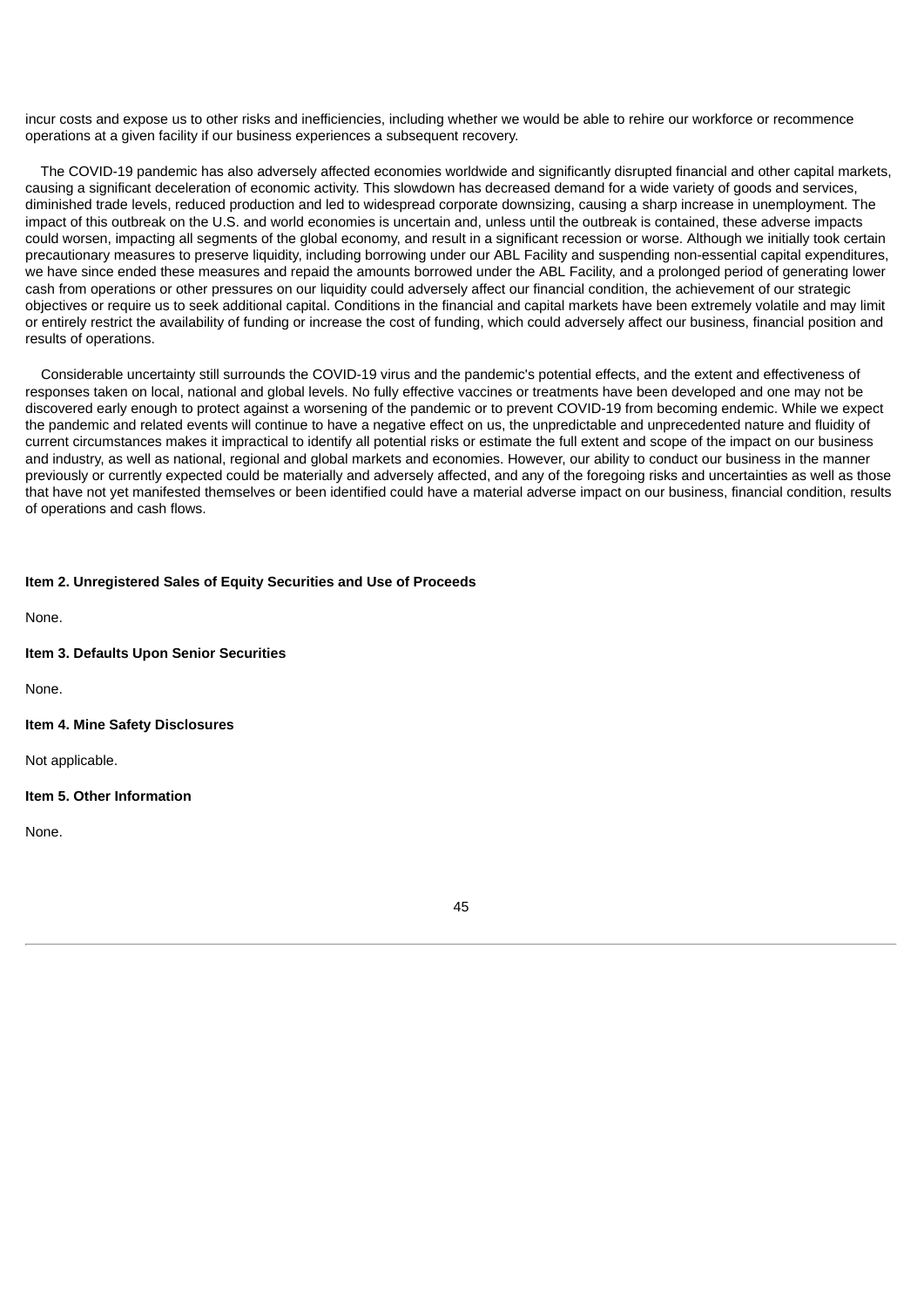## **Item 6. Exhibits and Financial Statement Schedules**

| <b>Exhibit No.</b> | <b>Description of Exhibit</b>                                                                                                                                                                            |          |
|--------------------|----------------------------------------------------------------------------------------------------------------------------------------------------------------------------------------------------------|----------|
| 4.1                | Indenture, dated as of July 16, 2020 among Forterra Finance, LLC, FRTA Finance Corp., the<br>quarantors party thereto and Deutsche Bank Trust Company Americas, as trustee.                              | (a)      |
| 4.2                | Form of Global Note for 6.50% Senior Secured Notes due 2025 (included as Exhibit A to Exhibit<br>4.1 hereto).                                                                                            | (a)      |
| 31.1               | Certification of Chief Executive Officer pursuant to Section 302 of the Sarbanes-Oxley Act of<br>2002.                                                                                                   | $\star$  |
| 31.2               | Certification of Chief Financial Officer pursuant to Section 302 of the Sarbanes-Oxley Act of<br>2002.                                                                                                   | $\star$  |
| 32.1               | Certification of Chief Executive Officer and Chief Financial Officer pursuant to Section 906 of the<br>Sarbanes-Oxley Act of 2002.                                                                       | $\wedge$ |
| 101.INS            | XBRL Instance Document - the instance document does not appear in the Interactive Data File<br>because its XBRL tags are embedded within the Inline XBRL document.                                       | $\star$  |
| 101.SCH            | Inline XBRL Taxonomy Extension Schema Document.                                                                                                                                                          | $\star$  |
| 101.CAL            | Inline XBRL Taxonomy Calculation Linkbase Document.                                                                                                                                                      | $\star$  |
| 101.DEF            | Inline XBRL Taxonomy Definition Linkbase Document.                                                                                                                                                       | $\star$  |
| 101.LAB            | Inline XBRL Taxonomy Label Linkbase Document.                                                                                                                                                            | $\star$  |
| 101.PRE            | Inline XBRL Taxonomy Presentation Linkbase Document.                                                                                                                                                     | $\star$  |
| 104.1              | Cover page interactive data file - The cover page from the Company's Quarterly Report on Form<br>10-Q for the quarter ended September 30, 2020 is formatted in Inline XBRL (included as Exhibit<br>101). | $\star$  |

\* Filed herewith

^ Exhibit 32.1 shall not be deemed filed with the SEC, nor shall it be deemed incorporated by reference in any filing with the SEC under the<br>Exchange Act or the Securities Act of 1933, as amended, whether made before or af

(a) Previously filed on July 17, 2020 as an exhibit to the Company's Current Report on Form 8-K and incorporated herein by reference.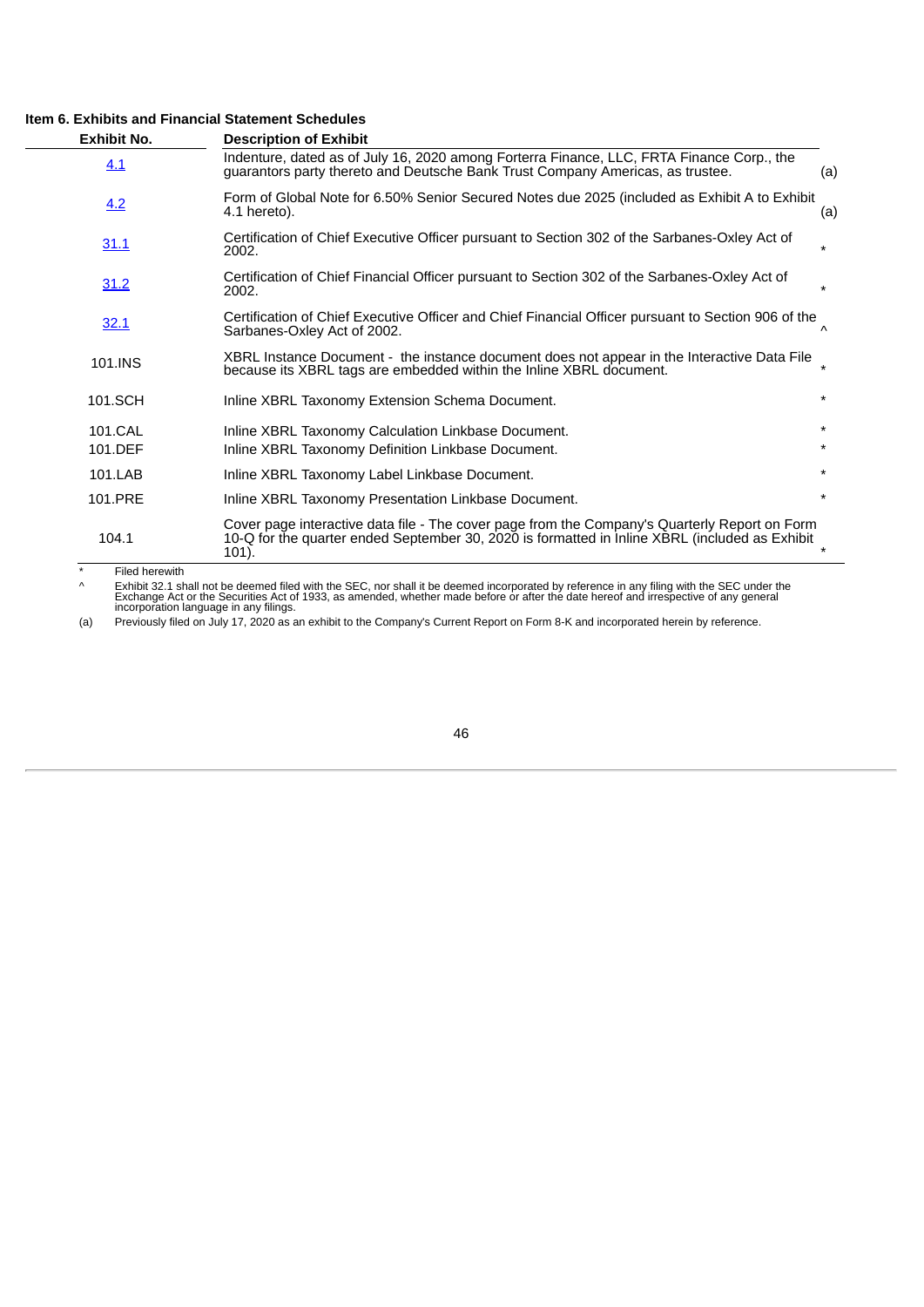# **SIGNATURES**

Pursuant to the requirements of the Securities Exchange Act of 1934, the registrant has duly caused this report to be signed on its behalf by the undersigned thereunto duly authorized.

# **FORTERRA, INC.**

(Registrant)

/s/ Karl Watson, Jr. October 29, 2020

By: Karl Watson, Jr. Chief Executive Officer (Principal Executive Officer)

/s/ Charles R. Brown, II October 29, 2020

By: Charles R. Brown, II Executive Vice President and Chief Financial Officer (Principal Financial Officer)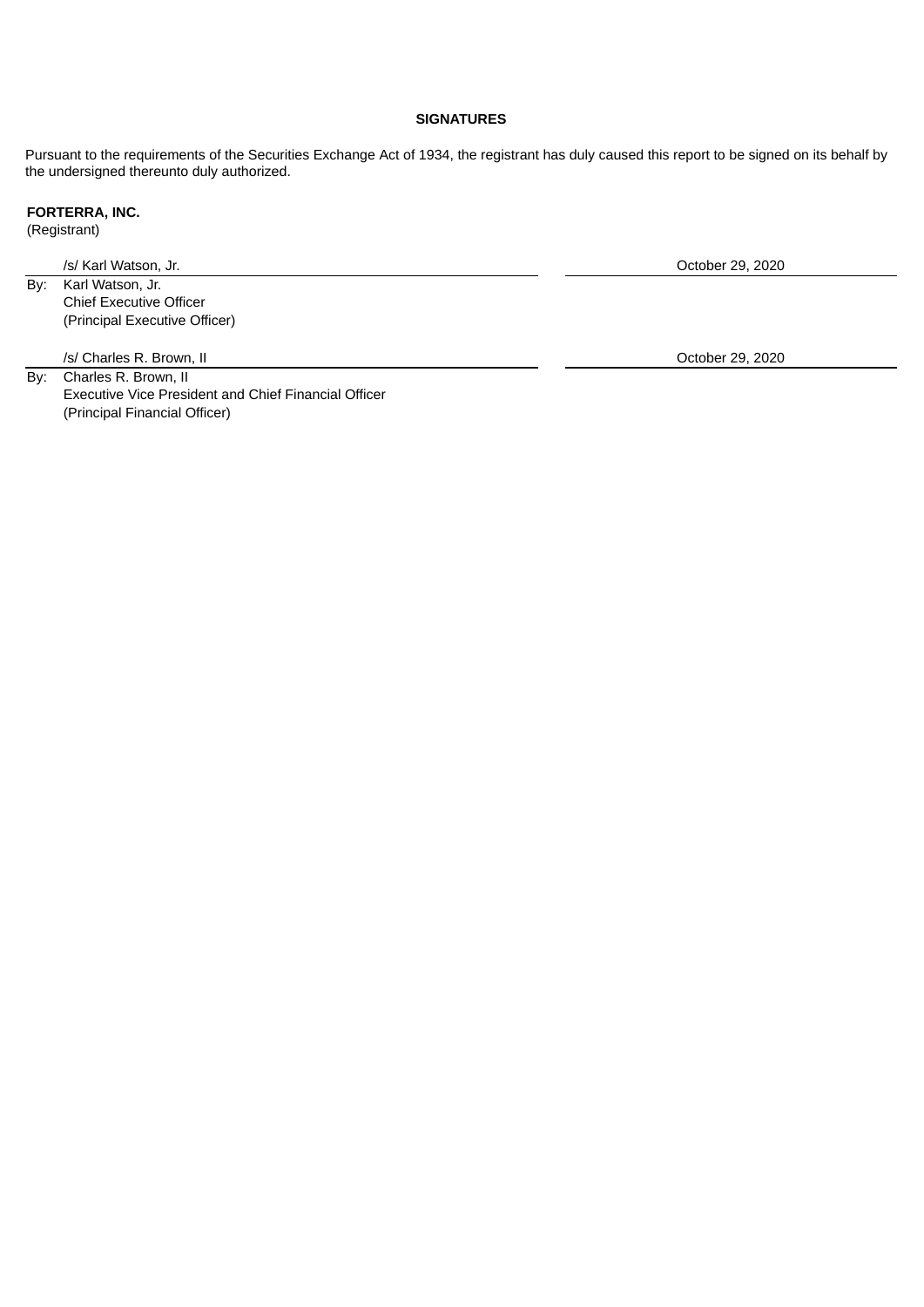## **SECTION 302 CERTIFICATION**

<span id="page-49-0"></span>I, Karl Watson, Jr., certify that:

- 1. I have reviewed this quarterly report on Form 10-Q of Forterra, Inc.;
- 2. Based on my knowledge, this report does not contain any untrue statement of a material fact or omit to state a material fact necessary to make the statements made, in light of the circumstances under which such statements were made, not misleading with respect to the period covered by this report;
- 3. Based on my knowledge, the financial statements, and other financial information included in this report, fairly present in all material respects the financial condition, results of operations and cash flows of the registrant as of, and for, the periods presented in this report;
- 4. The registrant's other certifying officer(s) and I are responsible for establishing and maintaining disclosure controls and procedures (as defined in Exchange Act Rules 13a-15(e) and 15d-15(e)) and internal control over financial reporting (as defined in Exchange Act Rules 13a-15(f) and 15d-15(f)) for the registrant and have:
	- (a) Designed such disclosure controls and procedures, or caused such disclosure controls and procedures to be designed under our supervision, to ensure that material information relating to the registrant, including its consolidated subsidiaries, is made known to us by others within those entities, particularly during the period in which this report is being prepared;
	- (b) Designed such internal control over financial reporting, or caused such internal control over financial reporting to be designed under our supervision, to provide reasonable assurance regarding the reliability of financial reporting and the preparation of financial statements for external purposes in accordance with generally accepted accounting principles;
	- (c) Evaluated the effectiveness of the registrant's disclosure controls and procedures and presented in this report our conclusions about the effectiveness of the disclosure controls and procedures, as of the end of the period covered by this report based on such evaluation; and
	- (d) Disclosed in this report any change in the registrant's internal control over financial reporting that occurred during the registrant's most recent fiscal quarter (the registrant's fourth fiscal quarter in the case of an annual report) that has materially affected, or is reasonably likely to materially affect, the registrant's internal control over financial reporting; and
- 5. The registrant's other certifying officer(s) and I have disclosed, based on our most recent evaluation of internal control over financial reporting, to the registrant's auditors and the audit committee of the registrant's board of directors (or persons performing the equivalent functions):
	- (a) All significant deficiencies and material weaknesses in the design or operation of internal control over financial reporting which are reasonably likely to adversely affect the registrant's ability to record, process, summarize and report financial information; and
	- (b) Any fraud, whether or not material, that involves management or other employees who have a significant role in the registrant's internal control over financial reporting.

Date: October 29, 2020 *Date:* October 29, 2020

Karl Watson, Jr. *Chief Executive Officer*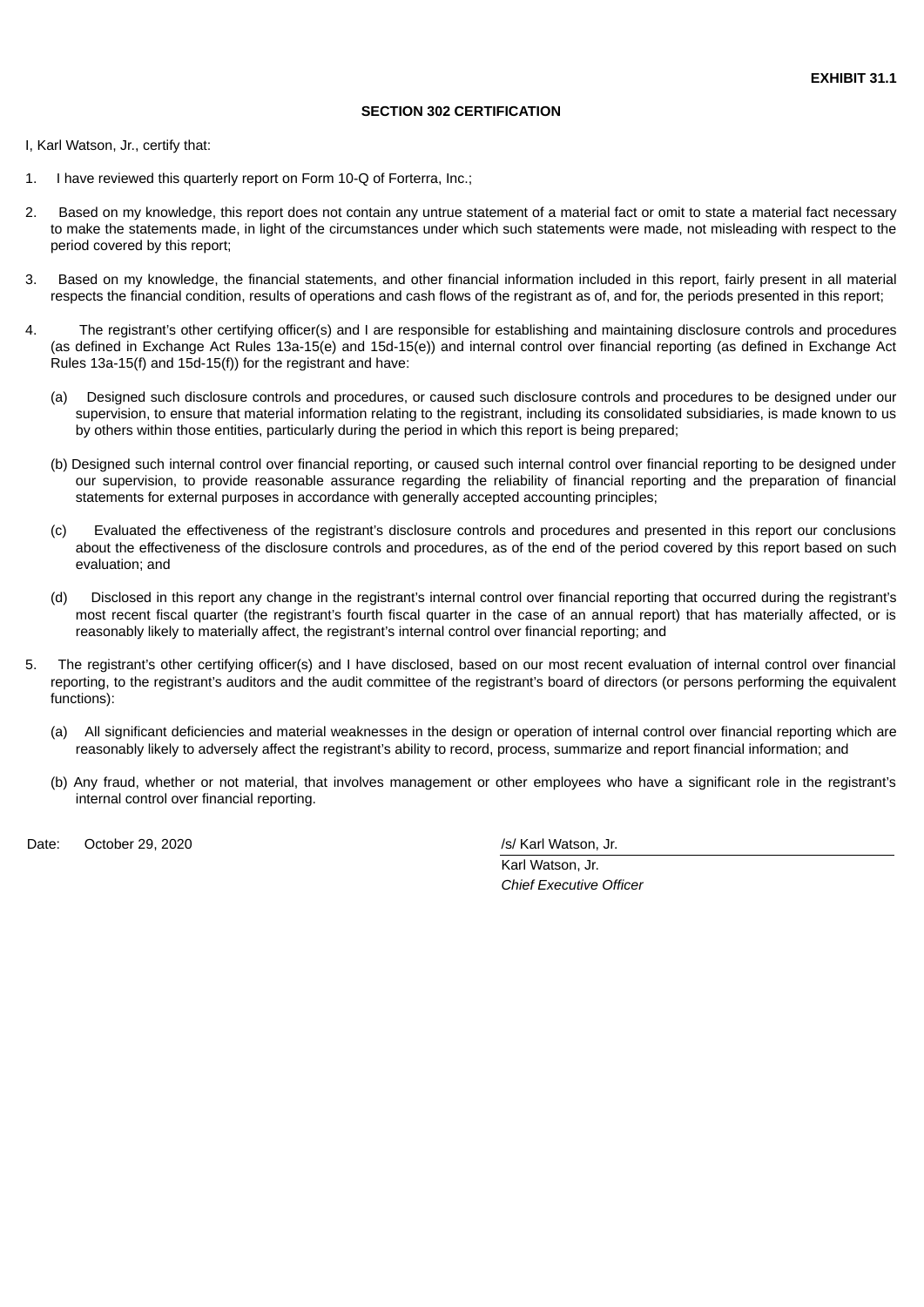## **SECTION 302 CERTIFICATION**

<span id="page-50-0"></span>I, Charles R. Brown II, certify that:

- 1. I have reviewed this quarterly report on Form 10-Q of Forterra, Inc.;
- 2. Based on my knowledge, this report does not contain any untrue statement of a material fact or omit to state a material fact necessary to make the statements made, in light of the circumstances under which such statements were made, not misleading with respect to the period covered by this report;
- 3. Based on my knowledge, the financial statements, and other financial information included in this report, fairly present in all material respects the financial condition, results of operations and cash flows of the registrant as of, and for, the periods presented in this report;
- 4. The registrant's other certifying officer(s) and I are responsible for establishing and maintaining disclosure controls and procedures (as defined in Exchange Act Rules 13a-15e) and 15d-15(e)) and internal control over financial reporting (as defined in Exchange Act Rules 13a-15(f) and 15d-15(f)) for the registrant and have:
	- (a) Designed such disclosure controls and procedures, or caused such disclosure controls and procedures to be designed under our supervision, to ensure that material information relating to the registrant, including its consolidated subsidiaries, is made known to us by others within those entities, particularly during the period in which this report is being prepared;
	- (b) Designed such internal control over financial reporting, or caused such internal control over financial reporting to be designed under our supervision, to provide reasonable assurance regarding the reliability of financial reporting and the preparation of financial statements for external purposes in accordance with generally accepted accounting principles;
	- (c) Evaluated the effectiveness of the registrant's disclosure controls and procedures and presented in this report our conclusions about the effectiveness of the disclosure controls and procedures, as of the end of the period covered by this report based on such evaluation; and
	- (d) Disclosed in this report any change in the registrant's internal control over financial reporting that occurred during the registrant's most recent fiscal quarter (the registrant's fourth fiscal quarter in the case of an annual report) that has materially affected, or is reasonably likely to materially affect, the registrant's internal control over financial reporting; and
- 5. The registrant's other certifying officer(s) and I have disclosed, based on our most recent evaluation of internal control over financial reporting, to the registrant's auditors and the audit committee of the registrant's board of directors (or persons performing the equivalent functions):
	- (a) All significant deficiencies and material weaknesses in the design or operation of internal control over financial reporting which are reasonably likely to adversely affect the registrant's ability to record, process, summarize and report financial information; and
	- (b) Any fraud, whether or not material, that involves management or other employees who have a significant role in the registrant's internal control over financial reporting.

Date: October 29, 2020 **/s/ Charles R. Brown, II** 

Charles R. Brown, II *Executive Vice President and Chief Financial Officer*